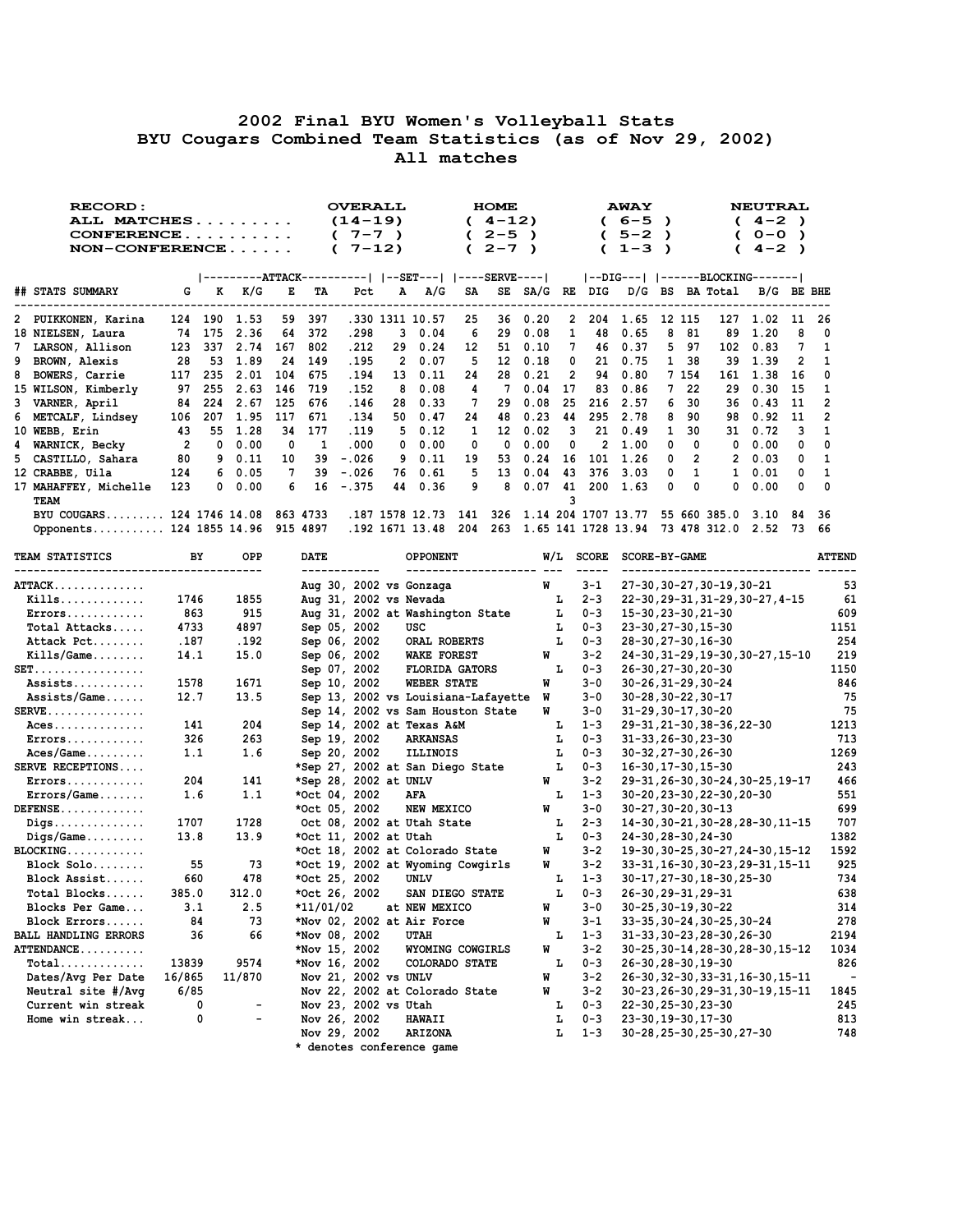## **2002 Final BYU Women's Volleyball Stats BYU Cougars Category Leaders (as of Nov 29, 2002) All matches**

|   | ## ATTACK (by ##)<br>in the state of the state of the state of the state of the state of the state of the state of the state of the |     |                          | K K/Game                | к.                       | TA             | Pct        |      | ## KILL (by K/Game) G K K/Game                       |     |         |                      |                |
|---|-------------------------------------------------------------------------------------------------------------------------------------|-----|--------------------------|-------------------------|--------------------------|----------------|------------|------|------------------------------------------------------|-----|---------|----------------------|----------------|
| 2 | PUIKKONEN, Karina 124 190                                                                                                           |     |                          |                         | 1.53 59 397              |                | .330       |      | 7 LARSON, Allison 123 337                            |     |         | 2.74                 |                |
|   | 3 VARNER, April                                                                                                                     |     | 84 224                   |                         | 2.67 125 676             |                | .146       |      | 3 VARNER, April                                      |     | 84 224  | 2.67                 |                |
|   | 4 WARNICK, Becky                                                                                                                    |     | $2 \t 0$                 | 0.00                    | $\overline{\phantom{0}}$ | $\overline{1}$ | .000       |      | 15 WILSON, Kimberly                                  |     | 97 255  | 2.63                 |                |
|   | 5 CASTILLO, Sahara                                                                                                                  | 80  | - 9                      | 0.11                    | 10                       |                | 39 -.026   |      | 18 NIELSEN, Laura 74 175                             |     |         | 2.36                 |                |
|   | 6 METCALF, Lindsey 106 207                                                                                                          |     |                          |                         | 1.95 117 671             |                | . 134      |      | 8 BOWERS, Carrie 117 235                             |     |         | 2.01                 |                |
| 7 | LARSON, Allison 123 337                                                                                                             |     |                          | 2.74                    | 167                      | 802            | .212       |      | 6 METCALF, Lindsey 106 207                           |     |         | 1.95                 |                |
| 8 | BOWERS, Carrie                                                                                                                      |     | 117 235                  | 2.01                    | 104                      | 675            | .194       |      | 9 BROWN, Alexis 28 53                                |     |         | 1.89                 |                |
| 9 | BROWN, Alexis                                                                                                                       |     | 28 53                    | 1.89                    |                          | 24 149         | . 195      |      | 2 PUIKKONEN, Karina 124 190                          |     |         | 1.53                 |                |
|   | 10 WEBB, Erin                                                                                                                       |     | 43 55                    | 1.28                    |                          | 34 177         | .119       |      | 43 55<br>10 WEBB, Erin                               |     |         | 1.28                 |                |
|   | 12 CRABBE, Uila $124$ 6                                                                                                             |     |                          | 0.05                    | $\overline{7}$           |                | 39 -.026   |      | 5 CASTILLO, Sahara 80                                |     |         | 9<br>0.11            |                |
|   | 15 WILSON, Kimberly 97 255                                                                                                          |     |                          |                         | 2.63 146 719             |                | . 152      |      | 12 CRABBE, Uila 124 6                                |     |         | 0.05                 |                |
|   | 17 MAHAFFEY, Michelle 123                                                                                                           |     | $\overline{\phantom{0}}$ | 0.00                    |                          |                | 6 16 - 375 |      | 4 WARNICK, Becky 2                                   |     |         | $\mathbf{0}$<br>0.00 |                |
|   | 18 NIELSEN, Laura 74 175                                                                                                            |     |                          | 2.36                    |                          | 64 372         | .298       |      | 17 MAHAFFEY, Michelle 123                            |     |         | $\mathbf{0}$<br>0.00 |                |
|   | BYU COUGARS 124 1746 14.08 863 4733                                                                                                 |     |                          |                         |                          |                |            | .187 | BYU COUGARS 124 1746 14.08                           |     |         |                      |                |
|   | 0pponents 124 1855 14.96 915 4897 .192                                                                                              |     |                          |                         |                          |                |            |      | Opponents 124 1855 14.96                             |     |         |                      |                |
|   | ## SET (by A/Game) G A A/Game                                                                                                       |     |                          |                         |                          |                |            |      | ## SERVE (by ##) G                                   |     | SA      | SE                   | SA/G           |
|   | --------------------------------<br>2 PUIKKONEN, Karina 124 1311 10.57                                                              |     |                          |                         |                          |                |            |      | 2 PUIKKONEN, Karina 124                              |     | 25      | 36                   | 0.20           |
|   | 12 CRABBE, Uila                                                                                                                     | 124 | 76                       | 0.61                    |                          |                |            |      | 3 VARNER, April 84 7                                 |     |         | 29                   | 0.08           |
|   | 6 METCALF, Lindsey 106 50                                                                                                           |     |                          | 0.47                    |                          |                |            |      | 5 CASTILLO, Sahara                                   | 80  | 19      | 53                   | 0.24           |
|   | 17 MAHAFFEY, Michelle 123 44                                                                                                        |     |                          | 0.36                    |                          |                |            |      | 6 METCALF, Lindsey                                   | 106 | 24      | 48                   | 0.23           |
|   | 3 VARNER, April 84 28                                                                                                               |     |                          | 0.33                    |                          |                |            |      | 7 LARSON, Allison                                    | 123 | 12      | 51                   | 0.10           |
|   | 7 LARSON, Allison 123 29                                                                                                            |     |                          | 0.24                    |                          |                |            |      | 8 BOWERS, Carrie 117                                 |     | 24      | 28                   | 0.21           |
|   | 10 WEBB, Erin                                                                                                                       |     | 43 5                     | 0.12                    |                          |                |            |      | 9 BROWN, Alexis                                      |     | 28 5    | 12                   | 0.18           |
|   | 5 CASTILLO, Sahara                                                                                                                  |     | 80 9                     | 0.11                    |                          |                |            |      | 10 WEBB, Erin                                        | 43  | 1       | 12                   | 0.02           |
|   | 8 BOWERS, Carrie 117 13                                                                                                             |     |                          | 0.11                    |                          |                |            |      | 12 CRABBE, Uila 124                                  |     | 5       | 13                   | 0.04           |
|   | 15 WILSON, Kimberly 97 8                                                                                                            |     |                          | 0.08                    |                          |                |            |      | 15 WILSON, Kimberly 97                               |     | 4       | $\overline{7}$       | 0.04           |
|   | 9 BROWN, Alexis                                                                                                                     |     | 28 2                     | 0.07                    |                          |                |            |      | 17 MAHAFFEY, Michelle 123                            |     | 9       | - 8                  | 0.07           |
|   | 18 NIELSEN, Laura 74 3                                                                                                              |     |                          | 0.04                    |                          |                |            |      | 18 NIELSEN, Laura 74                                 |     | 6       | - 29                 | 0.08           |
|   | BYU COUGARS 124 1578 12.73                                                                                                          |     |                          |                         |                          |                |            |      | BYU COUGARS 124 141                                  |     |         | 326                  | 1.14           |
|   | Opponents 124 1671 13.48                                                                                                            |     |                          |                         |                          |                |            |      | Opponents 124 204                                    |     |         | 263                  | 1.65           |
|   | ## BLOCK (by B/Game) G BS                                                                                                           |     |                          |                         | BA Total B/Game          |                | BE.        |      | ## DEFENSE (by Dig/Gm) G DIG Dig/G BHE               |     |         |                      |                |
|   | 9 BROWN, Alexis 28                                                                                                                  |     | 1                        |                         | 38 39.0                  | 1.39           | 2          |      | 12 CRABBE, Uila                                      |     | 124 376 | 3.03                 | 1              |
|   | 8 BOWERS, Carrie 117 7 154 161.0                                                                                                    |     |                          |                         |                          | 1.38           | 16         |      | 6 METCALF, Lindsey 106 295                           |     |         | 2.78                 | $\overline{a}$ |
|   | 18 NIELSEN, Laura 74 8                                                                                                              |     |                          |                         | 81 89.0                  | 1.20           | - 8        |      | 3 VARNER, April 84 216                               |     |         | 2.57                 | $\overline{2}$ |
|   | 2 PUIKKONEN, Karina 124 12 115 127.0                                                                                                |     |                          |                         |                          | 1.02           | 11         |      | 2 PUIKKONEN, Karina 124 204                          |     |         | 1.65                 | 26             |
|   | 6 METCALF, Lindsey 106                                                                                                              |     | 8                        |                         | 90 98.0                  | 0.92           | 11         |      | 17 MAHAFFEY, Michelle 123 200                        |     |         | 1.63                 | 0              |
|   | 7 LARSON, Allison 123 5                                                                                                             |     |                          |                         | 97 102.0                 | 0.83           | -7         |      | 5 CASTILLO, Sahara 80 101                            |     |         | 1.26                 | 1              |
|   | 10 WEBB, Erin                                                                                                                       |     | 43 1                     |                         | 30 31.0                  | 0.72           | 3          |      | 4 WARNICK, Becky 2                                   |     | 2       | 1.00                 | 0              |
|   | 3 VARNER, April                                                                                                                     |     | 84 6                     |                         | 30 36.0                  | 0.43           | 11         |      |                                                      |     |         | 0.86                 | 1              |
|   | 15 WILSON, Kimberly 97 7                                                                                                            |     |                          |                         | 22 29.0                  | 0.30           | 15         |      | 15 WILSON, Kimberly 97 83<br>8 BOWERS, Carrie 117 94 |     |         | 0.80                 | 0              |
|   | 5 CASTILLO, Sahara                                                                                                                  |     |                          | 80 0 2 2.0              |                          | 0.03           | 0          |      | 9 BROWN, Alexis                                      | 28  | 21      | 0.75                 | 1              |
|   | 12 CRABBE, Uila                                                                                                                     |     |                          | 124 0 1                 | 1.0                      | 0.01           | 0          |      | 18 NIELSEN, Laura 74 48                              |     |         | 0.65                 | 0              |
|   | 17 MAHAFFEY, Michelle 123                                                                                                           |     | $\overline{\phantom{0}}$ | $\overline{\mathbf{0}}$ | 0.0                      | 0.00           | 0          |      | 10 WEBB, Erin                                        | 43  | 21      | 0.49                 | $\mathbf{1}$   |
|   | BYU COUGARS 124                                                                                                                     |     |                          | 55 660 385.0            |                          | 3.10           | 84         |      | 7 LARSON, Allison                                    | 123 | 46      | 0.37                 | 1              |
|   |                                                                                                                                     |     |                          | 73 478 312.0            |                          |                |            |      | BYU COUGARS 124 1707                                 |     |         | 13.77                |                |
|   | Opponents 124                                                                                                                       |     |                          |                         |                          | 2.52           | 73         |      | Opponents 124 1728                                   |     |         | 13.94                | 36<br>66       |
|   |                                                                                                                                     |     |                          |                         |                          |                |            |      | ## RECEPT (by RE/Game)                               | G   | RE.     | RF/Gm                |                |
|   |                                                                                                                                     |     |                          |                         |                          |                |            |      |                                                      |     |         | -----                |                |
|   |                                                                                                                                     |     |                          |                         |                          |                |            |      | 6 METCALF, Lindsey                                   | 106 | 44      | 0.42                 |                |
|   |                                                                                                                                     |     |                          |                         |                          |                |            |      | 12 CRABBE, Uila                                      | 124 | 43      | 0.35                 |                |
|   |                                                                                                                                     |     |                          |                         |                          |                |            |      | 17 MAHAFFEY, Michelle                                | 123 | 41      | 0.33                 |                |
|   |                                                                                                                                     |     |                          |                         |                          |                |            |      | 3 VARNER, April                                      | 84  | 25      | 0.30                 |                |
|   |                                                                                                                                     |     |                          |                         |                          |                |            |      | 5 CASTILLO, Sahara                                   | 80  | 16      | 0.20                 |                |
|   |                                                                                                                                     |     |                          |                         |                          |                |            |      | 15 WILSON, Kimberly                                  | 97  | 17      | 0.18                 |                |
|   |                                                                                                                                     |     |                          |                         |                          |                |            |      | 10 WEBB, Erin                                        | 43  | з       | 0.07                 |                |
|   |                                                                                                                                     |     |                          |                         |                          |                |            |      | 7 LARSON, Allison                                    | 123 | 7       | 0.06                 |                |
|   |                                                                                                                                     |     |                          |                         |                          |                |            |      | TM TEAM                                              | 124 | 3       | 0.02                 |                |

| TM TEAM                | 124 | 3              | 0.02 |
|------------------------|-----|----------------|------|
| 8 BOWERS, Carrie       | 117 | 2              | 0.02 |
| 2 PUIKKONEN, Karina    | 124 | $\overline{2}$ | 0.02 |
| 18 NIELSEN, Laura      | 74  |                | 0.01 |
| 9 BROWN, Alexis 28     |     | $^{\circ}$     | 0.00 |
| BYU COUGARS 124 204    |     |                | 1.65 |
| Opponents 124 141 1.14 |     |                |      |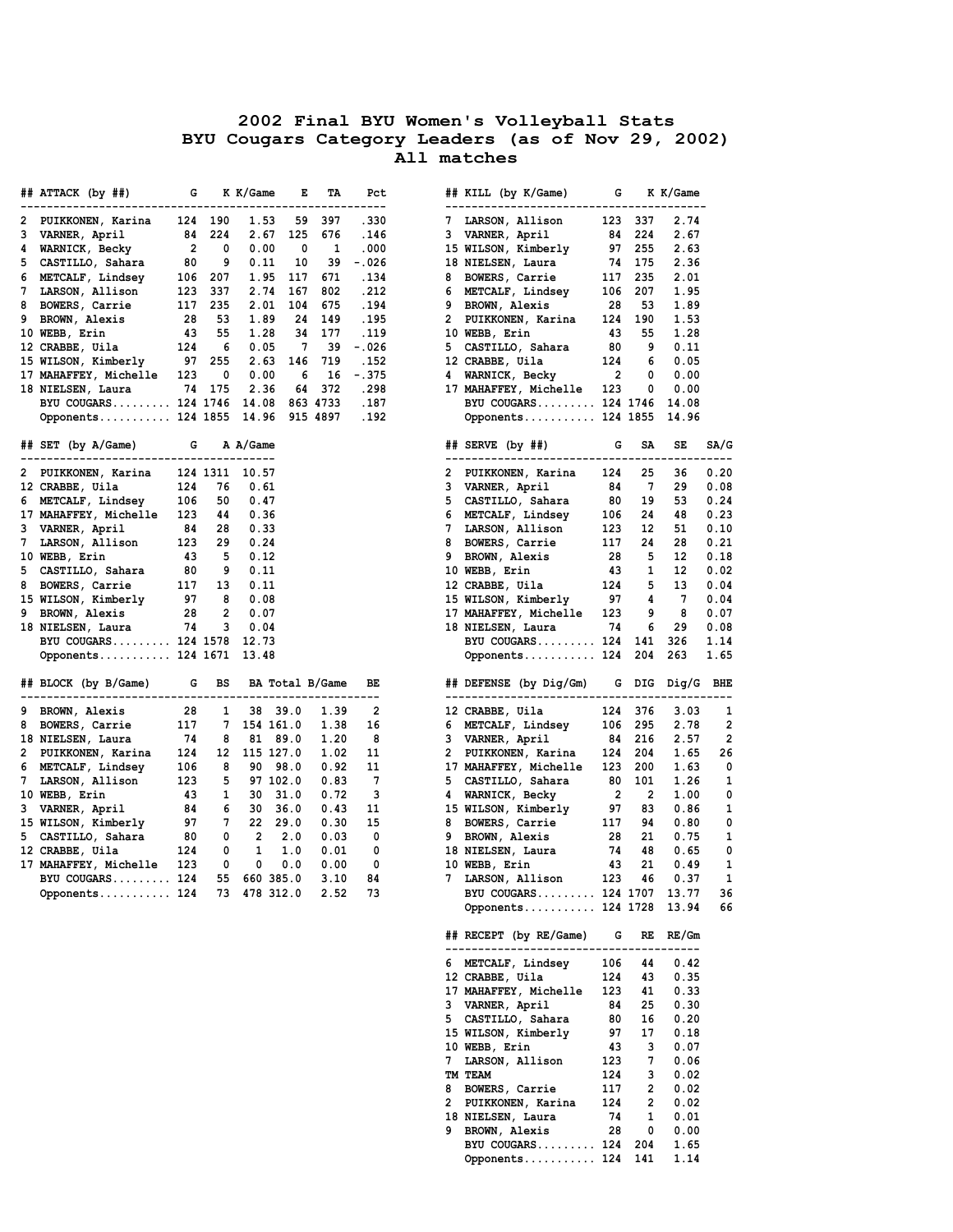## **2002 Final BYU Women's Volleyball Stats BYU Cougars Overall Individual Statistics (as of Nov 29, 2002) All matches**

 **Overall record: 14-19 Conf: 7-7 Home: 4-12 Away: 6-5 Neutral: 4-2**

|             |                       |             | <b>-ATTACK-</b><br>—— I |          |     |          |         |                | ---SET---1 | <b>--SERVE-</b><br>—— I |       |             |  |
|-------------|-----------------------|-------------|-------------------------|----------|-----|----------|---------|----------------|------------|-------------------------|-------|-------------|--|
|             | ## Name               | GP-MP-MS    |                         | K K/Game | E   | TA       | Pct     |                | A A/Game   | SA                      | SA/Gm | SE          |  |
|             | 2 PUIKKONEN, Karina   | $124$ 33-   | 190                     | 1.53     | 59  | 397      |         | .330 1311      | 10.57      | 25                      | 0.20  | 36          |  |
|             | 18 NIELSEN, Laura     | 74 21-      | 175                     | 2.36     | 64  | 372      | .298    | 3              | 0.04       | 6                       | 0.08  | 29          |  |
| $7^{\circ}$ | LARSON, Allison       | $123$ 33-   | 337                     | 2.74     | 167 | 802      | .212    | 29             | 0.24       | 12                      | 0.10  | 51          |  |
|             | 9 BROWN, Alexis       | $28$ $8-$   | 53                      | 1.89     | 24  | 149      | .195    | $\overline{2}$ | 0.07       | 5                       | 0.18  | 12          |  |
| 8           | BOWERS, Carrie        | $117$ $31-$ | 235                     | 2.01     | 104 | 675      | .194    | 13             | 0.11       | 24                      | 0.21  | 28          |  |
|             | 15 WILSON, Kimberly   | $9729 -$    | 255                     | 2.63     | 146 | 719      | .152    | 8              | 0.08       | 4                       | 0.04  | 7           |  |
|             | 3 VARNER, April       | $8426 -$    | 224                     | 2.67     | 125 | 676      | .146    | 28             | 0.33       | 7                       | 0.08  | 29          |  |
|             | 6 METCALF, Lindsey    | $106$ 30-   | 207                     | 1.95     | 117 | 671      | .134    | 50             | 0.47       | 24                      | 0.23  | 48          |  |
|             | 10 WEBB, Erin         | $4320-$     | 55                      | 1.28     | 34  | 177      | .119    | 5              | 0.12       | $\mathbf 1$             | 0.02  | 12          |  |
|             | 4 WARNICK, Becky      | $2 \t1$     | $\mathbf 0$             | 0.00     | 0   | 1        | .000    | 0              | 0.00       | 0                       | 0.00  | $\mathbf 0$ |  |
|             | 5 CASTILLO, Sahara    | $8025 -$    | 9                       | 0.11     | 10  | 39       | $-.026$ | 9              | 0.11       | 19                      | 0.24  | 53          |  |
|             | 12 CRABBE, Uila       | $124$ 33-   | 6                       | 0.05     | 7   | 39       | $-.026$ | 76             | 0.61       | 5.                      | 0.04  | 13          |  |
|             | 17 MAHAFFEY, Michelle | $123$ 33-   | $\mathbf 0$             | 0.00     | 6   | 16       | $-.375$ | 44             | 0.36       | 9                       | 0.07  | 8           |  |
|             | BYU COUGARS           | $124$ 33-   | 1746                    | 14.08    |     | 863 4733 |         | .187 1578      | 12.73      | 141                     | 1.14  | 326         |  |
|             | Opponents             | $124$ 33-   | 1855                    | 14.96    |     | 915 4897 |         | .192 1671      | 13.48      | 204                     | 1.65  | 263         |  |

|              | ## Name              | G              | RE                    |              | DIG Dig/G | <b>BS</b>    |                |              | BA Total B/Game |                | BE BHE         |
|--------------|----------------------|----------------|-----------------------|--------------|-----------|--------------|----------------|--------------|-----------------|----------------|----------------|
| $\mathbf{2}$ | PUIKKONEN, Karina    | 124            | $\mathbf{2}^{\prime}$ | 204          | 1.65      | 12           | 115            | 127          | 1.02            | 11             | 26             |
| 18           | NIELSEN, Laura       | 74             | $\mathbf{1}$          | 48           | 0.65      | 8            | 81             | 89           | 1.20            | 8              | $\mathbf 0$    |
| 7            | LARSON, Allison      | 123            | 7                     | 46           | 0.37      | 5            | 97             | 102          | 0.83            | 7              | $\mathbf 1$    |
| 9            | <b>BROWN, Alexis</b> | 28             | 0                     | 21           | 0.75      | $\mathbf{1}$ | 38             | 39           | 1.39            | $\overline{2}$ | $\mathbf{1}$   |
| 8            | BOWERS, Carrie       | 117            | $\overline{2}$        | 94           | 0.80      | 7            | 154            | 161          | 1.38            | 16             | $\mathbf 0$    |
| 15           | WILSON, Kimberly     | 97             | 17                    | 83           | 0.86      | 7            | 22             | 29           | 0.30            | 15             | $\mathbf{1}$   |
| 3            | VARNER, April        | 84             | 25                    | 216          | 2.57      | 6            | 30             | 36           | 0.43            | 11             | $\overline{2}$ |
| 6            | METCALF, Lindsey     | 106            | 44                    | 295          | 2.78      | 8            | 90             | 98           | 0.92            | 11             | $\overline{2}$ |
| 10           | WEBB, Erin           | 43             | 3                     | 21           | 0.49      | $\mathbf{1}$ | 30             | 31           | 0.72            | 3              | 1              |
| 4            | WARNICK, Becky       | $\overline{2}$ | 0                     | $\mathbf{2}$ | 1.00      | 0            | 0              | 0            | 0.00            | 0              | 0              |
| 5            | CASTILLO, Sahara     | 80             | 16                    | 101          | 1.26      | 0            | $\overline{2}$ | $\mathbf{2}$ | 0.03            | 0              | 1              |
| 12           | CRABBE, Uila         | 124            | 43                    | 376          | 3.03      | 0            | $\mathbf{1}$   | $\mathbf{1}$ | 0.01            | 0              | 1              |
| 17           | MAHAFFEY, Michelle   | 123            | 41                    | 200          | 1.63      | 0            | $\Omega$       | 0            | 0.00            | 0              | 0              |
|              | <b>TEAM</b>          |                | 3                     |              |           |              |                |              |                 |                |                |
|              | BYU COUGARS          | 124            |                       | 204 1707     | 13.77     | 55           |                | 660 385.0    | 3.10            | 84             | 36             |
|              | Opponents            | 124            |                       | 141 1728     | 13.94     | 73           |                | 478 312.0    | 2.52            | 73             | 66             |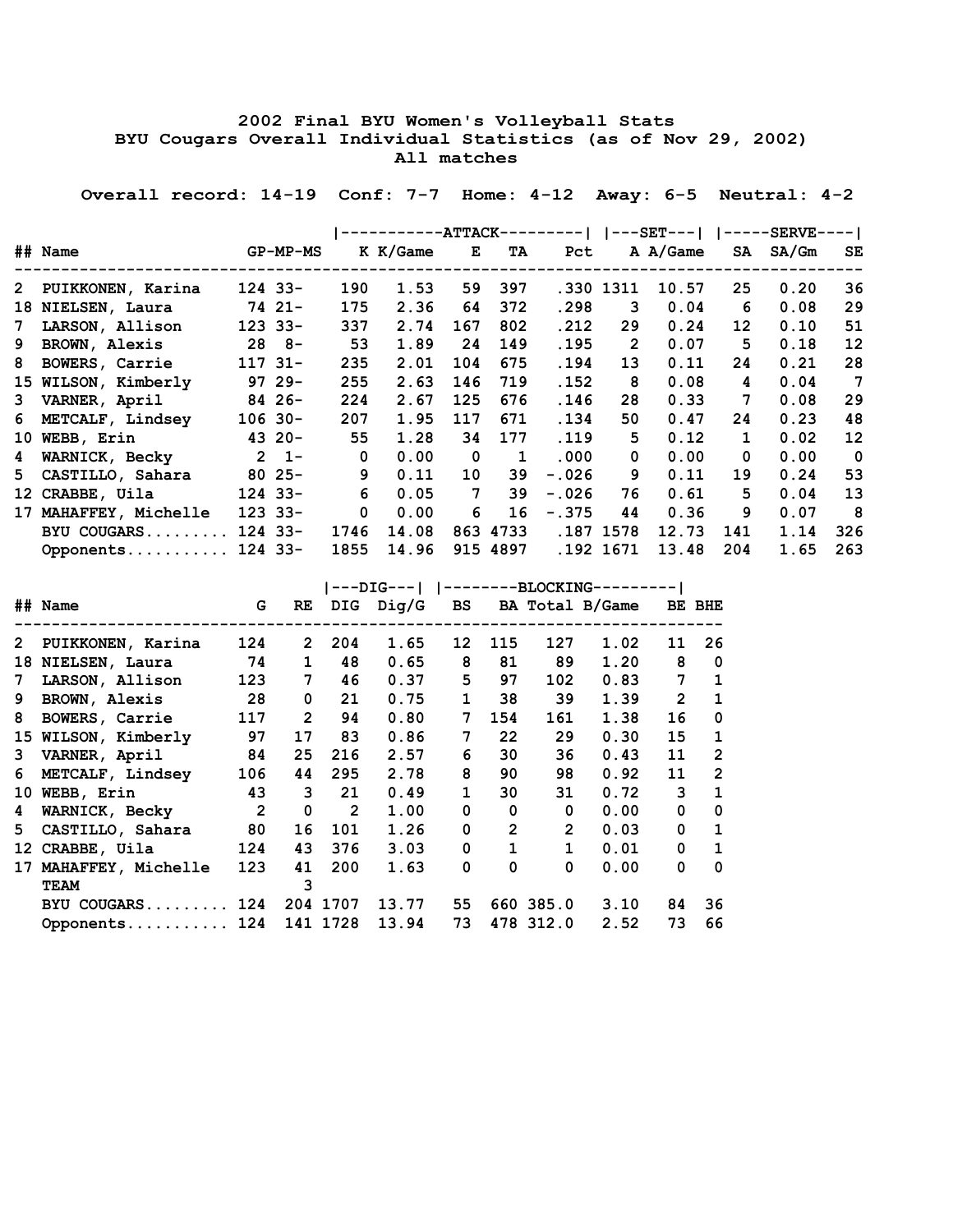## **2002 Final BYU Women's Volleyball Stats BYU Cougars Overall Team Statistics (as of Nov 29, 2002) All matches**

 **Overall record: 14-19 Conf: 7-7 Home: 4-12 Away: 6-5 Neutral: 4-2**

| TEAM STATISTICS                                                     |              |              |             |                 |                     | BY.   |       | <b>OPP</b>  |
|---------------------------------------------------------------------|--------------|--------------|-------------|-----------------|---------------------|-------|-------|-------------|
| ATTACK                                                              |              |              |             |                 |                     |       |       |             |
| Kills                                                               |              |              |             |                 |                     |       |       |             |
|                                                                     |              |              |             |                 |                     | 1746  |       | 1855        |
| Errors                                                              |              |              |             |                 |                     | 863   |       | 915<br>4897 |
| Total Attacks                                                       |              |              |             |                 |                     | 4733  |       |             |
| Attack Pct                                                          |              |              |             |                 |                     | .187  |       | .192        |
|                                                                     |              |              |             |                 |                     | 14.1  |       | 15.0        |
| $SET.$                                                              |              |              |             |                 |                     |       |       |             |
| Assists                                                             |              |              |             |                 |                     | 1578  |       | 1671        |
| Assists/Game                                                        |              |              |             |                 |                     | 12.7  |       | 13.5        |
| $SERVE$                                                             |              |              |             |                 |                     |       |       |             |
| $ACes$                                                              |              |              |             |                 |                     | 141   |       | 204         |
| $Errors.$                                                           |              |              |             |                 |                     | 326   |       | 263         |
|                                                                     |              |              |             |                 |                     | 1.1   |       | 1.6         |
| SERVE RECEPTIONS                                                    |              |              |             |                 |                     |       |       |             |
| $Errors.$                                                           |              |              |             |                 |                     | 204   |       | 141         |
| $\texttt{Errors}/\texttt{Game} \ldots \ldots \ldots \ldots \ldots$  |              |              |             |                 |                     | 1.6   |       | 1.1         |
| $DEFENSE$                                                           |              |              |             |                 |                     |       |       |             |
| Digs                                                                |              |              |             |                 |                     | 1707  |       | 1728        |
| $\text{Diqs}/\text{Game}\ldots\ldots\ldots\ldots\ldots\ldots\ldots$ |              |              |             |                 |                     | 13.8  |       | 13.9        |
|                                                                     |              |              |             |                 |                     |       |       |             |
| $Block$ Solo                                                        |              |              |             |                 |                     | 55    |       | 73          |
| Block Assist                                                        |              |              |             |                 |                     | 660   |       | 478         |
| Total Blocks                                                        |              |              |             |                 | 385.0               |       |       | 312.0       |
| Blocks Per Game                                                     |              |              |             |                 |                     | 3.1   |       | 2.5         |
| Block Errors                                                        |              |              |             |                 |                     | 84    |       | 73          |
| BALL HANDLING ERRORS                                                |              |              |             |                 |                     | 36    |       | 66          |
| ATTENDANCE                                                          |              |              |             |                 |                     |       |       |             |
| Total                                                               |              |              |             |                 | 13839               |       |       | 9574        |
| Dates/Avg Per Date                                                  |              |              |             |                 | 16/865              |       |       | 11/870      |
| Neutral site $\#/Avg \ldots \ldots$                                 |              |              |             |                 | 6/85                |       |       |             |
| Current win streak                                                  |              |              |             |                 |                     | 0     |       |             |
| Home win streak                                                     |              |              |             |                 |                     | 0     |       |             |
| <b>MATCH WINS BY #GAMES</b>                                         | $\mathbf{1}$ | $\mathbf{2}$ | 3           | 4               | 5.                  |       | Total |             |
| BYU Cougars                                                         | 0            | $\mathbf{o}$ | 5           | $\mathbf{2}$    |                     | $7 -$ | 14    |             |
| Opponents                                                           | 0            | $\mathbf{O}$ | 12          | 5               |                     | $2 -$ | 19    |             |
| <b>GAMES WON BY GAME</b>                                            | $\mathbf{1}$ |              | $2^{\circ}$ | $3^{\circ}$     | $\overline{4}$<br>5 |       | Total |             |
| ---------------------<br>BYU Cougars                                | 11           | 13           |             |                 | $14 \t 6 \t 7 -$    |       | 51    |             |
| Opponents                                                           | 22           | 20           | 19          | 10 <sub>1</sub> |                     | $2 -$ | 73    |             |
| POINTS BY GAME<br>-------------------                               | $\mathbf 1$  |              | $2^{\circ}$ | $3^{\circ}$     | 5<br>$\overline{4}$ |       | Total |             |
| BYU Cougars 878 890 849 425 124 - 3166                              |              |              |             |                 |                     |       |       |             |
| Opponents 954 902 910 444 114 - 3324                                |              |              |             |                 |                     |       |       |             |
|                                                                     |              |              |             |                 |                     |       |       |             |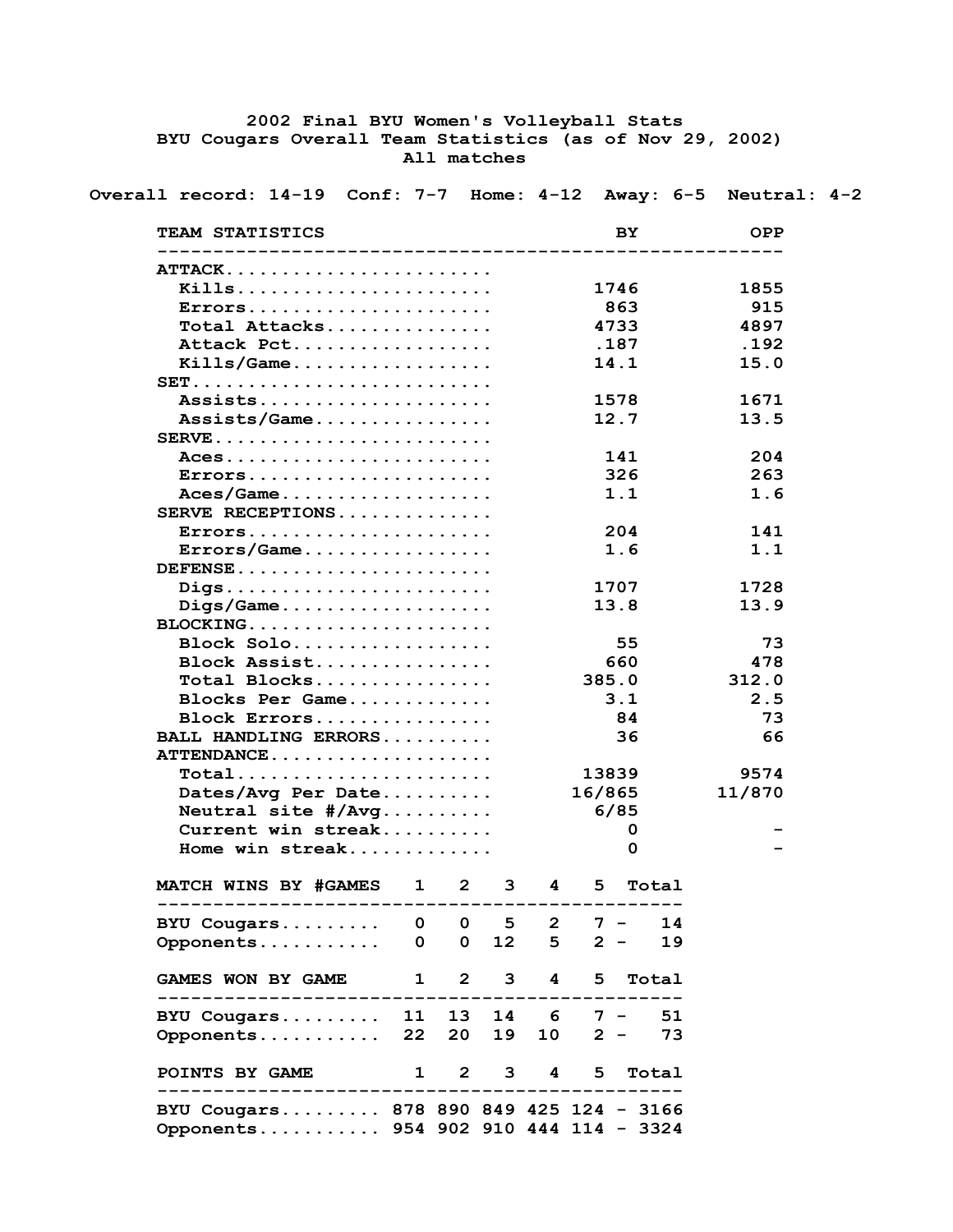|                             |                                     |             |                                   | Overall   | Conference |                                                                                                                                                                                                                                                                                                                                                                                              |        |
|-----------------------------|-------------------------------------|-------------|-----------------------------------|-----------|------------|----------------------------------------------------------------------------------------------------------------------------------------------------------------------------------------------------------------------------------------------------------------------------------------------------------------------------------------------------------------------------------------------|--------|
| Date                        | Opponent                            | Score       | Score-by-game                     | Record    | Record     | Time                                                                                                                                                                                                                                                                                                                                                                                         | Attend |
| $---$                       | --------                            | -----       | -------------                     | --------  | --------   | $\frac{1}{2} \frac{1}{2} \frac{1}{2} \frac{1}{2} \frac{1}{2} \frac{1}{2} \frac{1}{2} \frac{1}{2} \frac{1}{2} \frac{1}{2} \frac{1}{2} \frac{1}{2} \frac{1}{2} \frac{1}{2} \frac{1}{2} \frac{1}{2} \frac{1}{2} \frac{1}{2} \frac{1}{2} \frac{1}{2} \frac{1}{2} \frac{1}{2} \frac{1}{2} \frac{1}{2} \frac{1}{2} \frac{1}{2} \frac{1}{2} \frac{1}{2} \frac{1}{2} \frac{1}{2} \frac{1}{2} \frac{$ |        |
| # Aug 30, 2002 vs Gonzaga   |                                     | W 3-1       | 27-30, 30-27, 30-19, 30-21        | $1 - 0$   | $0 - 0$    | 1:46                                                                                                                                                                                                                                                                                                                                                                                         | 53     |
| # Aug 31, 2002 vs Nevada    |                                     | $2 - 3$ L   | 22-30, 29-31, 31-29, 30-27, 4-15  | $1 - 1$   | $0 - 0$    | 2:04                                                                                                                                                                                                                                                                                                                                                                                         | 61     |
|                             | # Aug 31, 2002 at Washington State  | $0 - 3$ L   | 15-30, 23-30, 21-30               | $1 - 2$   | $0 - 0$    | 1:20                                                                                                                                                                                                                                                                                                                                                                                         | 609    |
| Sep 05, 2002                | USC                                 | $0-3$ L     | 23-30, 27-30, 15-30               | $1 - 3$   | $0 - 0$    | 1h 35m                                                                                                                                                                                                                                                                                                                                                                                       | 1151   |
| Sep 06, 2002                | ORAL ROBERTS                        | $0 - 3$ L   | 28-30, 27-30, 16-30               | $1 - 4$   | $0 - 0$    | 1h 25m                                                                                                                                                                                                                                                                                                                                                                                       | 254    |
| Sep 06, 2002                | <b>WAKE FOREST</b>                  | $W = 3 - 2$ | 24-30, 31-29, 19-30, 30-27, 15-10 | $2 - 4$   | $0 - 0$    | 2h 15m                                                                                                                                                                                                                                                                                                                                                                                       | 219    |
| Sep 07, 2002                | <b>FLORIDA GATORS</b>               | $0-3$ L     | 26-30, 27-30, 20-30               | $2 - 5$   | $0 - 0$    | 1h 50m                                                                                                                                                                                                                                                                                                                                                                                       | 1150   |
| Sep 10, 2002                | WEBER STATE                         | $W_3 - 0$   | 30-26,31-29,30-24                 | $3 - 5$   | $0 - 0$    | 1H 45M                                                                                                                                                                                                                                                                                                                                                                                       | 846    |
|                             | Sep 13, 2002 vs Louisiana-Lafayette | W 3-0       | 30-28,30-22,30-17                 | 4-5       | 0-0        | 1:15                                                                                                                                                                                                                                                                                                                                                                                         | 75     |
|                             | Sep 14, 2002 vs Sam Houston State   | W 3-0       | 31-29,30-17,30-20                 | $5 - 5$   | $0 - 0$    | 1:05                                                                                                                                                                                                                                                                                                                                                                                         | 75     |
| Sep 14, 2002 at Texas A&M   |                                     | $1 - 3$ L   | 29-31, 21-30, 38-36, 22-30        | $5 - 6$   | $0 - 0$    | 1:45                                                                                                                                                                                                                                                                                                                                                                                         | 1213   |
| Sep 19, 2002                | <b>ARKANSAS</b>                     | $0 - 3$ L   | $31 - 33, 26 - 30, 23 - 30$       | $5 - 7$   | $0 - 0$    | 1 <sub>hr</sub> 40 <sub>m</sub>                                                                                                                                                                                                                                                                                                                                                              | 713    |
| Sep 20, 2002                | ILLINOIS                            | $0 - 3$ L   | 30-32, 27-30, 26-30               | $5 - 8$   | $0 - 0$    | $1h$ 30 $m$                                                                                                                                                                                                                                                                                                                                                                                  | 1269   |
|                             | * Sep 27, 2002 at San Diego State   | $0 - 3$ L   | 16-30, 17-30, 15-30               | 5-9       | $0 - 1$    | 1:12                                                                                                                                                                                                                                                                                                                                                                                         | 243    |
| * Sep 28, 2002 at UNLV      |                                     | $W_3-2$     | 29-31, 26-30, 30-24, 30-25, 19-17 | $6 - 9$   | $1 - 1$    | 2:25                                                                                                                                                                                                                                                                                                                                                                                         | 466    |
| * Oct 04, 2002              | AFA                                 | $1-3$ L     | 30-20, 23-30, 22-30, 20-30        | $6 - 10$  | $1 - 2$    | 1H 50M                                                                                                                                                                                                                                                                                                                                                                                       | 551    |
| * Oct 05, 2002              | NEW MEXICO                          | W 3-0       | 30-27, 30-20, 30-13               | $7 - 10$  | 2-2        | 1h 30m                                                                                                                                                                                                                                                                                                                                                                                       | 699    |
| Oct 08, 2002                | at Utah State                       | $2 - 3$ L   | 14-30, 30-21, 30-28, 28-30, 11-15 | $7 - 11$  | $2 - 2$    | 2:20                                                                                                                                                                                                                                                                                                                                                                                         | 707    |
| * Oct 11, 2002              | at Utah                             | $0 - 3$ L   | 24-30, 28-30, 24-30               | $7 - 12$  | $2 - 3$    | 1:29                                                                                                                                                                                                                                                                                                                                                                                         | 1382   |
|                             | * Oct 18, 2002 at Colorado State    | $W_3-2$     | 19-30, 30-25, 30-27, 24-30, 15-12 | $8 - 12$  | $3 - 3$    | 2:13                                                                                                                                                                                                                                                                                                                                                                                         | 1592   |
|                             | * Oct 19, 2002 at Wyoming Cowgirls  | W 3-2       | 33-31,16-30,30-23,29-31,15-11     | $9 - 12$  | $4 - 3$    | 2:10                                                                                                                                                                                                                                                                                                                                                                                         | 925    |
| * Oct 25, 2002              | <b>UNLV</b>                         | $1 - 3$ L   | 30-17, 27-30, 18-30, 25-30        | $9 - 13$  | $4 - 4$    | 1H 50M                                                                                                                                                                                                                                                                                                                                                                                       | 734    |
| * Oct 26, 2002              | SAN DIEGO STATE                     | $0 - 3$ L   | 26-30, 29-31, 29-31               | 9-14      | $4 - 5$    | 1H 30M                                                                                                                                                                                                                                                                                                                                                                                       | 638    |
| $* 11/01/02$                | at NEW MEXICO                       | $W_3 - 0$   | 30-25,30-19,30-22                 | $10 - 14$ | $5 - 5$    | 1:21                                                                                                                                                                                                                                                                                                                                                                                         | 314    |
| * Nov 02, 2002 at Air Force |                                     | $W_3 - 1$   | 33-35, 30-24, 30-25, 30-24        | $11 - 14$ | $6 - 5$    | 2:10                                                                                                                                                                                                                                                                                                                                                                                         | 278    |
| * Nov 08, 2002              | <b>UTAH</b>                         | $1-3$ L     | 31-33, 30-23, 28-30, 26-30        | $11 - 15$ | $6 - 6$    | 2h 20m                                                                                                                                                                                                                                                                                                                                                                                       | 2194   |
| * Nov 15, 2002              | WYOMING COWGIRLS                    | $W = 3 - 2$ | 30-25,30-14,28-30,28-30,15-12     | $12 - 15$ | 7-6        | 2H 25M                                                                                                                                                                                                                                                                                                                                                                                       | 1034   |
| * Nov 16, 2002              | COLORADO STATE                      | $0 - 3$ L   | 26-30, 28-30, 19-30               | $12 - 16$ | $7 - 7$    | 1h 40m                                                                                                                                                                                                                                                                                                                                                                                       | 826    |
| Nov 21, 2002 vs UNLV        |                                     | $W_3-2$     | 26-30, 32-30, 33-31, 16-30, 15-11 | $13 - 16$ | $7 - 7$    | 2:35                                                                                                                                                                                                                                                                                                                                                                                         |        |
|                             | Nov 22, 2002 at Colorado State      | W 3-2       | 30-23, 26-30, 29-31, 30-19, 15-11 | 14-16     | $7 - 7$    | 2:20                                                                                                                                                                                                                                                                                                                                                                                         | 1845   |
| Nov 23, 2002 vs Utah        |                                     | $0 - 3$ L   | 22-30, 25-30, 23-30               | $14 - 17$ | $7 - 7$    | 1:35                                                                                                                                                                                                                                                                                                                                                                                         | 245    |
| Nov 26, 2002                | <b>HAWAII</b>                       | $0 - 3$ L   | 23-30, 19-30, 17-30               | $14 - 18$ | $7 - 7$    | 1h 30m                                                                                                                                                                                                                                                                                                                                                                                       | 813    |
| Nov 29, 2002                | <b>ARIZONA</b>                      | $1-3$ L     | 30-28,25-30,25-30,27-30           | $14 - 19$ | $7 - 7$    | 2H 5M                                                                                                                                                                                                                                                                                                                                                                                        | 748    |

| <b>TEAM RECORD</b> | W-L      |
|--------------------|----------|
|                    |          |
| Overall: 14-19     |          |
| Conference:        | $7 - 7$  |
| Home:              | $4 - 12$ |
| Away: 6-5          |          |
| Neutral:           | $4 - 2$  |
| 3 games:           | $5 - 12$ |
| 4 games:           | $2 - 5$  |
| 5 games:           | $7 - 2$  |

| TEAM RECORD W-L |              | ATTEND Dates |    |          | Total Average |
|-----------------|--------------|--------------|----|----------|---------------|
|                 | ---          |              |    |          |               |
| Overall: 14-19  |              | Total:       |    | 33 23922 | 725           |
| Conference: 7-7 |              | Home:        |    | 16 13839 | 865           |
|                 | Home: $4-12$ | Away:        | 11 | 9574     | 870           |
| Away: 6-5       |              | Neutral:     | 6  | 509      | 85            |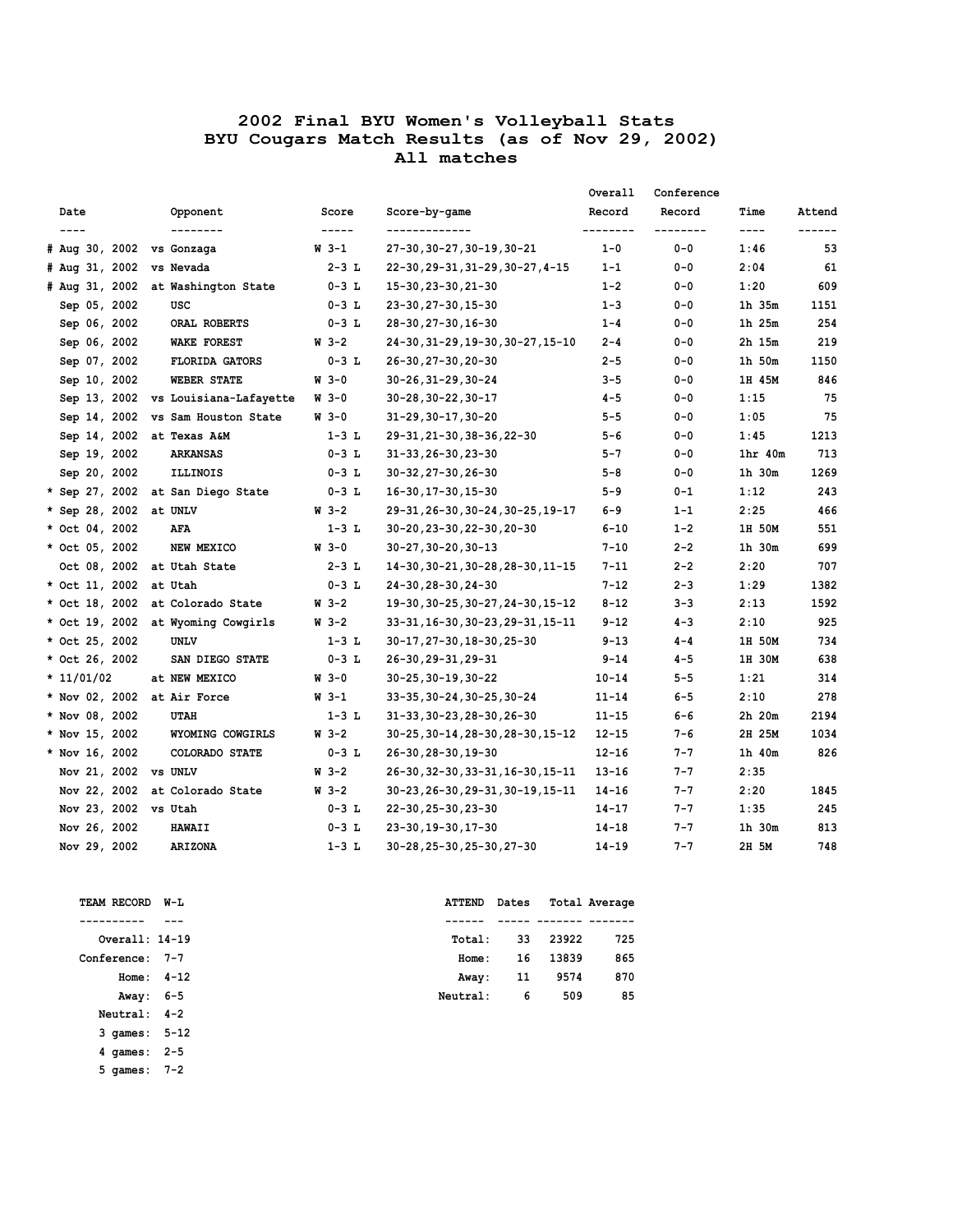### **INDIVIDUAL MATCH HIGHS**

| ATTACK PERCENT (K-E-TA) minimum 12 kills                           |
|--------------------------------------------------------------------|
| .632 (14- 2-19) NIELSEN, Laura vs Wyoming Cowgirls (Nov 15, 2002)  |
| .619 (14- 1-21) BROWN, Alexis vs Gonzaga (Aug 30, 2002)            |
| .583 (18- 4-24) LARSON, Allison at Air Force (Nov 02, 2002)        |
| .500 (18- 1-34) LARSON, Allison at Wyoming Cowgirls (Oct 19, 2002) |
| .462 (15- 3-26) WILSON, Kimberly at Air Force (Nov 02, 2002)       |

## **KILLS (K-E-TA)**

|  | 23 (23-14-55) 5q VARNER, April at Wyoming Cowgirls (Oct 19, 2002)    |
|--|----------------------------------------------------------------------|
|  | 20 (20- 6-35) 5q LARSON, Allison vs Wyoming Cowgirls (Nov 15, 2002)  |
|  | 19 (19- 4-46) 5q VARNER, April at UNLV (Sep 28, 2002)                |
|  | 18 (18- 4-24) 4g LARSON, Allison at Air Force (Nov 02, 2002)         |
|  | 18 (18-10-54) 5q WILSON, Kimberly vs Wyoming Cowgirls (Nov 15, 2002) |

## **KILLS 3-GAMES (K-E-TA)**

| 15 (15 - 2-29) VARNER, April at Louisiana-Lafayette (Sep 13, 2002) |
|--------------------------------------------------------------------|
| 15 (15-10-39) WILSON, Kimberly vs San Diego State (Oct 26, 2002)   |
| 14 (14- 5-26) WILSON, Kimberly at NEW MEXICO (11/01/02)            |
| 13 (13- 5-34) VARNER, April at Utah (Oct 11, 2002)                 |
| 13 (13- 2-25) METCALF, Lindsey at Sam Houston State (Sep 14, 2002) |

### **KILLS 4-GAMES (K-E-TA)**

| 18 (18- 4-24) LARSON, Allison at Air Force (Nov 02, 2002) |  |
|-----------------------------------------------------------|--|
| 17 (17- 5-31) WILSON, Kimberly vs UNLV (Oct 25, 2002)     |  |
| 16 (16- 9-45) WILSON, Kimberly vs Utah (Nov 08, 2002)     |  |
| 15 (15- 3-31) LARSON, Allison at Texas A&M (Sep 14, 2002) |  |
| 15 (15- 5-25) NIELSEN, Laura at Air Force (Nov 02, 2002)  |  |
|                                                           |  |

#### **KILLS 5-GAMES (K-E-TA)**

|  | 23 (23-14-55) VARNER, April at Wyoming Cowgirls (Oct 19, 2002)    |
|--|-------------------------------------------------------------------|
|  | 20 (20 - 6-35) LARSON, Allison vs Wyoming Cowgirls (Nov 15, 2002) |
|  | 19 (19- 4-46) VARNER, April at UNLV (Sep 28, 2002)                |
|  | 18 (18-1-34) LARSON, Allison at Wyoming Cowgirls (Oct 19, 2002)   |
|  | 18 (18-10-54) WILSON, Kimberly vs Wyoming Cowgirls (Nov 15, 2002) |

## **TOTAL ATTEMPTS (K-E-TA)**

|  | 55 (15-10-55) 5q WILSON, Kimberly vs UNLV (Nov 21, 2002)             |
|--|----------------------------------------------------------------------|
|  | 55 (23-14-55) 5q VARNER, April at Wyoming Cowgirls (Oct 19, 2002)    |
|  | 54 (18-10-54) 5g WILSON, Kimberly vs Wyoming Cowgirls (Nov 15, 2002) |
|  | 47 (12-10-47) 5g BOWERS, Carrie at Nevada (Aug 31, 2002)             |
|  | 46 (17- 6-46) 5q METCALF, Lindsey vs UNLV (Nov 21, 2002)             |

## **TOTAL ATTEMPTS 3-GAMES (K-E-TA)**

| 40 (7-8-40) VARNER, April vs Oral Roberts (Sep 06, 2002)         |
|------------------------------------------------------------------|
| 39 (15-10-39) WILSON, Kimberly vs San Diego State (Oct 26, 2002) |
| 38 (7-8-38) VARNER, April vs Arkansas (Sep 19, 2002)             |
| 34 (13- 5-34) VARNER, April at Utah (Oct 11, 2002)               |
| 32 (13- 5-32) METCALF, Lindsey vs San Diego State (Oct 26, 2002) |

### **TOTAL ATTEMPTS 4-GAMES (K-E-TA)**

| 45 (16-9-45)          | WILSON, Kimberly vs Utah (Nov 08, 2002)                        |
|-----------------------|----------------------------------------------------------------|
| $42(12 - 8 - 42)$     | METCALF, Lindsey vs Arizona (Nov 29, 2002)                     |
| $42$ ( $9 - 3 - 42$ ) | METCALF, Lindsey at Texas A&M (Sep 14, 2002)                   |
|                       | 37 (11- 6-37) METCALF, Lindsey vs Utah (Nov 08, 2002)          |
|                       | 34 (13- 2-34) VARNER, April vs Gonzaga (Aug 30, 2002)          |
|                       |                                                                |
|                       | TOTAL ATTEMPTS 5-GAMES (K-E-TA)                                |
| 55 (15-10-55)         | WILSON, Kimberly vs UNLV (Nov 21, 2002)                        |
|                       | 55 (23-14-55) VARNER, April at Wyoming Cowgirls (Oct 19, 2002) |
| 54 (18-10-54)         | WILSON, Kimberly vs Wyoming Cowgirls (Nov 15, 2002)            |
| 47 (12-10-47)         | BOWERS, Carrie at Nevada (Aug 31, 2002)                        |

 **46 (19- 4-46) VARNER, April at UNLV (Sep 28, 2002)**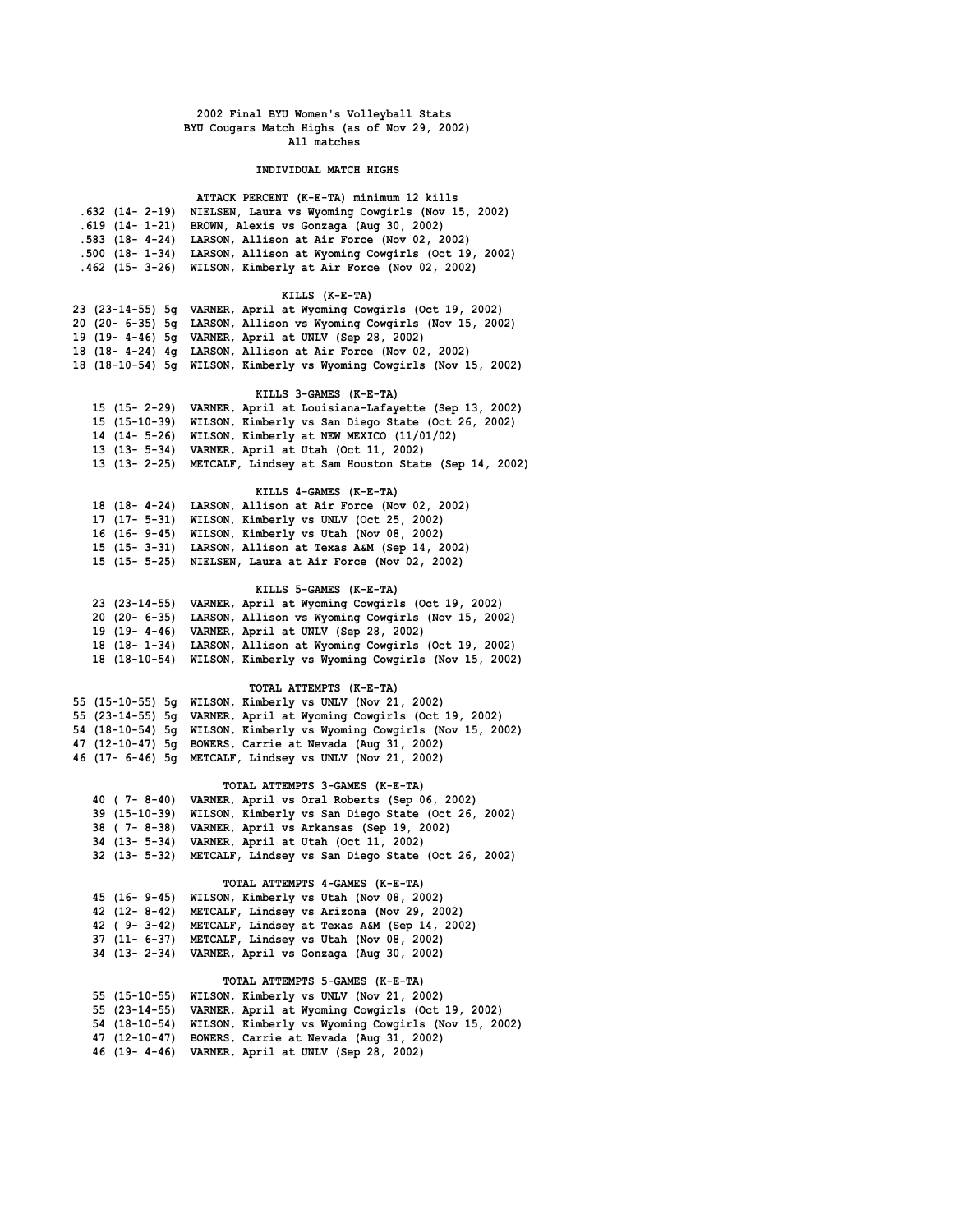#### **ASSISTS**

| 69 (5σ) |  | PUIKKONEN, Karina at Wyoming Cowgirls (Oct 19, 2002)  |  |  |
|---------|--|-------------------------------------------------------|--|--|
| 66 (5σ) |  | PUIKKONEN, Karina vs Wyoming Cowgirls (Nov 15, 2002)  |  |  |
|         |  | 61 (4g) PUIKKONEN, Karina at Air Force (Nov 02, 2002) |  |  |
|         |  | 54 (4g) PUIKKONEN, Karina at Texas A&M (Sep 14, 2002) |  |  |
| 51 (5a) |  | PUIKKONEN, Karina vs UNLV (Nov 21, 2002)              |  |  |

### **ASSISTS 3-GAMES**

|     | 48 PUIKKONEN, Karina vs NEW MEXICO (Oct 05, 2002)        |  |
|-----|----------------------------------------------------------|--|
|     | 44 PUIKKONEN, Karina at Sam Houston State (Sep 14, 2002) |  |
|     | 43 PUIKKONEN, Karina vs San Diego State (Oct 26, 2002)   |  |
|     | 41 PUIKKONEN, Karina at NEW MEXICO (11/01/02)            |  |
| 37. | PUIKKONEN, Karina at Louisiana-Lafayette (Sep 13, 2002)  |  |

### **ASSISTS 4-GAMES**

 **61 PUIKKONEN, Karina at Air Force (Nov 02, 2002) 54 PUIKKONEN, Karina at Texas A&M (Sep 14, 2002) 46 PUIKKONEN, Karina vs UNLV (Oct 25, 2002) 46 PUIKKONEN, Karina vs Utah (Nov 08, 2002) 43 PUIKKONEN, Karina vs Gonzaga (Aug 30, 2002)**

### **ASSISTS 5-GAMES**

| 69 PUIKKONEN, Karina at Wyoming Cowgirls (Oct 19, 2002) |  |  |  |
|---------------------------------------------------------|--|--|--|
| 66 PUIKKONEN, Karina vs Wyoming Cowgirls (Nov 15, 2002) |  |  |  |
| 51 PUIKKONEN, Karina vs UNLV (Nov 21, 2002)             |  |  |  |
| 50 PUIKKONEN, Karina at UNLV (Sep 28, 2002)             |  |  |  |
| 46 PUIKKONEN, Karina at Nevada (Aug 31, 2002)           |  |  |  |

### **DIGS**

|  |  | 25 (5g) CRABBE, Uila vs UNLV (Nov 21, 2002) |  |  |  |  |  |  |
|--|--|---------------------------------------------|--|--|--|--|--|--|
|--|--|---------------------------------------------|--|--|--|--|--|--|

- **21 (5g) CRABBE, Uila at Nevada (Aug 31, 2002)**
- **20 (4g) CRABBE, Uila at Texas A&M (Sep 14, 2002)**
- **20 (3g) METCALF, Lindsey vs San Diego State (Oct 26, 2002)**
- **19 (4g) METCALF, Lindsey at Texas A&M (Sep 14, 2002)**

#### **DIGS 3-GAMES**

- **20 METCALF, Lindsey vs San Diego State (Oct 26, 2002)**
- **18 CRABBE, Uila vs Weber State (Sep 10, 2002)**
- **18 METCALF, Lindsey at Louisiana-Lafayette (Sep 13, 2002)**
- **15 CRABBE, Uila vs San Diego State (Oct 26, 2002)**
- **15 MAHAFFEY, Michelle vs FLORIDA GATORS (Sep 07, 2002)**

### **DIGS 4-GAMES**

- **20 CRABBE, Uila at Texas A&M (Sep 14, 2002)**
- **19 METCALF, Lindsey at Texas A&M (Sep 14, 2002)**
- **18 VARNER, April at Texas A&M (Sep 14, 2002)**
- **18 CRABBE, Uila vs UNLV (Oct 25, 2002)**
- **16 CRABBE, Uila vs Gonzaga (Aug 30, 2002)**

## **DIGS 5-GAMES**

- **25 CRABBE, Uila vs UNLV (Nov 21, 2002)**
- **21 CRABBE, Uila at Nevada (Aug 31, 2002)**
- **19 METCALF, Lindsey vs Wyoming Cowgirls (Nov 15, 2002)**
- **19 VARNER, April at Nevada (Aug 31, 2002)**
- **18 CRABBE, Uila vs Wyoming Cowgirls (Nov 15, 2002)**

#### **ACES**

- **3 LARSON, Allison at Colorado State (Oct 18, 2002)**
- **3 CASTILLO, Sahara at Utah State (Oct 08, 2002)**
- **3 METCALF, Lindsey vs FLORIDA GATORS (Sep 07, 2002)**
- **3 CASTILLO, Sahara at Wyoming Cowgirls (Oct 19, 2002)**
- **3 METCALF, Lindsey at Colorado State (Nov 22, 2002)**

### **BLOCKS (BS-BA)**

| 17 (3-14)  | METCALF, Lindsey at UNLV (Sep 28, 2002)                  |
|------------|----------------------------------------------------------|
|            | 12 (2-10) BOWERS, Carrie at Utah State (Oct 08, 2002)    |
|            | 12 (1-11) BROWN, Alexis at Nevada (Aug 31, 2002)         |
|            | 11 (2-9) NIELSEN, Laura at Air Force (Nov 02, 2002)      |
|            | 10 (1-9) NIELSEN, Laura at Colorado State (Nov 22, 2002) |
|            | 10 (0-10) LARSON, Allison at UNLV (Sep 28, 2002)         |
|            | 10 (0-10) PUIKKONEN, Karina at Utah State (Oct 08, 2002) |
| $9(1 - 8)$ | BOWERS, Carrie vs UNLV (Nov 21, 2002)                    |
| 9 ( 0 – 9) | BOWERS, Carrie at Washington State (Aug 31, 2002)        |
|            | 9 (0-9) BOWERS, Carrie vs Oral Roberts (Sep 06, 2002)    |
|            |                                                          |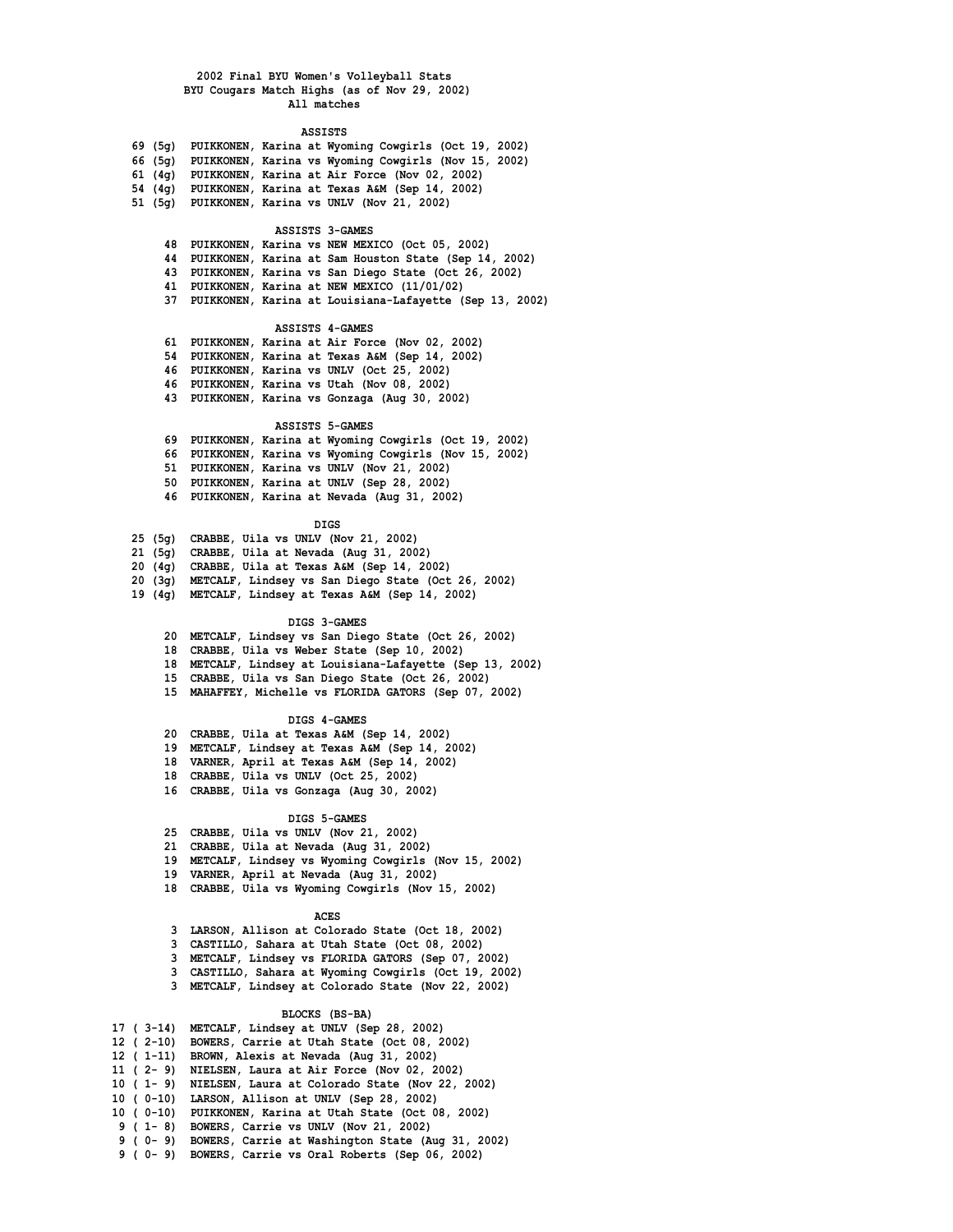**TEAM MATCH HIGHS**

|                                    | ATTACK PERCENT (K-E-TA) minimum 12 kills                                             |
|------------------------------------|--------------------------------------------------------------------------------------|
| .377 (50-10-106)                   | at Louisiana-Lafayette (Sep 13, 2002)                                                |
|                                    | .372 (75-24-137) at Air Force (Nov 02, 2002)                                         |
|                                    | .360 (53-12-114) at Sam Houston State (Sep 14, 2002)                                 |
|                                    | .355 (57-14-121) vs NEW MEXICO (Oct 05, 2002)                                        |
|                                    | .350 (52-17-100) at NEW MEXICO (11/01/02)                                            |
|                                    | KILLS (K-E-TA)                                                                       |
|                                    | 84 (84-26-176) 5g at Wyoming Cowgirls (Oct 19, 2002)                                 |
|                                    | 82 (82-36-185) 5g vs Wyoming Cowgirls (Nov 15, 2002)                                 |
|                                    | 75 (75-24-137) 4g at Air Force (Nov 02, 2002)                                        |
|                                    | 73 (73-30-183) 5g at UNLV (Sep 28, 2002)                                             |
|                                    | 71 (71-19-195) 4g at Texas A&M (Sep 14, 2002)                                        |
|                                    | KILLS 3-GAMES (K-E-TA)                                                               |
|                                    | 57 (57-14-121) vs NEW MEXICO (Oct 05, 2002)                                          |
|                                    | 53 (53-12-114) at Sam Houston State (Sep 14, 2002)                                   |
|                                    | 53 (53-31-140) vs San Diego State (Oct 26, 2002)                                     |
|                                    | 52 (52-17-100) at NEW MEXICO (11/01/02)                                              |
|                                    | 50 (50-10-106) at Louisiana-Lafayette (Sep 13, 2002)                                 |
|                                    | KILLS 4-GAMES (K-E-TA)                                                               |
|                                    | 75 (75-24-137) at Air Force (Nov 02, 2002)                                           |
|                                    | 71 (71-19-195) at Texas A&M (Sep 14, 2002)                                           |
|                                    | 70 (70-24-160) vs Gonzaga (Aug 30, 2002)                                             |
|                                    | 66 (66-35-178) vs Utah (Nov 08, 2002)                                                |
|                                    | 57 (57-31-150) vs UNLV (Oct 25, 2002)                                                |
|                                    |                                                                                      |
|                                    | KILLS 5-GAMES (K-E-TA)<br>84 (84-26-176) at Wyoming Cowgirls (Oct 19, 2002)          |
| 82 (82-36-185)                     | vs Wyoming Cowgirls (Nov 15, 2002)                                                   |
|                                    | 73 (73-30-183) at UNLV (Sep 28, 2002)                                                |
|                                    | 70 (70-38-205) vs UNLV (Nov 21, 2002)                                                |
|                                    | 62 (62-33-159) at Colorado State (Oct 18, 2002)                                      |
|                                    |                                                                                      |
|                                    | TOTAL ATTEMPTS (K-E-TA)<br>205 (70-38-205) 5g vs UNLV (Nov 21, 2002)                 |
|                                    | 203 (61-35-203) 5g at Nevada (Aug 31, 2002)                                          |
|                                    | 197 (61-34-197) 5g vs Wake Forest (Sep 06, 2002)                                     |
|                                    | 195 (71-19-195) 4g at Texas A&M (Sep 14, 2002)                                       |
|                                    | 185 (82-36-185) 5g vs Wyoming Cowgirls (Nov 15, 2002)                                |
|                                    |                                                                                      |
|                                    | TOTAL ATTEMPTS 3-GAMES (K-E-TA)                                                      |
|                                    | 140 (53-31-140) vs San Diego State (Oct 26, 2002)                                    |
|                                    | 139 (40-29-139) vs FLORIDA GATORS (Sep 07, 2002)                                     |
|                                    | 138 (44-28-138) vs Arkansas (Sep 19, 2002)<br>132 (42-29-132) at Utah (Oct 11, 2002) |
|                                    | 131 (34-27-131) vs Oral Roberts (Sep 06, 2002)                                       |
|                                    |                                                                                      |
|                                    | TOTAL ATTEMPTS 4-GAMES (K-E-TA)                                                      |
| 195 (71-19-195)                    | at Texas A&M (Sep 14, 2002)                                                          |
| 178 (66-35-178)                    | vs Utah (Nov 08, 2002)                                                               |
| 160 (70-24-160)<br>150 (57-31-150) | vs Gonzaga (Aug 30, 2002)<br>vs UNLV (Oct 25, 2002)                                  |
| 147 (47-30-147)                    | vs Arizona (Nov 29, 2002)                                                            |
|                                    |                                                                                      |
|                                    | TOTAL ATTEMPTS 5-GAMES (K-E-TA)                                                      |
| 205 (70-38-205)                    | vs UNLV (Nov 21, 2002)                                                               |
| 203 (61-35-203)                    | at Nevada (Aug 31, 2002)                                                             |
| 197 (61-34-197)                    | vs Wake Forest (Sep 06, 2002)<br>vs Wyoming Cowgirls (Nov 15, 2002)                  |
| 185 (82-36-185)<br>183 (73-30-183) | at UNLV (Sep 28, 2002)                                                               |
|                                    |                                                                                      |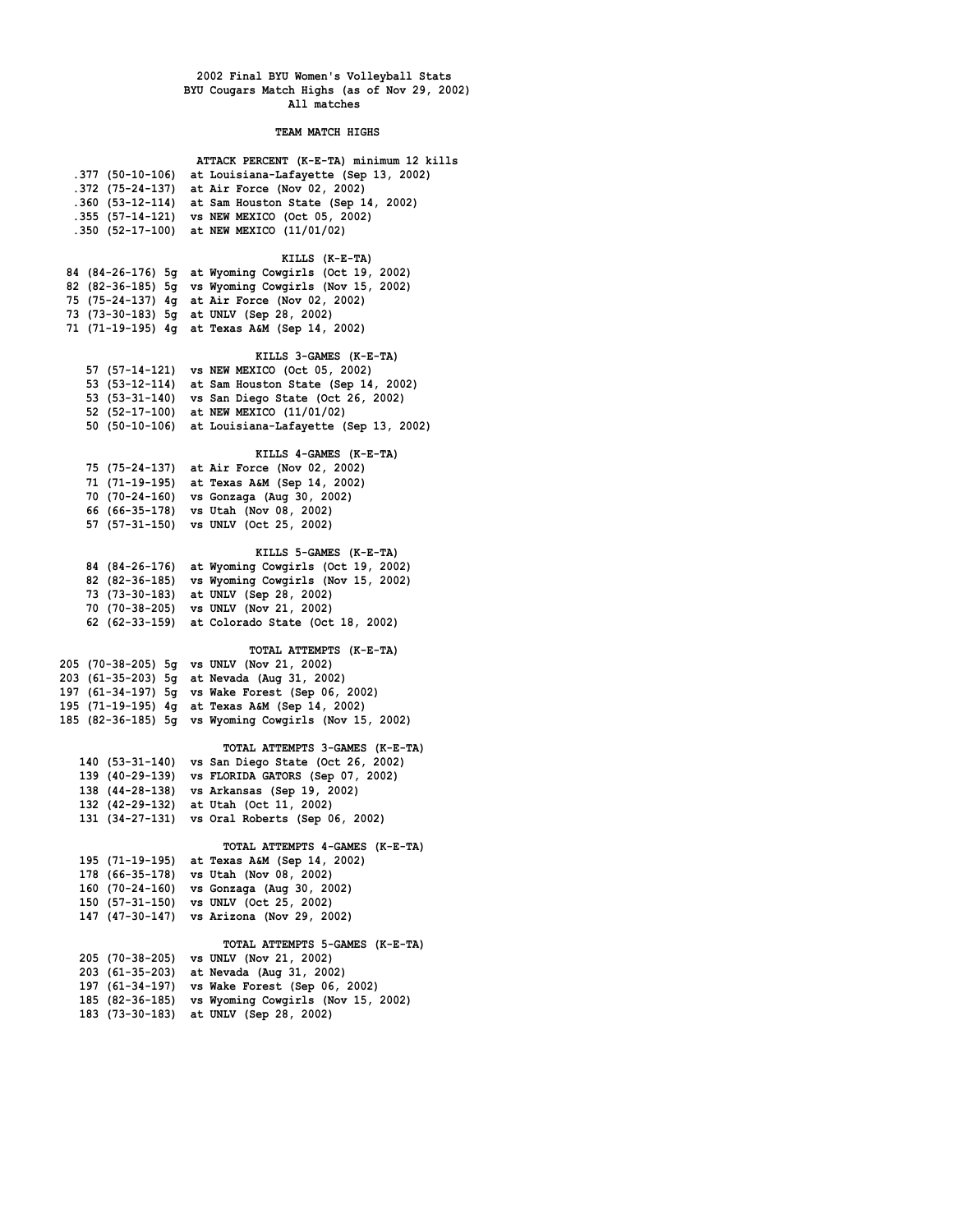## **ASSISTS**

|  | 74 (5g) at Wyoming Cowgirls (Oct 19, 2002) |  |
|--|--------------------------------------------|--|
|  | 74 (5g) vs Wyoming Cowgirls (Nov 15, 2002) |  |

- **67 (4g) at Texas A&M (Sep 14, 2002)**
- **65 (5g) at UNLV (Sep 28, 2002)**
- **64 (4g) at Air Force (Nov 02, 2002)**

### **ASSISTS 3-GAMES**

- **53 vs NEW MEXICO (Oct 05, 2002)**
- **50 vs San Diego State (Oct 26, 2002)**
- **49 at Sam Houston State (Sep 14, 2002)**
- **47 at Louisiana-Lafayette (Sep 13, 2002)**
- **44 at NEW MEXICO (11/01/02)**

### **ASSISTS 4-GAMES**

- **67 at Texas A&M (Sep 14, 2002)**
- **64 at Air Force (Nov 02, 2002)**
- **63 vs Gonzaga (Aug 30, 2002)**
- **61 vs Utah (Nov 08, 2002)**
- **54 vs UNLV (Oct 25, 2002)**

### **ASSISTS 5-GAMES**

- **74 at Wyoming Cowgirls (Oct 19, 2002) 74 vs Wyoming Cowgirls (Nov 15, 2002)**
- **65 at UNLV (Sep 28, 2002)**
- **63 vs UNLV (Nov 21, 2002)**
- **57 at Colorado State (Oct 18, 2002)**

### **DIGS**

- **87 (4g) at Texas A&M (Sep 14, 2002)**
- **87 (5g) at Nevada (Aug 31, 2002)**
- **79 (5g) vs Wake Forest (Sep 06, 2002)**
- **76 (5g) vs Wyoming Cowgirls (Nov 15, 2002)**
- **75 (5g) vs UNLV (Nov 21, 2002)**

### **DIGS 3-GAMES**

- **60 vs Weber State (Sep 10, 2002)**
- **58 at Sam Houston State (Sep 14, 2002)**
- **58 vs NEW MEXICO (Oct 05, 2002)**
- **55 vs San Diego State (Oct 26, 2002)**
- **51 at Washington State (Aug 31, 2002)**

#### **DIGS 4-GAMES**

- **87 at Texas A&M (Sep 14, 2002)**
- **75 vs Utah (Nov 08, 2002)**
- **61 vs Gonzaga (Aug 30, 2002)**
- **50 vs UNLV (Oct 25, 2002)**
- **45 vs AFA (Oct 04, 2002)**

## **DIGS 5-GAMES**

- **87 at Nevada (Aug 31, 2002)**
- **79 vs Wake Forest (Sep 06, 2002)**
- **76 vs Wyoming Cowgirls (Nov 15, 2002)**
- **75 vs UNLV (Nov 21, 2002)**
- **68 at UNLV (Sep 28, 2002)**

#### **ACES**

- **8 at Utah State (Oct 08, 2002)**
- **8 at Wyoming Cowgirls (Oct 19, 2002)**
- **7 vs Gonzaga (Aug 30, 2002)**
- **7 vs NEW MEXICO (Oct 05, 2002)**
- **7 at Colorado State (Oct 18, 2002)**

#### **BLOCKS**

 **24.0 at UNLV (Sep 28, 2002) 20.0 at Colorado State (Nov 22, 2002) 19.0 at Nevada (Aug 31, 2002) 18.0 at Air Force (Nov 02, 2002) 18.0 at Utah State (Oct 08, 2002) 17.5 vs Wake Forest (Sep 06, 2002) 15.5 vs Oral Roberts (Sep 06, 2002) 15.0 vs Gonzaga (Aug 30, 2002) 15.0 vs Wyoming Cowgirls (Nov 15, 2002) 14.0 vs UNLV (Nov 21, 2002)**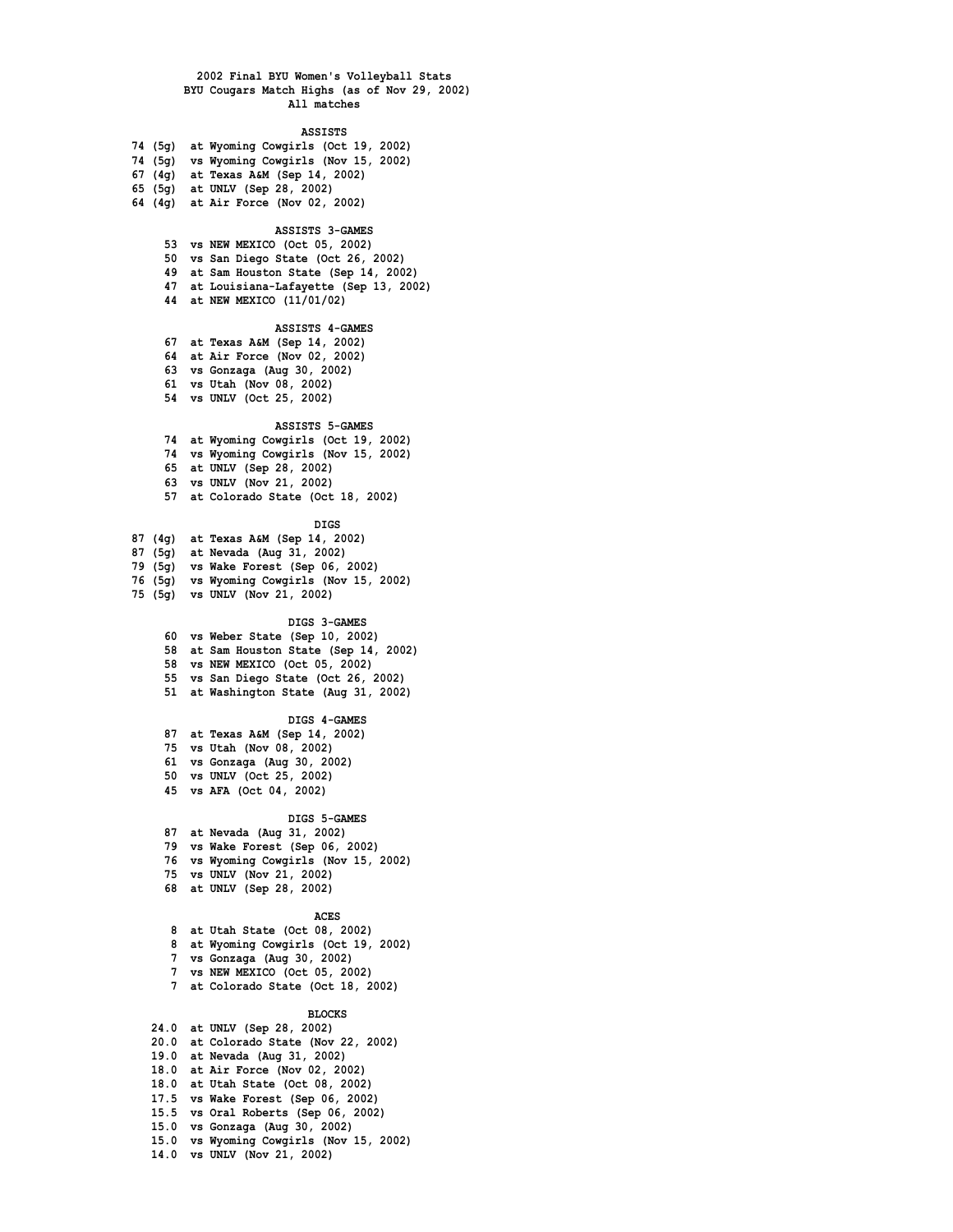|          |                                      |    |    |          |          | -------ATTACK------ |               | SET  -SERVE-  PASS |     |                |          |                |     |                | DEF  -------BLOCK------ | <b>GEN</b>     |
|----------|--------------------------------------|----|----|----------|----------|---------------------|---------------|--------------------|-----|----------------|----------|----------------|-----|----------------|-------------------------|----------------|
| Date     | Opponent                             | GP | к  | Е        | TА       | Pct                 | A             | SA                 | SE  | RE             | DIG      | BS             | BA  |                | BE Total                | <b>BHE</b>     |
|          |                                      |    |    |          |          |                     |               |                    |     |                |          |                |     |                |                         |                |
|          | Aug 30, 2002 vs Gonzaga              | 4  | 70 | 24       | 160      | .287                | 63            | 7                  | 17  | 5              | 61       | 0              | 30  | 3              | 15.0                    | 1              |
|          | Aug 31, 2002 vs Nevada               | 5  | 61 | 35       | 203      | .128                | 57            | 1                  | 9   | 4              | 87       | 3              | 32  | 4              | 19.0                    | 2              |
|          | Aug 31, 2002 at Washington State     | 3  | 22 | 26       | 112      | $-.036$             | 22            | 1                  | 2   | 9              | 51       | 0              | 23  | 3              | 11.5                    | 5              |
|          | Sep 05, 2002 USC                     | з  | 34 | 28       | 113      | .053                | 33            | 5                  | 8   | 4              | 49       | 1              | 4   | 1              | 3.0                     | 1              |
|          | Sep $06$ , 2002 ORAL ROBERTS         | 3  | 34 | 27       | 131      | .053                | 33            | 4                  | 5   | 10             | 46       | 0              | 31  | 1              | 15.5                    | 1              |
|          | Sep $06, 2002$ WAKE FOREST           | 5  | 61 | 34       | 197      | .137                | 54            | 2                  | 14  | 10             | 79       | 3              | 29  | 4              | 17.5                    | $\overline{2}$ |
|          | Sep $07$ , 2002 FLORIDA GATORS       | з  | 40 | 29       | 139      | .079                | 39            | 5                  | 1   | 3              | 42       | 0              | 14  | 2              | 7.0                     | 0              |
|          | Sep 10, 2002 WEBER STATE             | 3  | 47 | 22       | 126      | .198                | 40            | 4                  | 9   | 8              | 60       | 2              | 20  | 3              | 12.0                    | 0              |
|          | Sep 13, 2002 vs Louisiana-Lafayette. | 3  | 50 | 10       | 106      | .377                | 47            | 3                  | 6   | 3              | 48       | 1              | 22  | 3              | 12.0                    | 1              |
|          | Sep 14, 2002 vs Sam Houston State    | 3  | 53 | 12       | 114      | .360                | 49            | 4                  | 11  | 8              | 58       | 3              | 16  | 2              | 11.0                    | 1              |
|          | Sep 14, 2002 at Texas $A\&M$         | 4  | 71 | 19       | 195      | .267                | 67            | 2                  | 17  | 11             | 87       | 2              | 13  | 3              | 8.5                     | 1              |
|          | Sep 19, 2002 ARKANSAS                | 3  | 44 | 28       | 138      | .116                | 42            | 3                  | 5   | $\overline{2}$ | 46       | 1              | 18  | $\overline{2}$ | 10.0                    | 1              |
|          | Sep 20, 2002 ILLINOIS                | 3  | 38 | 17       | 111      | .189                | 36            | 4                  | 10  | 9              | 38       | 1              | 22  | 2              | 12.0                    | 1              |
|          | Sep $27$ , $2002$ at San Diego State | 3  | 35 | 26       | 104      | .087                | 30            | 3                  | 8   | 12             | 28       | 0              | 4   | $\overline{2}$ | 2.0                     | 2              |
|          | Sep 28, 2002 at UNLV                 | 5  | 73 | 30       | 183      | .235                | 65            | 6                  | 13  | 8              | 68       | 4              | 40  | 1              | 24.0                    | 2              |
|          | Oct 04, 2002 AFA                     | 4  | 45 | 35       | 137      | .073                | 42            | 4                  | 11  | 5              | 45       | 3              | 14  | 5              | 10.0                    | 3              |
|          | Oct 05, 2002 NEW MEXICO              | з  | 57 | 14       | 121      | .355                | 53            | 7                  | 5   | 3              | 58       | 1              | 17  | 4              | 9.5                     | 1              |
|          | Oct 08, 2002 at Utah State           | 5  | 61 | 32       | 164      | .177                | 52            | 8                  | 9   | 9              | 49       | $\overline{2}$ | 32  | 5              | 18.0                    | 1              |
|          | Oct 11, 2002 at Utah                 | 3  | 42 | 29       | 132      | .098                | 39            | 6                  | 12  | з              | 35       | 1              | 12  | 3              | 7.0                     | 0              |
|          | Oct 18, 2002 at Colorado State       | 5  | 62 | 33       | 159      | . 182               | 57            | 7                  | 15  | 4              | 51       | 5              | 10  | 2              | 10.0                    | 0              |
|          | Oct 19, 2002 at Wyoming Cowgirls     | 5  | 84 | 26       | 176      | .330                | 74            | 8                  | 11  | 8              | 41       | 0              | 8   | 0              | 4.0                     | 0              |
|          | Oct 25, 2002 UNLV                    | 4  | 57 | 31       | 150      | . 173               | 54            | 5                  | 17  | 5              | 50       | 0              | 22  | 0              | 11.0                    | 1              |
|          | Oct 26, 2002 SAN DIEGO STATE         | 3  | 53 | 31       | 140      | .157                | 50            | 5                  | 5   | 3              | 55       | 2              | 14  | 2              | 9.0                     | 1              |
| 11/01/02 | at NEW MEXICO                        | 3  | 52 | 17       | 100      | .350                | 44            | 3                  | 13  | 1              | 27       | 1              | 22  | 2              | 12.0                    | 0              |
|          | Nov $02$ , 2002 at Air Force         | 4  | 75 | 24       | 137      | .372                | 64            | 5                  | 12  | 5              | 40       | 6              | 24  | 2              | 18.0                    | 1              |
|          | Nov 08, 2002 UTAH                    | 4  | 66 | 35       | 178      | . 174               | 61            | 4                  | 7   | 9              | 75       | 1              | 23  | 2              | 12.5                    | 1              |
|          | Nov 15, 2002 WYOMING COWGIRLS        | 5  | 82 | 36       | 185      | .249                | 74            | 3                  | 11  | 3              | 76       | 3              | 24  | 4              | 15.0                    | 2              |
|          | Nov $16$ , 2002 COLORADO STATE       | 3  | 33 | 20       | 110      | .118                | 30            | 3                  | 4   | 5              | 27       | 0              | 17  | 3              | 8.5                     | 0              |
|          | Nov 21, 2002 vs UNLV                 |    | 70 | 38       | 205      | .156                | 63            | 6                  | 16  | 9              | 75       | 2              | 24  | 3              | 14.0                    | 1              |
|          | Nov 22, 2002 at Colorado State       | 5  | 55 | 21       | 147      | .231                | 47            | 4                  | 16  | 6              | 56       | 2              | 36  | 5              | 20.0                    | 2              |
|          | Nov 23, 2002 vs Utah                 | 3  | 37 | 25       | 112      | .107                | 30            | $\overline{2}$     | 7   | 6              | 38       | 3              | 11  | 0              | 8.5                     | 0              |
|          | Nov 26, 2002 HAWAII                  | 3  | 35 | 19       | 101      | . 158               | 31            | 1                  | 7   | 8              | 19       | 0              | 14  | 5              | 7.0                     | 1              |
|          | Nov 29, 2002 ARIZONA                 | 4  | 47 | 30       | 147      | .116                | 36            | 6                  | 13  | 6              | 42       | 2              | 18  | 1              | 11.0                    | 0              |
|          |                                      |    |    |          |          |                     |               |                    |     |                |          |                |     |                |                         |                |
|          | BYU Cougars124 1746                  |    |    |          | 863 4733 | .187 1578           |               | 141                | 326 |                | 204 1707 | 55             | 660 |                | 84 385.0                | 36             |
|          | Opponent124 1855                     |    |    | 915 4897 |          |                     | .192 1671 204 |                    | 263 | 141 1728       |          | 73             | 478 |                | 73 312.0                | 66             |
|          |                                      |    |    |          |          |                     |               |                    |     |                |          |                |     |                |                         |                |

 **TEAM PER-GAME:**

 **Games played: 124 Kills per game: 14.08 Assists per game: 12.73 Service aces per game: 1.14 Reception errors per game: 1.65 Digs per game: 13.77 Blocks per game: 3.10 Ball handling errors per game: 0.29 Reception errors per game: 1.65**

 **Overall record: 14-19 Conf: 7-7 Home: 4-12 Away: 6-5 Neutral: 4-2**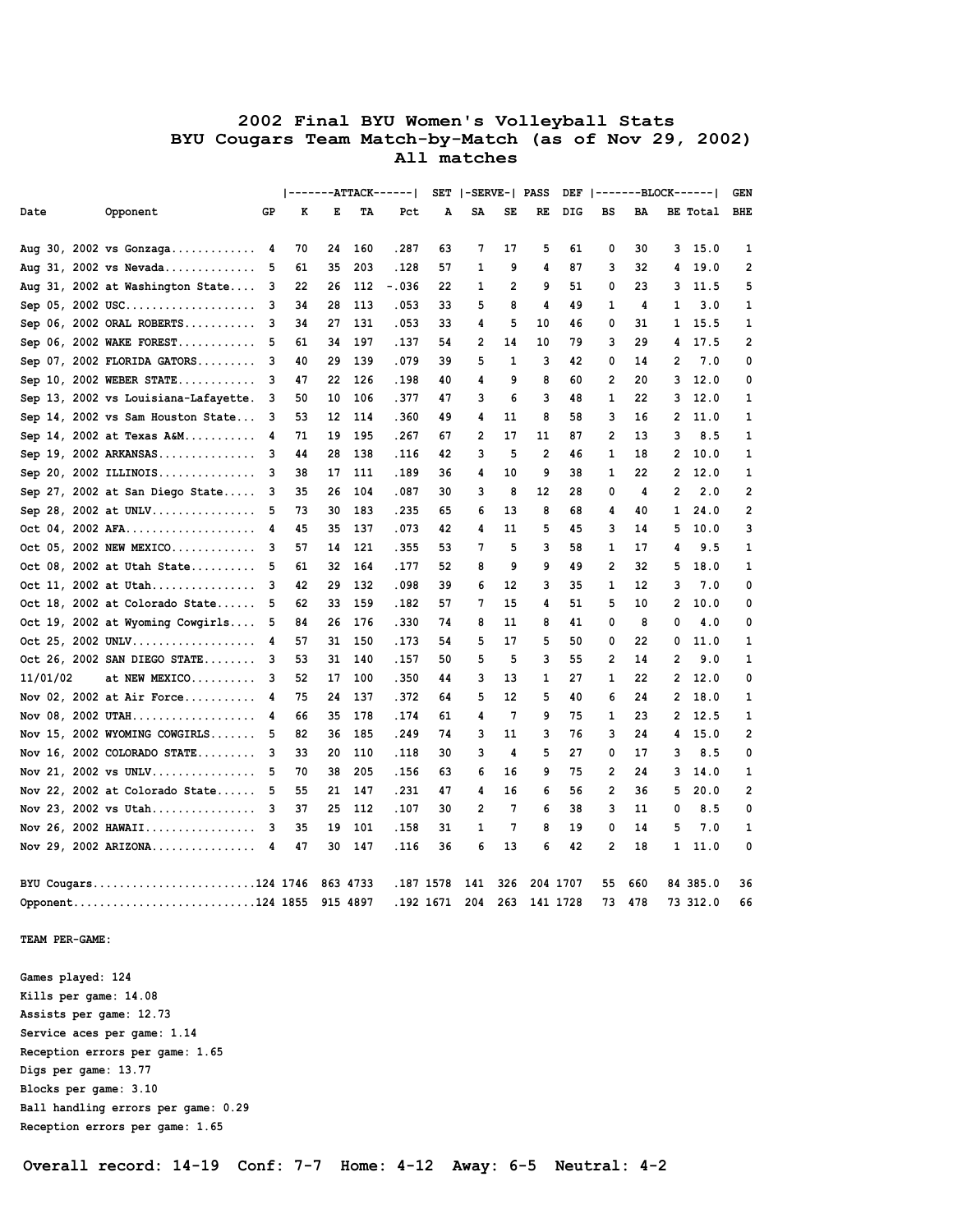## **2002 Final BYU Women's Volleyball Stats BYU Cougars Opponent Match-by-Match (as of Nov 29, 2002) All matches**

### **OPPONENT STATS**

|          |                                      |    |    |    |          | -------ATTACK------ |    | SET   -SERVE-  PASS |                |                |     |              |                |              | $DEF \   -- ----BLOCK---]$ | <b>GEN</b>     |
|----------|--------------------------------------|----|----|----|----------|---------------------|----|---------------------|----------------|----------------|-----|--------------|----------------|--------------|----------------------------|----------------|
| Date     | Opponent                             | GP | к  | Е  | TА       | Pct                 | A  | SA                  | SE             | RE             | DIG | BS           | BA             |              | BE Total                   | BHE            |
|          |                                      |    |    |    |          |                     |    |                     |                |                |     |              |                |              |                            |                |
|          | Aug 30, 2002 vs $Gonzaga$            | 4  | 50 | 30 | 159      | .126                | 43 | 5                   | 7              | 7              | 57  | 1            | 6              | 2            | 4.0                        | 3              |
|          | Aug 31, 2002 vs Nevada               | -5 | 82 | 40 | 223      | .188                | 73 | 4                   | 11             | 1              | 92  | 4            | 10             | 3            | 9.0                        | 3              |
|          | Aug 31, 2002 at Washington State     | 3  | 48 | 28 | 137      | . 146               | 38 | 9                   | 5              | 1              | 56  | 1            | 12             | 0            | 7.0                        | 3              |
|          | Sep 05, 2002 USC                     | з  | 49 | 13 | 120      | .300                | 46 | 4                   | 10             | 5              | 44  | 2            | 16             | 3            | 10.0                       | 3              |
|          | Sep $06, 2002$ ORAL ROBERTS          | 3  | 46 | 26 | 125      | .160                | 44 | 10                  | 5              | 4              | 62  | 0            | 14             | 2            | 7.0                        | 2              |
|          | Sep $06, 2002$ WAKE FOREST           |    | 63 | 37 | 190      | .137                | 59 | 10                  | 12             | $\overline{2}$ | 82  | 3            | 12             | 5            | 9.0                        | $\overline{2}$ |
|          | Sep $07$ , 2002 FLORIDA GATORS       | 3  | 56 | 15 | 120      | .342                | 48 | 3                   | 11             | 5              | 48  | 4            | 22             | 4            | 15.0                       | 2              |
|          | Sep 10, 2002 WEBER STATE             | 3  | 40 | 28 | 141      | .085                | 34 | 8                   | 8              | 4              | 51  | 2            | 12             | 4            | 8.0                        | 2              |
|          | Sep 13, 2002 vs Louisiana-Lafayette. | 3  | 44 | 28 | 139      | . 115               | 42 | 3                   | 7              | 3              | 39  | 0            | $\mathbf 0$    | 1            | 0.0                        | 1              |
|          | Sep 14, 2002 vs Sam Houston State    | 3  | 34 | 29 | 131      | .038                | 32 | 8                   | 3              | 4              | 43  | 0            | 6              | 1            | 3.0                        | $\overline{2}$ |
|          | Sep 14, 2002 at Texas A&M            | 4  | 77 | 19 | 199      | .291                | 65 | 11                  | 14             | 2              | 87  | 0            | 6              | 3            | 3.0                        | 2              |
|          | Sep 19, 2002 ARKANSAS                | 3  | 54 | 22 | 127      | .252                | 47 | $\overline{2}$      | 10             | 3              | 55  | 1            | 24             | 0            | 13.0                       | 1              |
|          | Sep 20, 2002 ILLINOIS                | з  | 54 | 25 | 129      | .225                | 50 | 9                   | 16             | 4              | 46  | 0            | 8              | 0            | 4.0                        | 0              |
|          | Sep 27, 2002 at San Diego State      | з  | 39 | 8  | 82       | .378                | 34 | 12                  | 1              | 3              | 30  | 2            | 28             | 1            | 16.0                       | 1              |
|          | Sep 28, 2002 at UNLV                 | 5  | 73 | 45 | 212      | .132                | 61 | 8                   | 3              | 6              | 63  | 3            | 16             | 0            | 11.0                       | 4              |
|          | Oct 04, 2002 AFA                     | 4  | 53 | 29 | 141      | .170                | 48 | 5                   | 10             | 4              | 53  | 4            | 16             | 7            | 12.0                       | 5              |
|          | Oct 05, 2002 NEW MEXICO              | 3  | 35 | 21 | 124      | . 113               | 33 | 3                   | 3              | 7              | 44  | 2            | $\overline{2}$ | 3            | 3.0                        | 1              |
|          | Oct 08, 2002 at Utah State           | 5  | 72 | 36 | 176      | .205                | 65 | 9                   | 3              | 8              | 49  | 1            | 19             | 0            | 10.5                       | 4              |
|          | Oct 11, 2002 at Utah                 | з  | 46 | 20 | 108      | .241                | 43 | 3                   | 7              | 6              | 48  | 3            | 28             | 6            | 17.0                       | 1              |
|          | Oct 18, 2002 at Colorado State       |    | 72 | 35 | 170      | .218                | 65 | 4                   | 14             | 7              | 49  | 4            | 14             | 2            | 11.0                       | 0              |
|          | Oct 19, 2002 at Wyoming Cowgirls     | 5  | 74 | 23 | 149      | .342                | 67 | 8                   | 4              | 8              | 53  | $\mathbf{1}$ | 26             | 0            | 14.0                       | 0              |
|          | Oct 25, 2002 UNLV                    | 4  | 53 | 27 | 139      | .187                | 48 | 5                   | 6              | 5              | 51  | 5            | 18             | 4            | 14.0                       | 2              |
|          | Oct 26, 2002 SAN DIEGO STATE         | 3  | 51 | 22 | 140      | .207                | 48 | 3                   | $\overline{2}$ | 5              | 48  | 6            | 20             | 1            | 16.0                       | $\overline{2}$ |
| 11/01/02 | at NEW MEXICO                        | 3  | 35 | 29 | 99       | .061                | 32 | 1                   | 3              | 3              | 23  | 1            | 4              | 2            | 3.0                        | 1              |
|          | Nov $02$ , 2002 at Air Force         | 4  | 63 | 30 | 145      | .228                | 59 | 5                   | 11             | 5              | 30  | 3            | 16             | 5            | 11.0                       | 0              |
|          | Nov 08, 2002 UTAH                    | 4  | 63 | 29 | 181      | .188                | 59 | 9                   | 11             | 4              | 64  | 2            | 31             | 3            | 17.5                       | 5              |
|          | Nov 15, 2002 WYOMING COWGIRLS        | 5  | 59 | 32 | 182      | .148                | 55 | 3                   | 11             | 3              | 44  | 0            | 22             | 0            | 11.0                       | 3              |
|          | Nov $16$ , 2002 COLORADO STATE       | 3  | 60 | 25 | 135      | .259                | 53 | 5                   | 8              | 3              | 45  | 3            | 10             | 1            | 8.0                        | 4              |
|          | Nov 21, 2002 vs UNLV                 | 5  | 68 | 38 | 199      | .151                | 61 | 9                   | 6              | 6              | 80  | 7            | 12             | 1            | 13.0                       | 1              |
|          | Nov 22, 2002 at Colorado State       | 5  | 68 | 51 | 203      | .084                | 58 | 6                   | 14             | 4              | 54  | 1            | 4              | 2            | 3.0                        | з              |
|          | Nov 23, 2002 vs Utah                 | з  | 52 | 23 | 119      | .244                | 47 | 6                   | 8              | $\overline{2}$ | 39  | 3            | 10             | $\mathbf{2}$ | 8.0                        | 0              |
|          | Nov 26, 2002 HAWAII                  | 3  | 54 | 14 | 94       | .426                | 53 | 8                   | 7              | 1              | 40  | 2            | 10             | 3            | 7.0                        | 0              |
|          | Nov 29, 2002 ARIZONA                 | 4  | 68 | 38 | 159      | .189                | 61 | 6                   | 12             | 6              | 59  | 2            | 24             | 2            | 14.0                       | з              |
|          |                                      |    |    |    |          |                     |    |                     |                |                |     |              |                |              |                            |                |
|          | Opponent totals124 1855              |    |    |    | 915 4897 | .192 1671           |    | 204                 | 263            | 141 1728       |     | 73           | 478            |              | 73 312.0                   | 66             |
|          | BYU Cougars124 1746                  |    |    |    | 863 4733 | .187 1578           |    | 141                 | 326            | 204 1707       |     | 55           | 660            |              | 84 385.0                   | 36             |

 **OPPONENT PER-GAME:**

 **Games played: 124 Kills per game: 14.96 Assists per game: 13.48 Service aces per game: 1.65 Reception errors per game: 1.14 Digs per game: 13.94 Blocks per game: 2.52 Ball handling errors per game: 0.53 Reception errors per game: 1.14**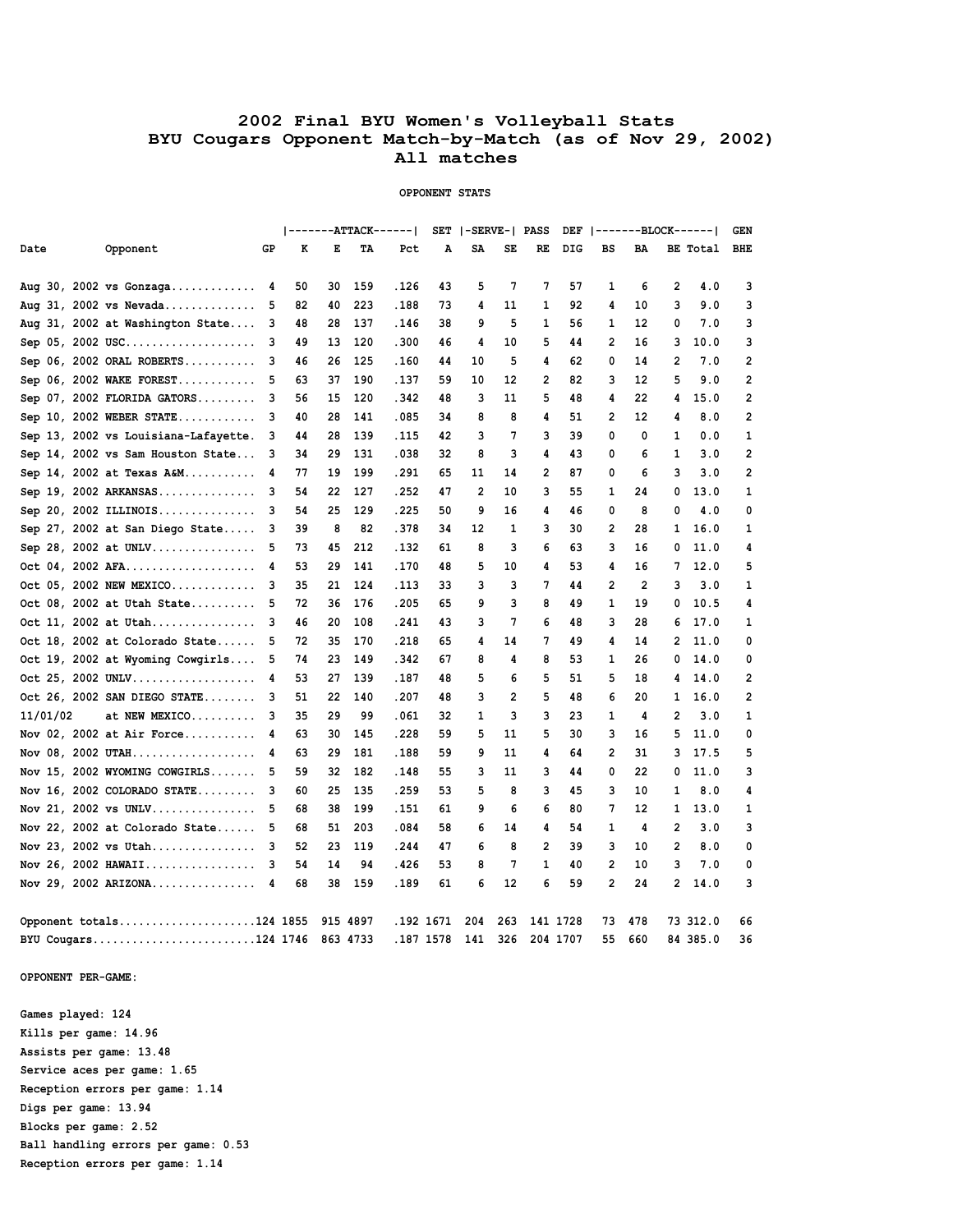## **2002 Final BYU Women's Volleyball Stats BYU Cougars Match-by-Match KILLS-ACES-DIGS-BLOCKS (as of Nov 29, 2002)**

 **All matches**

|                      |                       |           |    | $\overline{2}$                   | 3 |                 | 4                               | 5                                             |     | 6                                               | $7\phantom{.0}$ |                 | 8     |                                 | 9                                                                                                                | 10                             | 12               | 15                                   |
|----------------------|-----------------------|-----------|----|----------------------------------|---|-----------------|---------------------------------|-----------------------------------------------|-----|-------------------------------------------------|-----------------|-----------------|-------|---------------------------------|------------------------------------------------------------------------------------------------------------------|--------------------------------|------------------|--------------------------------------|
| Opponent<br>-------- | Date<br>$\frac{1}{2}$ |           |    |                                  |   |                 |                                 |                                               |     |                                                 |                 |                 |       |                                 | Score WL PUIKKONEN, K VARNER, APRI WARNICK, BEC CASTILLO, SA METCALF, LIN LARSON, ALLI BOWERS, CARR BROWN, ALEXI |                                |                  | WEBB, ERIN CRABBE, UILA WILSON, KIMB |
| vs GONZ              | Aug $30$              | $3 - 1$ W |    | $8 - 1 - 9 - 6$ 13- 1-13- 2      |   |                 | <b>DNP</b>                      | <b>DNP</b>                                    |     |                                                 |                 |                 |       |                                 | 8- 2-12- 4 15- 0- 2- 4 11- 0- 4- 6 14- 2- 0- 8                                                                   | <b>DNP</b>                     | $1 - 0 - 16 - 0$ | <b>DNP</b>                           |
| vs NEV               | Aug $31$              | $2 - 3$   | L. | $5 - 0 - 5 - 5$ 14- 1-19- 3      |   |                 | <b>DNP</b>                      | DNP                                           |     |                                                 |                 |                 |       |                                 | 7- 0-14- 8 17- 0- 5- 2 12- 0- 8- 5 6- 0- 1-12                                                                    | DNP                            | $0 - 0 - 21 - 0$ | DNP                                  |
| at WSU               | Aug $31$              | $0 - 3$   | L. | 0-1-6-4                          |   |                 | $6 - 0 - 5 - 1$ $0 - 0 - 2 - 0$ | DNP                                           |     | 4-0-11-2 7-0-5-4 1-0-2-9                        |                 |                 |       |                                 |                                                                                                                  | $3 - 0 - 1 - 3$ 1 - 0 - 0 - 0  | $0 - 0 - 14 - 0$ | <b>DNP</b>                           |
| USC                  | Sep 05                | $0 - 3$   | ъ. | 5-2-7-1 5-0-7-0                  |   |                 | DNP                             | $0 - 0 - 0 - 0$                               |     | 3-1-5-1                                         |                 |                 |       | 4-1-0-1 7-0-7-1                 | 6-1-6-1                                                                                                          | $0 - 0 - 0 - 0$                | $0 - 0 - 13 - 0$ | $4 - 0 - 0 - 0$                      |
| <b>ORAL</b>          | Sep 06                | $0 - 3$   | L. | $4 - 2 - 3 - 6$ 7-0-8-3          |   |                 | <b>DNP</b>                      | <b>DNP</b>                                    |     | $0 - 0 - 9 - 2$                                 | 9-              | $1 - 0 -$<br>0  |       | $5 - 0 - 3 - 9$                 | $5 - 1 - 2 - 6$                                                                                                  | $1 - 0 - 1 - 2$                | $0 - 0 - 14 - 0$ | $3 - 0 - 1 - 3$                      |
| WAKE                 | Sep 06                | $3 - 2$   | W  | $4 - 0 - 6 - 8 16 - 1 - 17 - 1$  |   |                 | <b>DNP</b>                      | <b>DNP</b>                                    |     | $0 - 0 - 9 - 0$ 10 - 0 - 1 - 2 11 - 0 - 7 - 7   |                 |                 |       |                                 |                                                                                                                  | $8 - 1 - 6 - 5 10 - 0 - 6 - 8$ |                  | $1 - 0 - 7 - 1$ $1 - 0 - 5 - 0$      |
| <b>FLOR</b>          | Sep 07                | $0 - 3$   | L. | $7 - 1 - 5 - 3$ $7 - 0 - 6 - 1$  |   |                 | DNP                             | $0 - 0 - 0 - 0$                               |     | $1 - 3 - 4 - 1$                                 | $3 -$           | $0 - 0 -$<br>0  | 8-    | $0 - 2 - 4$                     | $6 - 0 - 3 - 3$                                                                                                  | 1-0-1-0                        | 1-1-4-0          | $6 - 0 - 2 - 2$                      |
| <b>WEBER</b>         | Sep 10                | 3-0       | W  | $5 - 1 - 7 - 6$                  |   | $0 - 0 - 5 - 1$ | DNP                             | DNP                                           |     | $0 - 2 - 6 -$<br>0                              |                 |                 |       | $8 - 0 - 0 - 4 10 - 1 - 3 - 5$  | 5-0-2-1                                                                                                          | 7-0-3-0                        | 1-0-18-0         | $4 - 0 - 5 - 1$                      |
| <b>vs ULL</b>        | Sep 13                | $3 - 0$   | W  | $7 - 2 - 2 - 6$ 15-0-8-1         |   |                 | DNP                             | $0 - 1 - 0 - 0$                               |     | $8 - 0 - 18 - 3$ 2-0-1-0                        |                 |                 |       | 8-0-5-7                         | <b>DNP</b>                                                                                                       | $0 - 0 - 0 - 1$                | $0 - 0 - 7 - 0$  | 2-0-0-0                              |
| vs SHSU              | Sep 14                | 3-0       | W  | $4 - 2 - 10 - 2$ 9-0-11-2        |   |                 | DNP                             | $0 - 0 - 0 - 0$ 13-0-13-4                     |     |                                                 |                 |                 |       | $8 - 0 - 2 - 2$ $9 - 1 - 3 - 6$ | <b>DNP</b>                                                                                                       | DNP                            | $0 - 1 - 6 - 0$  | DNP                                  |
| at TA                | Sep 14                | $1 - 3$   |    | L 11- 1-15- 5 13- 1-18- 1        |   |                 | DNP                             | $0 - 0 - 1 - 0$                               |     | 9-0-19-015-0-2-314-0-2-4                        |                 |                 |       |                                 | DNP                                                                                                              | $0 - 0 - 0 - 0$                | $0 - 0 - 20 - 0$ | $0 - 0 - 0 - 0$                      |
| ARK                  | Sep 19                | 0-3       | L. | $3 - 2 - 4 - 2$ 7-1-7-0          |   |                 | DNP                             | DNP                                           |     | $7 - 0 - 14 - 1$ 9 - 0 - 1 - 7 9 - 0 - 3 - 7    |                 |                 |       |                                 | DNP                                                                                                              | DNP                            | $1 - 0 - 8 - 0$  | $0 - 0 - 0 - 0$                      |
| ILL                  | Sep 20                | $0 - 3$   |    | $L$ 7-0-4-2 3-0-4-0              |   |                 | <b>DNP</b>                      | $0 - 0 - 1 - 0$                               |     | $6 - 1 - 12 - 4$                                |                 |                 |       | $9 - 0 - 0 - 6$ $4 - 2 - 0 - 6$ | <b>DNP</b>                                                                                                       | <b>DNP</b>                     |                  | $0 - 0 - 8 - 0$ 2-0-5-1              |
| at SD                | Sep 27                | $0 - 3$   |    | $L$ 11-0-5-0 2-1-5-0             |   |                 | DNP                             | $0 - 1 - 7 - 0$                               |     | $3 - 0 - 4 - 0$ $8 - 0 - 0 - 1$ $5 - 1 - 1 - 2$ |                 |                 |       |                                 | <b>DNP</b>                                                                                                       | $2 - 0 - 0 - 0$                |                  | $0 - 0 - 1 - 0$ 4-0-2-1              |
| at LV                | Sep 28                | $3 - 2$   | W  | $6 - 1 - 5 - 5$ 19-0-14-4        |   |                 | DNP                             | $0 - 0 - 2 - 0$                               |     | 5- 0-13-17 16- 0- 3-10 13- 2- 3- 5              |                 |                 |       |                                 | DNP                                                                                                              | DNP                            |                  | $1 - 2 - 13 - 0$ 13 - 1 - 9 - 3      |
| AF                   | Oct 04                | $1 - 3$   | L  | $3 - 0 - 8 - 5$ 9-0-9-1          |   |                 | DNP                             | $0 - 0 - 1 - 0$                               |     | 4-2-5-613-0-0-3 7-1-2-1                         |                 |                 |       |                                 | DNP                                                                                                              | $1 - 0 - 0 - 0$                |                  | $0 - 1 - 12 - 0$ 8-0-4-1             |
| NM                   | Oct 05                | $3 - 0$   | W  | $2 - 0 - 7 - 1$ 12-0-12-4        |   |                 | <b>DNP</b>                      | DNP                                           |     | $8-3-13-6$ 13-0-0-2 11-2-2-3                    |                 |                 |       |                                 | <b>DNP</b>                                                                                                       | <b>DNP</b>                     |                  | $0 - 0 - 8 - 0$ 11-2-9-2             |
| at USU               | Oct 08                | $2 - 3$   | L. | 7- 1- 8-10 17- 0-12- 1           |   |                 | DNP                             | $6 - 3 - 6 - 1$                               |     | $0 - 0 - 1 - 0$                                 |                 | $8 - 2 - 2 - 3$ |       | 8-1-1-12                        | DNP                                                                                                              | $4 - 1 - 1 - 6$                |                  | $0 - 0 - 12 - 0 11 - 0 - 1 - 1$      |
| at UT                | Oct 11                | $0 - 3$   | L  | $4 - 2 - 6 - 3$ 13 - 1 - 7 - 3   |   |                 | DNP                             | $0 - 1 - 8 - 0$                               |     | <b>DNP</b>                                      |                 |                 |       | $6 - 0 - 1 - 0$ 10- 1- 1- 5     | DNP                                                                                                              | $3 - 0 - 1 - 2$                | $0 - 0 - 7 - 0$  | $6 - 0 - 0 - 0$                      |
| at CS                | Oct 18                | $3 - 2$   | W  | $7 - 1 - 7 - 3$ 12-0-10-2        |   |                 | DNP                             | $0 - 1 - 11 - 0$                              |     | <b>DNP</b>                                      |                 |                 |       | $11 - 3 - 1 - 2$ 9-0-6-2        | DNP                                                                                                              | $0 - 0 - 0 - 0$                |                  | $0 - 0 - 8 - 0$ 12-0-3-2             |
| at WY                | Oct 19                | $3 - 2$   | W  | $11 - 1 - 2 - 0 23 - 0 - 5 - 2$  |   |                 | <b>DNP</b>                      | $0 - 3 - 9 - 0$                               |     | <b>DNP</b>                                      |                 |                 |       | $18 - 0 - 0 - 2 8 - 2 - 1 - 0$  | <b>DNP</b>                                                                                                       | <b>DNP</b>                     |                  | $0-0-11-0$ 13-0-1-0                  |
| LV                   | Oct 25                | $1 - 3$   | L. | 6-0-6-4                          |   | <b>DNP</b>      | DNP                             | $0-1-5-1$ 7-0-9-312-2-0-28-2-1-5              |     |                                                 |                 |                 |       |                                 | DNP                                                                                                              | $2 - 0 - 1 - 0$                |                  | $0 - 0 - 18 - 0 17 - 0 - 5 - 1$      |
| SD                   | Oct 26                | $0 - 3$   |    | $L$ 3-1-5-1                      |   | <b>DNP</b>      | DNP                             | $0-1-4-0$ 13-0-20-5 9-0-0-2 2-2-1-5           |     |                                                 |                 |                 |       |                                 | <b>DNP</b>                                                                                                       | <b>DNP</b>                     |                  | $0 - 0 - 15 - 0 15 - 0 - 3 - 0$      |
| at NM                | 11/01/02              | $3 - 0$   | W  | $7 - 0 - 3 - 6$                  |   | DNP             | DNP                             | 0- 1- 1- 0 11- 2- 7- 2                        |     |                                                 | $4-$            | $0 - 1 - 2$     |       | DNP                             | DNP                                                                                                              | $9 - 0 - 3 - 8$                |                  | $0 - 0 - 5 - 0$ 14-0-3-2             |
| at AFA               | Nov 02                | $3 - 1$ W |    | $6 - 1 - 7 - 8$                  |   | DNP             | <b>DNP</b>                      | $1 - 0 - 3 - 0$                               |     | 9-2-8-318-0-4-3                                 |                 |                 |       | <b>DNP</b>                      | DNP                                                                                                              | $11 - 0 - 2 - 4$               |                  | $0 - 0 - 9 - 0 15 - 0 - 3 - 1$       |
| UT                   | Nov 08                | $1 - 3$   | L. | $8 - 0 - 12 - 5$                 |   | DNP             | DNP                             | $0-2-11-0$ 11-0-10-3 14-0-3-5 10-1-9-4        |     |                                                 |                 |                 |       |                                 | DNP                                                                                                              | DNP                            |                  | $0 - 0 - 14 - 0 16 - 0 - 3 - 0$      |
| WY                   | Nov $15$              | $3 - 2$   | W  | $7 - 0 - 6 - 3$                  |   | DNP             | <b>DNP</b>                      | $0-1-9-0$ 17- $0-19-6$ 20-0-1-3 5-0-5-7       |     |                                                 |                 |                 |       |                                 | DNP                                                                                                              | $1 - 0 - 1 - 0$                |                  | $0-0-18-0$ 18-0-4-2                  |
| CS                   | Nov 16                | $0 - 3$   |    | $L$ 3-1-1-2                      |   | DNP             | DNP                             | 0-0-4-0 4-1-7-3 11-0-0-4 2-1-2-3              |     |                                                 |                 |                 |       |                                 | DNP                                                                                                              | $0 - 0 - 1 - 0$                |                  | $0 - 0 - 5 - 0$ 7-0-3-0              |
| vs LV                | Nov 21                | $3 - 2$   | W  | $5 - 1 - 13 - 4$ $0 - 0 - 0 - 0$ |   |                 | DNP                             | $1-1-7-0$ 17- 2- 9- 4 12- 1- 3- 6 10- 1- 1- 9 |     |                                                 |                 |                 |       |                                 | <b>DNP</b>                                                                                                       | <b>DNP</b>                     |                  | $0 - 0 - 25 - 0 15 - 0 - 3 - 0$      |
| at CS                | Nov 22                | $3 - 2$   | W  | $11 - 0 - 10 - 6$ 1-0-3-2        |   |                 | DNP                             | $1 - 1 - 5 - 0$                               |     | 6-3-9-5 9-0-3-4 7-0-2-9                         |                 |                 |       |                                 | <b>DNP</b>                                                                                                       | <b>DNP</b>                     |                  | $0 - 0 - 13 - 0 11 - 0 - 2 - 2$      |
| vs UT                | Nov $23$              | $0 - 3$   | L. | $3 - 0 - 3 - 3$ $1 - 0 - 5 - 0$  |   |                 | DNP                             | $0 - 1 - 0$                                   | - 6 | 0-7-010-0-1-3                                   |                 |                 | $3 -$ | $2 - 2 - 3$                     | DNP                                                                                                              | DNP                            | $0 - 0 - 11 - 0$ | $6 - 0 - 4 - 2$                      |
| HW                   | Nov <sub>26</sub>     | $0 - 3$   | L. | 4-0-2-1                          |   | $0 - 0 - 4 - 1$ | DNP                             | $0 -$<br>$0 - 1 - 0$                          |     | 8-0-3-1 5-0-0-4 4-0-1-4                         |                 |                 |       |                                 | DNP                                                                                                              | $2 - 0 - 0 - 0$                |                  | $0 - 0 - 5 - 0$ 9-0-1-1              |
| AZ                   | Nov $29$              | $1 - 3$   | L. | $6 - 0 - 5 - 1$ $0 - 0 - 2 - 0$  |   |                 | <b>DNP</b>                      | $0-1-4-0$ 12-0-5-4 4-2-4-6 4-1-4-6            |     |                                                 |                 |                 |       |                                 | <b>DNP</b>                                                                                                       | $0 - 0 - 0 - 0$                |                  | $0 - 0 - 10 - 0$ 12- 1- 2- 1         |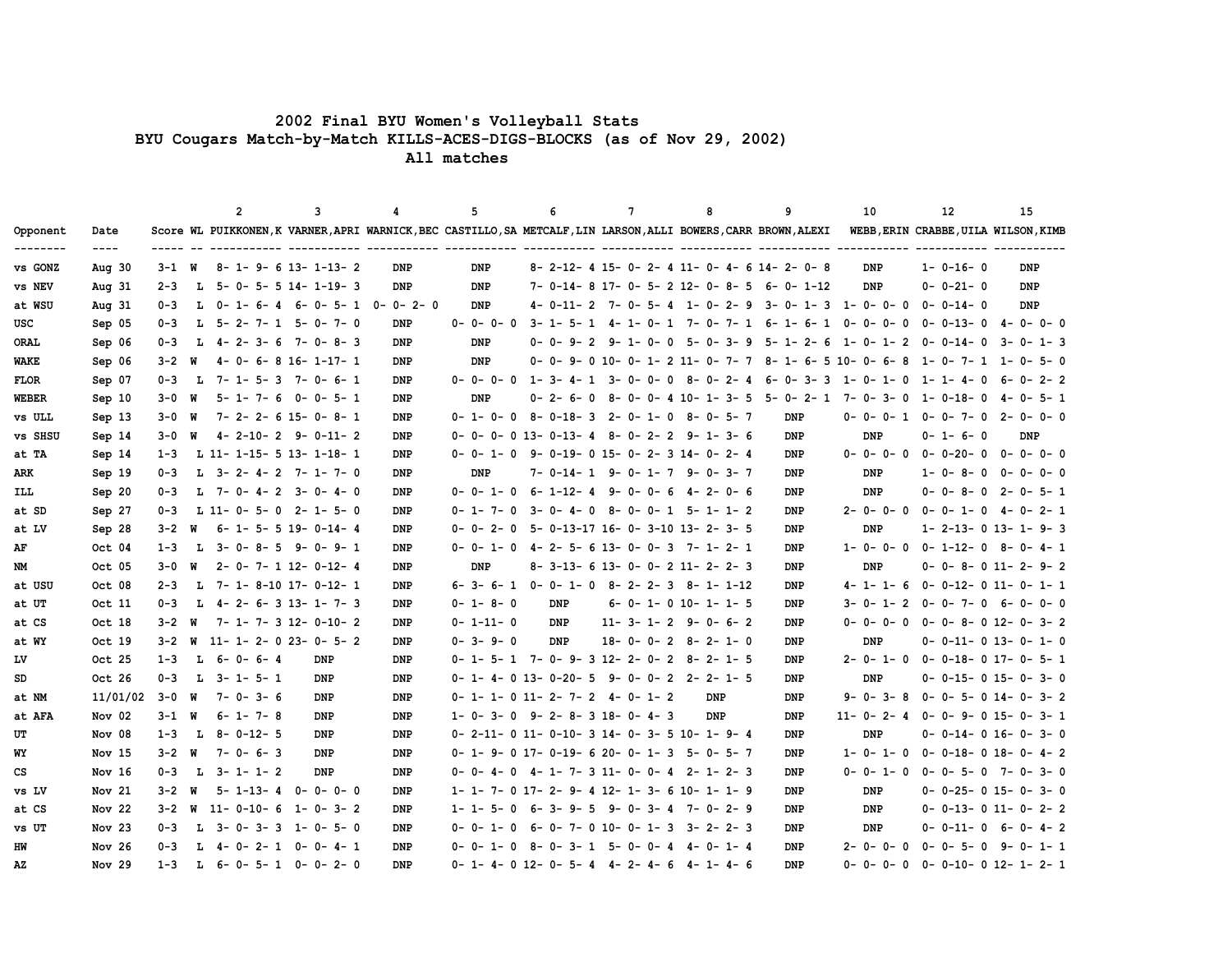# **2002 Final BYU Women's Volleyball Stats BYU Cougars Match-by-Match KILLS-ACES-DIGS-BLOCKS (as of Nov 29, 2002)**

 **All matches**

|               |                   |         |   | 17                  | 18                                 |
|---------------|-------------------|---------|---|---------------------|------------------------------------|
| Opponent      | Date              |         |   |                     | Score WL MAHAFFEY, MI NIELSEN, LAU |
|               |                   | ----    |   | -----------         |                                    |
| vs GONZ       | Aug $30$          | $3 - 1$ | W | $0 - 1 - 5 - 0$     | DNP                                |
| vs NEV        | Aug 31            | $2 - 3$ | Ŀ | $0 - 0 - 14 - 0$    | DNP                                |
| at WSU        | Aug $31$          | $0 - 3$ | L | $0 - 0 - 5 -$<br>0  | DNP                                |
| USC           | Sep 05            | $0 - 3$ | L | $0 - 0 - 4 -$<br>0  | DNP                                |
| <b>ORAL</b>   | Sep 06            | $0 - 3$ | L | $0 - 0 - 5 -$<br>0  | DNP                                |
| <b>WAKE</b>   | Sep 06            | $3 - 2$ | W | $0 - 0 - 15 -$<br>0 | <b>DNP</b>                         |
| <b>FLOR</b>   | Sep 07            | $0 - 3$ | L | $0 - 0 - 15 -$<br>0 | $0 - 0 - 0 - 0$                    |
| <b>WEBER</b>  | Sep 10            | $3 - 0$ | M | $0 - 0 - 7 -$<br>0  | $7 - 0 - 4 - 4$                    |
| <b>vs ULL</b> | Sep 13            | $3 - 0$ | W | $0 - 0 - 6 -$<br>0  | $8 - 0 - 1 - 5$                    |
| vs SHSU       | Sep 14            | $3 - 0$ | W |                     | $0 - 0 - 9 - 0 10 - 0 - 4 -$<br>3  |
| at TA         | Sep 14            | $1 - 3$ | L | $0 - 0 - 5 - 0$     | $9 - 0 - 5 - 2$                    |
| <b>ARK</b>    | Sep 19            | $0 - 3$ | L | $0 - 0 - 8 -$<br>0  | $8 - 0 - 1 - 2$                    |
| ILL           | Sep 20            | $0 - 3$ | Ŀ | $0 - 0 - 2 -$<br>0  | $7 - 1 - 2 - 4$                    |
| at SD         | Sep 27            | $0 - 3$ | L | $0 - 0 - 3 -$<br>0  | DNP                                |
| at LV         | Sep 28            | $3 - 2$ | W | $0 - 0 - 6 -$<br>0  | DNP                                |
| AF            | Oct 04            | $1 - 3$ | L | $0 - 0 - 4 -$<br>0  | DNP                                |
| <b>NM</b>     | Oct 05            | $3 - 0$ | W | $0 - 0 - 7 -$<br>0  | DNP                                |
| at USU        | Oct 08            | $2 - 3$ | L | $0 - 0 - 5 -$<br>0  | DNP                                |
| at UT         | Oct 11            | $0 - 3$ | L | $0 - 1 - 4 -$<br>0  | DNP                                |
| at CS         | Oct 18            | $3 - 2$ | W |                     | $0 - 0 - 5 - 0$ 11-2-0-4           |
| at WY         | Oct 19            | $3 - 2$ | W |                     | $0 - 2 - 10 - 0 11 - 0 - 2 - 4$    |
| LV            | Oct 25            | $1 - 3$ | L | $0 - 0 - 4 - 0$     | $5 - 0 -$<br>$1 - 6$               |
| SD            | Oct 26            | $0 - 3$ | L |                     | $0 - 1 - 5 - 0 11 - 0 - 2 -$<br>3  |
| at NM         | 11/01/02          | $3 - 0$ | W | $0 - 0 - 3 -$<br>0  | $7 - 0 - 1 - 3$                    |
| at AFA        | Nov 02            | $3 - 1$ | W | $0 - 1 - 3 -$       | $0$ 15- 1- 1-11                    |
| UT            | Nov 08            | $1 - 3$ | L | $0 - 0 - 11 -$<br>0 | $7 -$<br>$1 - 2 - 7$               |
| WY            | Nov 15            | $3 - 2$ | W | $0 - 2 - 11 -$      | $0$ 14- 0- 2- 6                    |
| CS            | Nov <sub>16</sub> | $0 - 3$ | L | $0 - 0 - 3 -$<br>0  | $6 - 0 - 1 - 5$                    |
| vs LV         | Nov 21            | $3 - 2$ | M | $0 - 0 - 6 -$       | $0$ 10- 0- 8- 3                    |
| at CS         | Nov 22            | $3 - 2$ | W | $0 - 0 - 3 -$<br>0  | $9 - 0 - 6 - 10$                   |
| vs UT         | Nov 23            | $0 - 3$ | г | $0 - 0 - 4 -$<br>0  | 8-0-0-3                            |
| HW            | Nov 26            | $0 - 3$ | L | $0 - 1 - 0 -$<br>0  | $3 - 0 - 2 - 2$                    |
| AZ            | Nov $29$          | $1 - 3$ | L | $0 - 0 - 3 -$<br>0  | $9 - 1 -$<br>$3-$<br>2             |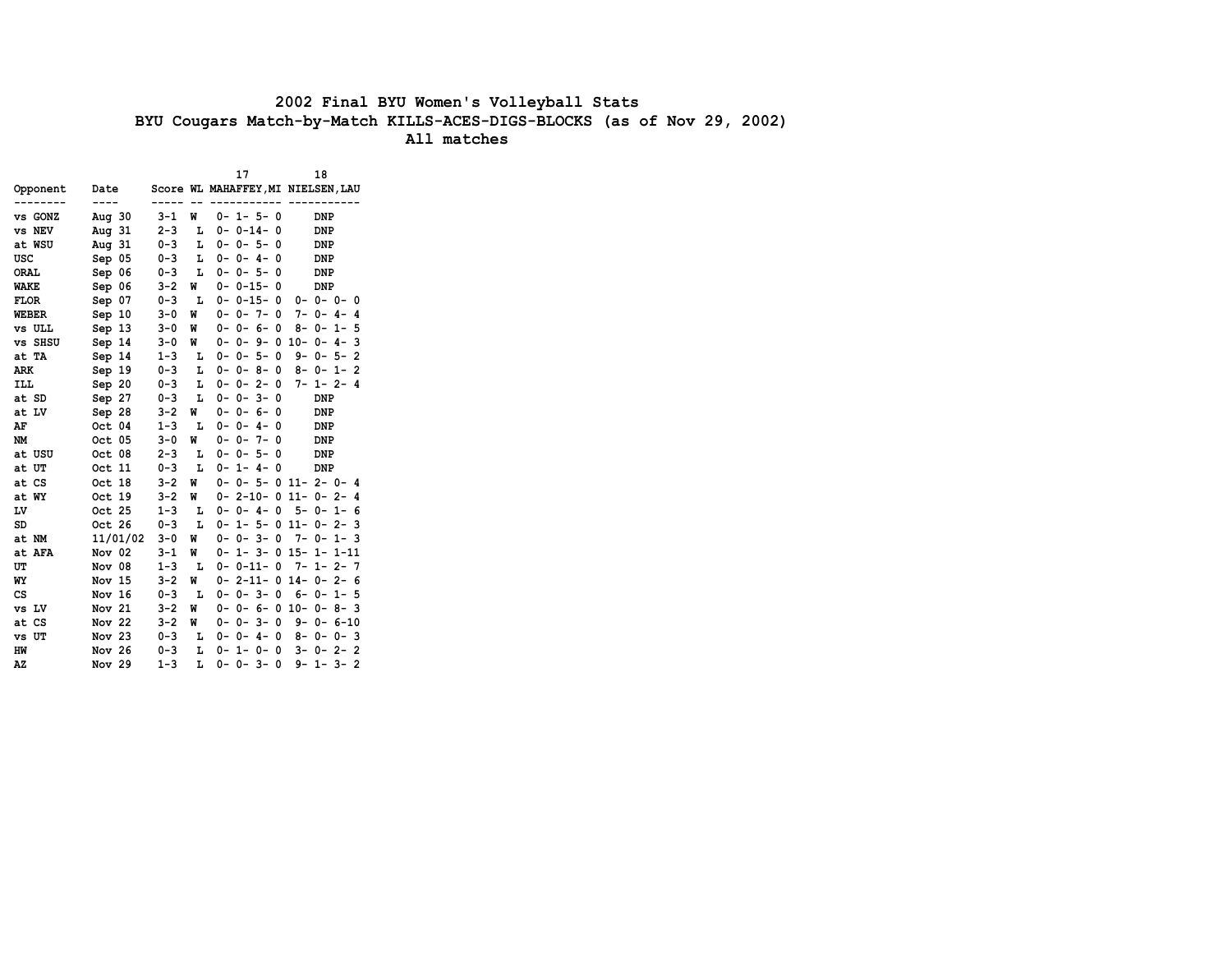## **2002 Final BYU Women's Volleyball Stats BYU Cougars Team Match-by-Match Comparison (as of Nov 29, 2002) All matches**

| Opponent                                                 | Score   | GP  | Kills | Errors | Total   | Pct           | Α     | SA   |  |
|----------------------------------------------------------|---------|-----|-------|--------|---------|---------------|-------|------|--|
|                                                          | -----   | --- |       |        |         |               |       |      |  |
| Gonzaga                                                  | $3 - 1$ | 4   | 70/50 | 24/30  | 160/159 | .287/ .126    | 63/43 | 7/5  |  |
| Nevada                                                   | $2 - 3$ | 5   | 61/82 | 35/40  | 203/223 | .128/ .188    | 57/73 | 1/4  |  |
| Washington State                                         | $0 - 3$ | 3   | 22/48 | 26/28  | 112/137 | $-.036/ .146$ | 22/38 | 1/9  |  |
| $\texttt{USC}\ldots\ldots\ldots\ldots\ldots\ldots\ldots$ | $0 - 3$ | 3   | 34/49 | 28/13  | 113/120 | .053/.300     | 33/46 | 5/4  |  |
| ORAL ROBERTS                                             | $0 - 3$ | 3   | 34/46 | 27/26  | 131/125 | .053/ .160    | 33/44 | 4/10 |  |
| WAKE FOREST                                              | $3 - 2$ | 5   | 61/63 | 34/37  | 197/190 | .137/ .137    | 54/59 | 2/10 |  |
| FLORIDA GATORS                                           | $0 - 3$ | 3   | 40/56 | 29/15  | 139/120 | .079/ .342    | 39/48 | 5/3  |  |
| WEBER STATE                                              | $3 - 0$ | 3   | 47/40 | 22/28  | 126/141 | .198/ .085    | 40/34 | 4/8  |  |
| Louisiana-Lafayette.                                     | $3 - 0$ | 3   | 50/44 | 10/28  | 106/139 | .377/ .115    | 47/42 | 3/3  |  |
| Sam Houston State                                        | $3 - 0$ | 3   | 53/34 | 12/29  | 114/131 | .360/ .038    | 49/32 | 4/8  |  |
| Texas A&M                                                | $1 - 3$ | 4   | 71/77 | 19/19  | 195/199 | .267/ .291    | 67/65 | 2/11 |  |
| ARKANSAS                                                 | $0 - 3$ | 3   | 44/54 | 28/22  | 138/127 | .116/ .252    | 42/47 | 3/2  |  |
| ILLINOIS                                                 | $0 - 3$ | 3   | 38/54 | 17/25  | 111/129 | .189/ .225    | 36/50 | 4/9  |  |
| San Diego State                                          | $0 - 3$ | 3   | 35/39 | 26/8   | 104/82  | .087/ .378    | 30/34 | 3/12 |  |
| UNLV.                                                    | $3 - 2$ | 5   | 73/73 | 30/45  | 183/212 | .235/.132     | 65/61 | 6/8  |  |
| AFA.                                                     | $1 - 3$ | 4   | 45/53 | 35/29  | 137/141 | .073/ .170    | 42/48 | 4/5  |  |
| NEW MEXICO                                               | $3 - 0$ | 3   | 57/35 | 14/21  | 121/124 | .355/ .113    | 53/33 | 7/3  |  |
| Utah State                                               | $2 - 3$ | 5   | 61/72 | 32/36  | 164/176 | .177/ .205    | 52/65 | 8/9  |  |
| $Utah$                                                   | $0 - 3$ | 3   | 42/46 | 29/20  | 132/108 | .098/ .241    | 39/43 | 6/3  |  |
| Colorado State                                           | $3 - 2$ | 5   | 62/72 | 33/35  | 159/170 | .182/ .218    | 57/65 | 7/4  |  |
| Wyoming Cowgirls                                         | $3 - 2$ | 5   | 84/74 | 26/23  | 176/149 | .330/ .342    | 74/67 | 8/8  |  |
| $UNLV$                                                   | $1 - 3$ | 4   | 57/53 | 31/27  | 150/139 | .173/ .187    | 54/48 | 5/5  |  |
| SAN DIEGO STATE                                          | $0 - 3$ | 3   | 53/51 | 31/22  | 140/140 | .157/ .207    | 50/48 | 5/3  |  |
| NEW MEXICO                                               | $3 - 0$ | 3   | 52/35 | 17/29  | 100/99  | .350/ .061    | 44/32 | 3/1  |  |
| Air Force                                                | $3 - 1$ | 4   | 75/63 | 24/30  | 137/145 | .372/.228     | 64/59 | 5/5  |  |
| $UTAH$                                                   | $1 - 3$ | 4   | 66/63 | 35/29  | 178/181 | .174/ .188    | 61/59 | 4/9  |  |
| WYOMING COWGIRLS                                         | $3 - 2$ | 5   | 82/59 | 36/32  | 185/182 | .249/ .148    | 74/55 | 3/3  |  |
| COLORADO STATE                                           | $0 - 3$ | 3   | 33/60 | 20/25  | 110/135 | .118/ .259    | 30/53 | 3/5  |  |
| UNLV.                                                    | $3 - 2$ | 5   | 70/68 | 38/38  | 205/199 | .156/ .151    | 63/61 | 6/9  |  |
| Colorado State                                           | $3 - 2$ | 5   | 55/68 | 21/51  | 147/203 | .231/ .084    | 47/58 | 4/6  |  |
| $Utah$                                                   | $0 - 3$ | 3   | 37/52 | 25/23  | 112/119 | .107/ .244    | 30/47 | 2/6  |  |
| <b>HAWAII</b>                                            | $0 - 3$ | 3   | 35/54 | 19/14  | 101/94  | .158/.426     | 31/53 | 1/8  |  |
|                                                          |         |     |       |        | 147/159 | .116/ .189    | 36/61 | 6/6  |  |

 **Note: Match totals are displayed in the format TEAM/OPPONENT for each category**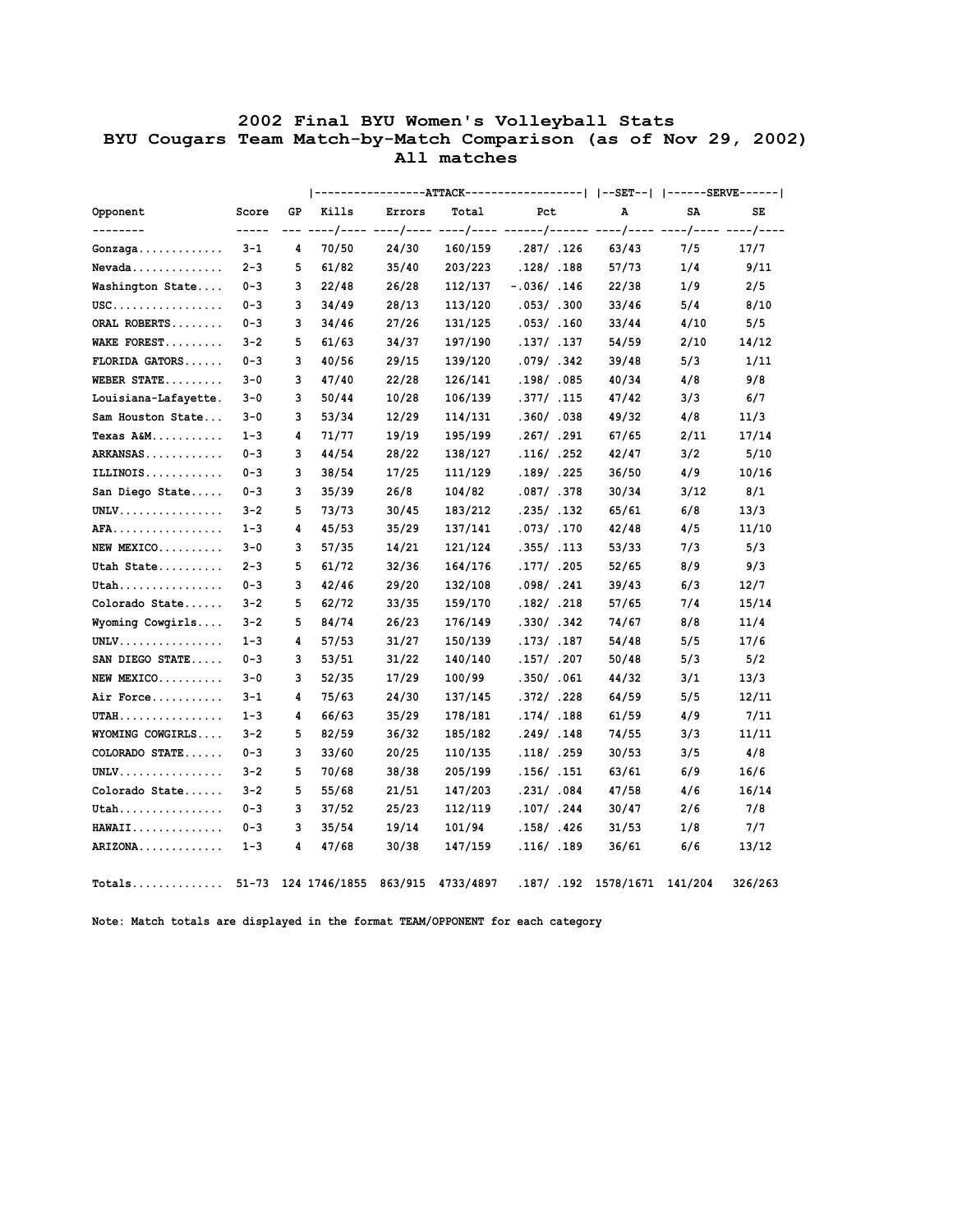## **2002 Final BYU Women's Volleyball Stats BYU Cougars Team Match-by-Match Comparison (as of Nov 29, 2002) All matches**

|                                                          |      |                   |                     |          |       | --PASS-   --DEF--   ----------------BLOCK-----------------   --GEN-- |       |
|----------------------------------------------------------|------|-------------------|---------------------|----------|-------|----------------------------------------------------------------------|-------|
| Opponent                                                 | RE   | DIG               | BS-BA               |          | BЕ    | Total                                                                | BHE   |
|                                                          |      |                   |                     |          |       |                                                                      |       |
| $Gonzaga$                                                | 5/7  | 61/57             | $0 - 30 /$          | $1 - 6$  | 3/2   | 15.0 / 4.0                                                           | 1/3   |
| Nevada                                                   | 4/1  | 87/92             | $3 - 32$ /          | $4 - 10$ | 4/3   | 19.0/9.0                                                             | 2/3   |
| Washington State                                         | 9/1  | 51/56             | $0 - 23$ /          | $1 - 12$ | 3/0   | 11.5/7.0                                                             | 5/3   |
| $\texttt{USC}\ldots\ldots\ldots\ldots\ldots\ldots\ldots$ | 4/5  | 49/44             | $1 - 4$ /           | $2 - 16$ | 1/3   | 3.0/10.0                                                             | 1/3   |
| ORAL ROBERTS                                             | 10/4 | 46/62             | $0 - 31$ /          | $0 - 14$ | 1/2   | 15.5 / 7.0                                                           | 1/2   |
| WAKE FOREST                                              | 10/2 | 79/82             | $3 - 29$ /          | $3 - 12$ | 4/5   | 17.5/9.0                                                             | 2/2   |
| FLORIDA GATORS                                           | 3/5  | 42/48             | $0 - 14$ /          | $4 - 22$ | 2/4   | 7.0/15.0                                                             | 0/2   |
| WEBER STATE                                              | 8/4  | 60/51             | $2 - 20$ /          | $2 - 12$ | 3/4   | 12.0 / 8.0                                                           | 0/2   |
| Louisiana-Lafayette.                                     | 3/3  | 48/39             | $1 - 22$ /          | $0 - 0$  | 3/1   | 12.0 / 0.0                                                           | 1/1   |
| Sam Houston State                                        | 8/4  | 58/43             | $3 - 16$ /          | $0 - 6$  | 2/1   | 11.0 / 3.0                                                           | 1/2   |
| Texas A&M                                                | 11/2 | 87/87             | $2 - 13$ /          | $0 - 6$  | 3/3   | 8.5/3.0                                                              | 1/2   |
| ARKANSAS                                                 | 2/3  | 46/55             | $1 - 18$ /          | $1 - 24$ | 2/0   | 10.0 / 13.0                                                          | 1/1   |
| ILLINOIS                                                 | 9/4  | 38/46             | $1 - 22$ /          | $0 - 8$  | 2/0   | 12.0 / 4.0                                                           | 1/0   |
| San Diego State                                          | 12/3 | 28/30             | $0 - 4$<br>$\prime$ | $2 - 28$ | 2/1   | 2.0/16.0                                                             | 2/1   |
| $UNLV.$                                                  | 8/6  | 68/63             | $4 - 40$ /          | $3 - 16$ | 1/0   | 24.0 / 11.0                                                          | 2/4   |
| AFA.                                                     | 5/4  | 45/53             | $3 - 14$ /          | $4 - 16$ | 5/7   | 10.0 / 12.0                                                          | 3/5   |
| NEW MEXICO                                               | 3/7  | 58/44             | $1 - 17$ /          | $2 - 2$  | 4/3   | 9.5/3.0                                                              | 1/1   |
| Utah State                                               | 9/8  | 49/49             | $2 - 32$ /          | $1 - 19$ | 5/0   | 18.0 / 10.5                                                          | 1/4   |
| $Utah$                                                   | 3/6  | 35/48             | $1 - 12$ /          | $3 - 28$ | 3/6   | 7.0/ 17.0                                                            | 0/1   |
| Colorado State                                           | 4/7  | 51/49             | $5 - 10$ /          | $4 - 14$ | 2/2   | 10.0 / 11.0                                                          | 0/0   |
| Wyoming Cowgirls                                         | 8/8  | 41/53             | 0-8<br>$\sqrt{ }$   | $1 - 26$ | 0/0   | 4.0/14.0                                                             | 0/0   |
| $UNLV.$                                                  | 5/5  | 50/51             | $0 - 22$ /          | $5 - 18$ | 0/4   | 11.0 / 14.0                                                          | 1/2   |
| SAN DIEGO STATE                                          | 3/5  | 55/48             | $2 - 14$ /          | $6 - 20$ | 2/1   | 9.0 / 16.0                                                           | 1/2   |
| NEW MEXICO                                               | 1/3  | 27/23             | $1 - 22$ /          | $1 - 4$  | 2/2   | 12.0 / 3.0                                                           | 0/1   |
| Air Force                                                | 5/5  | 40/30             | $6 - 24$ /          | $3 - 16$ | 2/5   | 18.0 / 11.0                                                          | 1/0   |
| $UTAH$                                                   | 9/4  | 75/64             | $1 - 23$ /          | $2 - 31$ | 2/3   | 12.5 / 17.5                                                          | 1/5   |
| WYOMING COWGIRLS                                         | 3/3  | 76/44             | $3 - 24$ /          | $0 - 22$ | 4/0   | 15.0/11.0                                                            | 2/3   |
| COLORADO STATE                                           | 5/3  | 27/45             | $0 - 17$ /          | $3 - 10$ | 3/1   | 8.5/8.0                                                              | 0/4   |
| UNLV.                                                    | 9/6  | 75/80             | $2 - 24$ /          | $7 - 12$ | 3/1   | 14.0/13.0                                                            | 1/1   |
| Colorado State                                           | 6/4  | 56/54             | $2 - 36$ /          | $1 - 4$  | 5/2   | 20.0 / 3.0                                                           | 2/3   |
| Utah                                                     | 6/2  | 38/39             | $3 - 11$ /          | $3 - 10$ | 0/2   | 8.5/ 8.0                                                             | 0/0   |
| <b>HAWAII</b>                                            | 8/1  | 19/40             | $0 - 14$ /          | $2 - 10$ | 5/3   | 7.0 / 7.0                                                            | 1/0   |
| ARIZONA                                                  | 6/6  | 42/59             | $2 - 18$ /          | $2 - 24$ | 1/2   | 11.0/14.0                                                            | 0/3   |
| Totals.                                                  |      | 204/141 1707/1728 | $55 - 660$ / 73-478 |          | 84/73 | 385.0/312.0                                                          | 36/66 |

 **Note: Match totals are displayed in the format TEAM/OPPONENT for each category**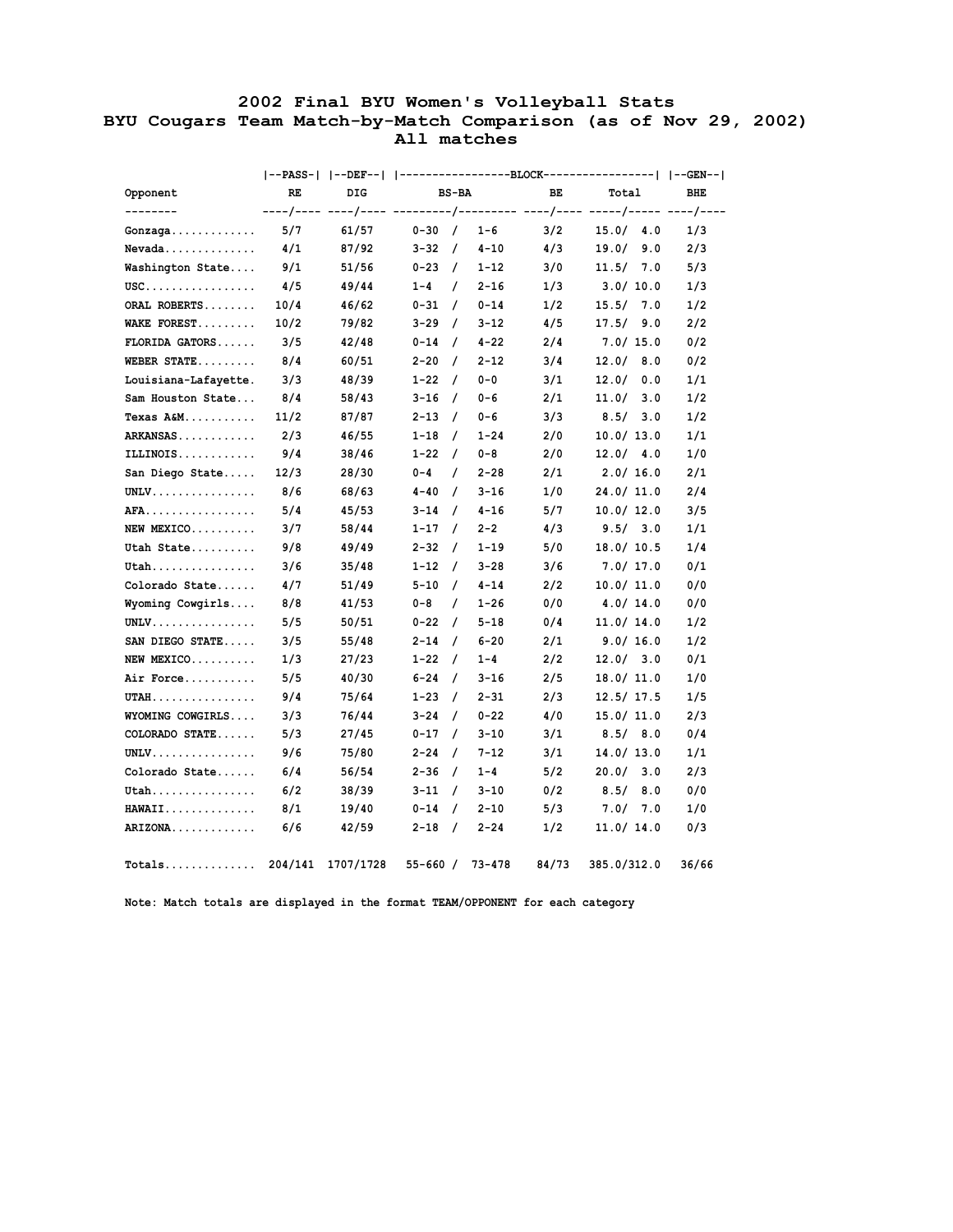## **2002 Final BYU Women's Volleyball Stats BYU Cougars Combined Team Statistics (as of Nov 29, 2002) Conference matches**

| <b>RECORD:</b>                                            |       |    |                          |    |             |            | <b>OVERALL</b>                    |   |                |                 |                         | <b>HOME</b>              |                      |                |                          | <b>AWAY</b>                      |               |              |                            | <b>NEUTRAL</b>                    |            |               |
|-----------------------------------------------------------|-------|----|--------------------------|----|-------------|------------|-----------------------------------|---|----------------|-----------------|-------------------------|--------------------------|----------------------|----------------|--------------------------|----------------------------------|---------------|--------------|----------------------------|-----------------------------------|------------|---------------|
| ALL MATCHES                                               |       |    |                          |    |             | $\epsilon$ | $7 - 7$ )                         |   |                |                 |                         | $(2-5)$                  | $\rightarrow$        |                |                          | $(5-2)$                          |               |              |                            | $(0 - 0)$                         |            |               |
| CONFERENCE                                                |       |    |                          |    |             | €          | $7 - 7$ )                         |   |                |                 |                         | $(2-5)$                  | $\rightarrow$        |                | $\epsilon$               | $5 - 2$                          | $\rightarrow$ |              |                            | $(0 - 0)$                         |            |               |
| $NON-CONFERENCE$                                          |       |    |                          |    |             | C          | $0 - 0$ )                         |   |                |                 | C                       | $0 - 0$ )                |                      |                | C                        | $O-O$                            | $\rightarrow$ |              | C                          | $0 - 0$ )                         |            |               |
|                                                           |       |    |                          |    |             |            |                                   |   |                |                 |                         |                          |                      |                |                          |                                  |               |              |                            |                                   |            |               |
|                                                           |       |    |                          |    |             |            |                                   |   |                |                 |                         |                          |                      |                |                          | --DIG---   ------BLOCKING------- |               |              |                            |                                   |            |               |
| ## STATS SUMMARY                                          | G     | к  | K/G                      | E  | TА          |            | Pct<br>-----                      | А |                | A/G             | SA<br>-----             | SE                       | SA/G RE DIG<br>----- | $- - - -$      |                          |                                  |               |              | D/G BS BA Total            | -------------------               | B/G BE BHE |               |
| 18 NIELSEN, Laura                                         | 35    |    | 87 2.49                  | 28 | 167         |            | .353                              |   | $0\quad 0.00$  |                 | 4                       | 11 -                     | 0.11                 | 0              | 12                       | 0.34                             | 4             | 45           |                            | 49 1.40                           | 4          | 0             |
| 7 LARSON, Allison                                         | 54    |    | 173 3.20                 | 69 | 353         |            | .295                              |   | 18 0.33        |                 | 5                       | 22                       | 0.09                 | 1              | 14                       | 0.26                             | 2             | 39           | 41                         | 0.76                              | 1          | 0             |
| 2 PUIKKONEN, Karina                                       | 54    |    | 84 1.56                  |    | 35 173      |            | .283                              |   | 627 11.61      |                 | 8                       |                          | 11 0.15              | 0              | 80                       | 1.48                             | 4             | 42           | 46                         | 0.85                              | 5          | 10            |
| 8 BOWERS, Carrie                                          | 47    |    | 90 1.91                  | 43 | 251         |            | .187                              |   | 50.11          |                 | 15                      |                          | 12 0.32              | 0              | 34                       | 0.72                             | $\mathbf{2}$  | 40           |                            | 42 0.89                           | 4          | 0             |
| 10 WEBB, Erin                                             | 19    |    | 29 1.53                  | 14 | 81          |            | .185                              |   | $1 \quad 0.05$ |                 | 0                       | 9                        | 0.00                 | 3              | 9                        | 0.47                             | $\mathbf{1}$  | 13           | 14                         | 0.74                              | 2          | 0             |
| 15 WILSON, Kimberly                                       | 54    |    | 169 3.13                 | 86 | 449         |            | .185                              |   | 20.04          |                 | 3                       | 4                        | 0.06                 | 8              | 52                       | 0.96                             | 6             | 9            | 15                         | 0.28                              | 8          | 1             |
| 6 METCALF, Lindsey                                        | 41    |    | 92 2.24                  | 49 | 257         |            | .167                              |   | 10 0.24        |                 | 10                      | 18                       | 0.24                 | 21             | 115                      | 2.80                             | 5             | 49           | 54                         | 1.32                              | 6          | 0             |
| 3 VARNER, April                                           | 28    |    | 90 3.21                  | 54 | 248         |            | .145                              |   | 80.29          |                 | $\overline{\mathbf{2}}$ |                          | 11 0.07              | 13             | 62                       | 2.21                             | 3             | 13           | 16                         | 0.57                              | 2          | 1             |
| 12 CRABBE, Uila                                           | 54    |    | $1 \quad 0.02$           | 3  | 12          |            | $-.167$                           |   | 39 0.72        |                 | 3                       | 5                        | 0.06                 | 11             | 144                      | 2.67                             | 0             | 0            | 0                          | 0.00                              | 0          | 1             |
| 5 CASTILLO, Sahara                                        | 47    |    | $1 \quad 0.02$           | 5  | 18          |            | $-.222$                           |   | 90.19          |                 | 12                      | 36                       | 0.26                 | 7              | 75                       | 1.60                             | 0             | $\mathbf{1}$ | $\mathbf{1}$               | 0.02                              | 0          | 1             |
| 17 MAHAFFEY, Michelle                                     | 54    |    | $0\quad 0.00$            | 1  | 3           |            | -.333                             |   | 18 0.33        |                 | 7                       | 5                        | 0.13                 | 8              |                          | 79 1.46                          | 0             | 0            | 0                          | 0.00                              | 0          | 0             |
| TEAM                                                      |       |    |                          |    |             |            |                                   |   |                |                 |                         |                          |                      | $\overline{2}$ |                          |                                  |               |              |                            |                                   |            |               |
| BYU COUGARS 54                                            |       |    | 816 15.11                |    | 387 2012    |            | .213                              |   | 737 13.65      |                 | 69                      | 144                      | 1.28                 | 74             |                          | 676 12.52                        |               |              | 27 251 152.5               | 2.82                              | 32         | 14            |
| Opponents                                                 |       |    | 54 776 14.37             |    | 375 2007    |            | .200                              |   | 705 13.06      |                 | 74                      | 94                       | 1.37                 | 69             |                          | 645 11.94                        |               |              |                            | 39 251 164.5 3.05                 | -35        | 29            |
|                                                           |       |    |                          |    |             |            |                                   |   |                |                 |                         |                          |                      |                |                          |                                  |               |              |                            |                                   |            |               |
| <b>TEAM STATISTICS</b><br>------------------------------- |       | BY | OPP                      |    | <b>DATE</b> |            | ------------                      |   |                | <b>OPPONENT</b> |                         | -------------------- --- |                      |                | W/L SCORE<br>$- - - - -$ | SCORE-BY-GAME                    |               |              |                            |                                   |            | <b>ATTEND</b> |
| <b>ATTACK</b>                                             |       |    |                          |    |             |            | *Sep 27, 2002 at San Diego State  |   |                |                 |                         |                          |                      | г              | $0 - 3$                  | 16-30, 17-30, 15-30              |               |              |                            |                                   |            | 243           |
| $Kills$                                                   | 816   |    | 776                      |    |             |            | *Sep 28, 2002 at UNLV             |   |                |                 |                         |                          | W                    |                | $3 - 2$                  |                                  |               |              |                            | 29-31, 26-30, 30-24, 30-25, 19-17 |            | 466           |
| $Errors \ldots \ldots \ldots$                             | 387   |    | 375                      |    |             |            | *Oct 04, 2002                     |   | AFA            |                 |                         |                          |                      | Ŀ              | $1 - 3$                  |                                  |               |              | 30-20, 23-30, 22-30, 20-30 |                                   |            | 551           |
| Total Attacks                                             | 2012  |    | 2007                     |    |             |            | *Oct 05, 2002                     |   |                | NEW MEXICO      |                         |                          | W                    |                | $3 - 0$                  | $30 - 27, 30 - 20, 30 - 13$      |               |              |                            |                                   |            | 699           |
| Attack Pct                                                | .213  |    | .200                     |    |             |            | *Oct 11, 2002 at Utah             |   |                |                 |                         |                          |                      | г              | 0-3                      | 24-30, 28-30, 24-30              |               |              |                            |                                   |            | 1382          |
| $Kills/Game \ldots$                                       | 15.1  |    | 14.4                     |    |             |            | *Oct 18, 2002 at Colorado State   |   |                |                 |                         |                          | W                    |                | $3 - 2$                  |                                  |               |              |                            | 19-30, 30-25, 30-27, 24-30, 15-12 |            | 1592          |
| $SET.$                                                    |       |    |                          |    |             |            | *Oct 19, 2002 at Wyoming Cowgirls |   |                |                 |                         |                          | W                    |                | $3 - 2$                  |                                  |               |              |                            | 33-31, 16-30, 30-23, 29-31, 15-11 |            | 925           |
| Assists                                                   | 737   |    | 705                      |    |             |            | *Oct 25, 2002                     |   | UNLV           |                 |                         |                          |                      | ь              | $1 - 3$                  |                                  |               |              | 30-17, 27-30, 18-30, 25-30 |                                   |            | 734           |
| $Assists/Game$                                            | 13.6  |    | 13.1                     |    |             |            | *Oct 26, 2002                     |   |                | SAN DIEGO STATE |                         |                          |                      | г              | $0 - 3$                  | 26-30, 29-31, 29-31              |               |              |                            |                                   |            | 638           |
| $SERVE$                                                   |       |    |                          |    | *11/01/02   |            |                                   |   |                | at NEW MEXICO   |                         |                          | W                    |                | $3 - 0$                  | 30-25,30-19,30-22                |               |              |                            |                                   |            | 314           |
| $Access \dots \dots \dots \dots$                          |       | 69 | 74                       |    |             |            | *Nov 02, 2002 at Air Force        |   |                |                 |                         |                          | W                    |                | $3 - 1$                  |                                  |               |              | 33-35, 30-24, 30-25, 30-24 |                                   |            | 278           |
| $Errors \ldots \ldots \ldots$                             | 144   |    | 94                       |    |             |            | *Nov 08, 2002                     |   | UTAH           |                 |                         |                          |                      | г              | $1 - 3$                  |                                  |               |              | 31-33, 30-23, 28-30, 26-30 |                                   |            | 2194          |
| $Access/Game$                                             | 1.3   |    | 1.4                      |    |             |            | *Nov 15, 2002                     |   |                |                 |                         | WYOMING COWGIRLS         | W                    |                | $3 - 2$                  |                                  |               |              |                            | 30-25, 30-14, 28-30, 28-30, 15-12 |            | 1034          |
| <b>SERVE RECEPTIONS</b>                                   |       |    |                          |    |             |            | *Nov 16, 2002                     |   |                | COLORADO STATE  |                         |                          |                      | г              | $0 - 3$                  | 26-30,28-30,19-30                |               |              |                            |                                   |            | 826           |
| $Errors \ldots \ldots \ldots$                             |       | 74 | 69                       |    |             |            | * denotes conference game         |   |                |                 |                         |                          |                      |                |                          |                                  |               |              |                            |                                   |            |               |
| Errors/Game                                               | 1.4   |    | 1.3                      |    |             |            |                                   |   |                |                 |                         |                          |                      |                |                          |                                  |               |              |                            |                                   |            |               |
| $DEFENSE \ldots \ldots \ldots$                            |       |    |                          |    |             |            |                                   |   |                |                 |                         |                          |                      |                |                          |                                  |               |              |                            |                                   |            |               |
| $\mathtt{Digs} \dots \dots \dots \dots \dots$             | 676   |    | 645                      |    |             |            |                                   |   |                |                 |                         |                          |                      |                |                          |                                  |               |              |                            |                                   |            |               |
| $\mathtt{Digs/Game} \ldots \ldots \ldots$                 | 12.5  |    | 11.9                     |    |             |            |                                   |   |                |                 |                         |                          |                      |                |                          |                                  |               |              |                            |                                   |            |               |
| BLOCKING                                                  |       |    |                          |    |             |            |                                   |   |                |                 |                         |                          |                      |                |                          |                                  |               |              |                            |                                   |            |               |
| Block Solo                                                |       | 27 | 39                       |    |             |            |                                   |   |                |                 |                         |                          |                      |                |                          |                                  |               |              |                            |                                   |            |               |
| Block Assist                                              | 251   |    | 251                      |    |             |            |                                   |   |                |                 |                         |                          |                      |                |                          |                                  |               |              |                            |                                   |            |               |
| Total Blocks                                              | 152.5 |    | 164.5                    |    |             |            |                                   |   |                |                 |                         |                          |                      |                |                          |                                  |               |              |                            |                                   |            |               |
| Blocks Per Game                                           | 2.8   |    | 3.0                      |    |             |            |                                   |   |                |                 |                         |                          |                      |                |                          |                                  |               |              |                            |                                   |            |               |
| Block Errors                                              |       | 32 | 35                       |    |             |            |                                   |   |                |                 |                         |                          |                      |                |                          |                                  |               |              |                            |                                   |            |               |
| <b>BALL HANDLING ERRORS</b>                               |       | 14 | 29                       |    |             |            |                                   |   |                |                 |                         |                          |                      |                |                          |                                  |               |              |                            |                                   |            |               |
| <b>ATTENDANCE</b>                                         |       |    |                          |    |             |            |                                   |   |                |                 |                         |                          |                      |                |                          |                                  |               |              |                            |                                   |            |               |
| $Total \ldots \ldots \ldots$                              | 6676  |    | 5200                     |    |             |            |                                   |   |                |                 |                         |                          |                      |                |                          |                                  |               |              |                            |                                   |            |               |
| Dates/Avg Per Date                                        | 7/954 |    | 7/743                    |    |             |            |                                   |   |                |                 |                         |                          |                      |                |                          |                                  |               |              |                            |                                   |            |               |
| Neutral site #/Avg                                        | 0/0   |    |                          |    |             |            |                                   |   |                |                 |                         |                          |                      |                |                          |                                  |               |              |                            |                                   |            |               |
| Current win streak                                        |       | 0  | $\overline{\phantom{0}}$ |    |             |            |                                   |   |                |                 |                         |                          |                      |                |                          |                                  |               |              |                            |                                   |            |               |
| Home win streak                                           |       | 0  | $\overline{\phantom{a}}$ |    |             |            |                                   |   |                |                 |                         |                          |                      |                |                          |                                  |               |              |                            |                                   |            |               |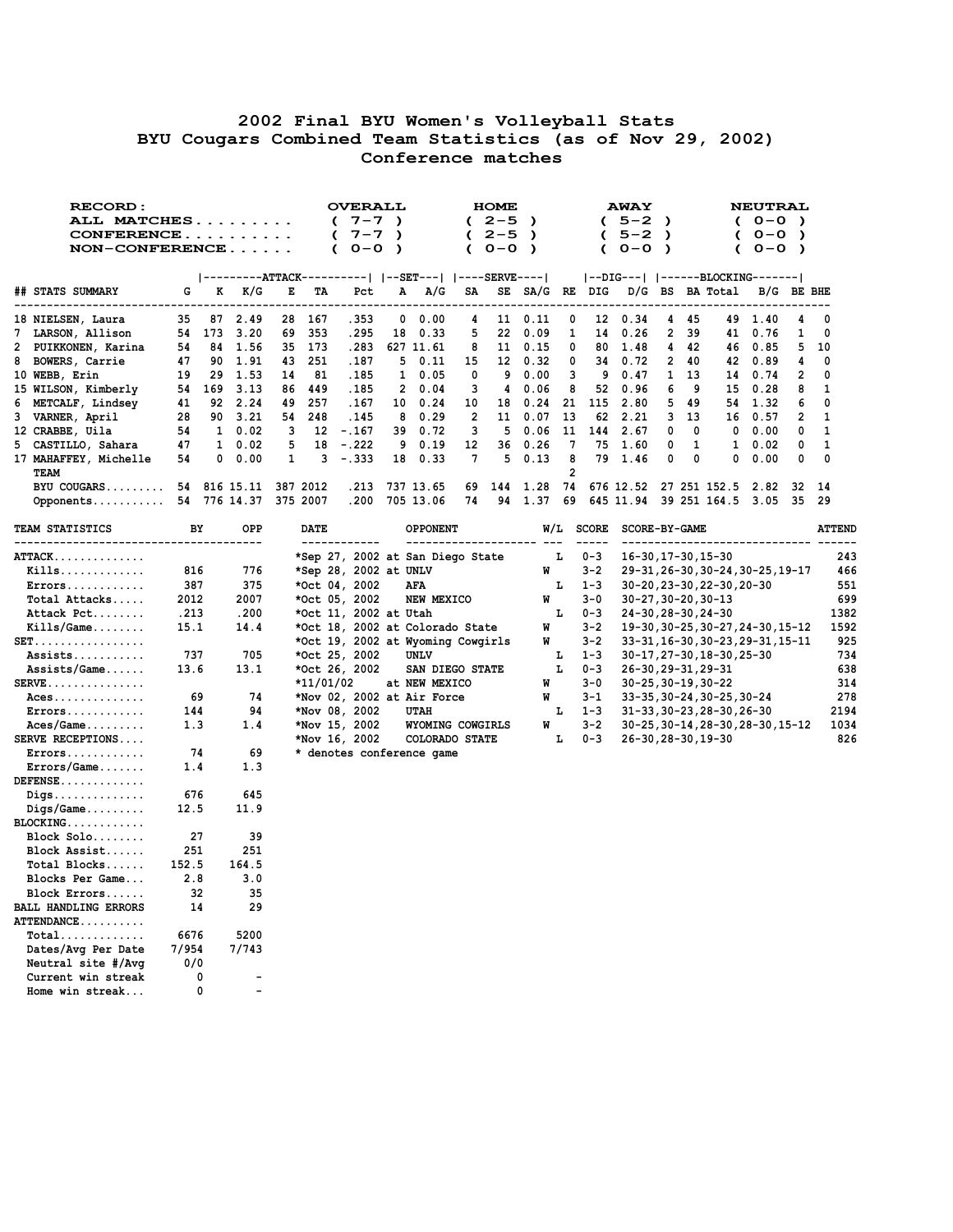| ## ATTACK (by ##)                                                      |    | G                                                            | K K/Game           | Е              | TA     | Pct<br>----------        |   | ## KILL (by K/Game)                                                                                                                                                                                                                           | G        |        | K K/Game             |      |
|------------------------------------------------------------------------|----|--------------------------------------------------------------|--------------------|----------------|--------|--------------------------|---|-----------------------------------------------------------------------------------------------------------------------------------------------------------------------------------------------------------------------------------------------|----------|--------|----------------------|------|
| PUIKKONEN, Karina<br>2                                                 |    | 54 84                                                        | 1.56               |                | 35 173 | .283                     |   | 3 VARNER, April                                                                                                                                                                                                                               | 28       | 90     | 3.21                 |      |
| 3 VARNER, April                                                        | 28 | 90                                                           | 3.21               |                | 54 248 | .145                     |   | 7 LARSON, Allison                                                                                                                                                                                                                             |          | 54 173 | 3.20                 |      |
| 5 CASTILLO, Sahara                                                     |    | 47 1                                                         |                    |                |        | $0.02$ 5 18 $-.222$      |   | 15 WILSON, Kimberly                                                                                                                                                                                                                           |          | 54 169 | 3.13                 |      |
| 6 METCALF, Lindsey 41 92                                               |    |                                                              | 2.24               |                |        | 49 257 .167              |   | 18 NIELSEN, Laura 194 169 3.13<br>18 NETCALF, Lindsey<br>6 METCALF, Lindsey<br>4 92 2.24<br>8 BOWERS, Carrie 47 90 1.91<br>2 PUIKKONEN, Karina 54 84 1.56<br>10 WEBB, Erin 19 29 1.53<br>5 CASTILLO, Sahara 47 1 0.02<br>12 CRABBE, Ulla 54 1 |          |        |                      |      |
| 7 LARSON, Allison                                                      |    | 54 173                                                       |                    |                |        | 3.20 69 353 .295         |   |                                                                                                                                                                                                                                               |          |        |                      |      |
| 8                                                                      |    |                                                              | 1.91               |                | 43 251 | .187                     |   |                                                                                                                                                                                                                                               |          |        |                      |      |
| 10 WEBB, Erin                                                          |    |                                                              |                    |                |        | 1.53 14 81 .185          |   |                                                                                                                                                                                                                                               |          |        |                      |      |
| 12 CRABBE, Uila 54 1<br>15 WILSON, Kimberly 54 169                     |    |                                                              | 0.02               |                |        | $3 \quad 12 \quad -.167$ |   |                                                                                                                                                                                                                                               |          |        |                      |      |
|                                                                        |    |                                                              | 3.13               |                |        | 86 449 .185              |   |                                                                                                                                                                                                                                               |          |        |                      |      |
| 17 MAHAFFEY, Michelle 54 0                                             |    |                                                              | 0.00               | $\overline{1}$ |        | $3 - .333$               |   |                                                                                                                                                                                                                                               |          |        |                      |      |
| 18 NIELSEN, Laura 35 87                                                |    |                                                              |                    |                |        | 2.49 28 167 .353         |   | 17 MAHAFFEY, Michelle                                                                                                                                                                                                                         | 54 - 1   |        | $\mathbf{0}$<br>0.00 |      |
| BYU COUGARS 54 816 15.11 387 2012                                      |    |                                                              |                    |                |        | .213                     |   | BYU COUGARS 54 816 15.11                                                                                                                                                                                                                      |          |        |                      |      |
| Opponents 54 776 14.37 375 2007                                        |    |                                                              |                    |                |        | .200                     |   | Opponents 54 776 14.37                                                                                                                                                                                                                        |          |        |                      |      |
| ## SET (by A/Game) G A A/Game<br>------------------------------------- |    |                                                              |                    |                |        |                          |   | ## SERVE (by ##) G SA<br>--------------------------------------                                                                                                                                                                               |          |        | SE                   | SA/G |
| PUIKKONEN, Karina<br>2                                                 |    |                                                              | 54 627 11.61       |                |        |                          |   | 2 PUIKKONEN, Karina                                                                                                                                                                                                                           | 54       | 8      | 11                   | 0.15 |
| 12 CRABBE, Uila                                                        |    | 54 39                                                        | 0.72               |                |        |                          |   | 3 VARNER, April                                                                                                                                                                                                                               | 28       |        | 2 11                 | 0.07 |
| 7 LARSON, Allison                                                      |    |                                                              | 54 18 0.33         |                |        |                          |   | 5 CASTILLO, Sahara                                                                                                                                                                                                                            | 47       | 12     | 36                   | 0.26 |
| 17 MAHAFFEY, Michelle 54 18 0.33                                       |    |                                                              |                    |                |        |                          |   | 6 METCALF, Lindsey                                                                                                                                                                                                                            | 41       | 10     | 18                   | 0.24 |
| 3 VARNER, April                                                        |    |                                                              | 28 8 0.29          |                |        |                          |   | 7 LARSON, Allison                                                                                                                                                                                                                             |          | 54 5   | 22                   | 0.09 |
| 6 METCALF, Lindsey 41 10                                               |    |                                                              | 0.24               |                |        |                          |   | 8 BOWERS, Carrie                                                                                                                                                                                                                              | 47       | 15     | 12                   | 0.32 |
| 5 CASTILLO, Sahara                                                     |    |                                                              | 47 9 0.19          |                |        |                          |   | 10 WEBB, Erin                                                                                                                                                                                                                                 |          |        | 19 0 9               | 0.00 |
| 8 BOWERS, Carrie 47 5 0.11                                             |    |                                                              |                    |                |        |                          |   |                                                                                                                                                                                                                                               |          | 54 3   | 5                    | 0.06 |
| 10 WEBB, Erin                                                          |    |                                                              | 19 1 0.05          |                |        |                          |   | 12 CRABBE, Uila<br>15 WILSON, Kimberly                                                                                                                                                                                                        |          | 54 3   | 4                    | 0.06 |
|                                                                        |    |                                                              |                    |                |        |                          |   | 17 MAHAFFEY, Michelle                                                                                                                                                                                                                         |          |        | 54 7 5               | 0.13 |
| 15 WILSON, Kimberly 54 2 0.04<br>18 NIELSEN, Laura 35 0 0.00           |    |                                                              |                    |                |        |                          |   | 18 NIELSEN, Laura                                                                                                                                                                                                                             |          |        | 35 4 11              | 0.11 |
| BYU COUGARS 54 737 13.65                                               |    |                                                              |                    |                |        |                          |   | BYU COUGARS 54 69 144                                                                                                                                                                                                                         |          |        |                      | 1.28 |
| Opponents 54 705 13.06                                                 |    |                                                              |                    |                |        |                          |   | Opponents 54 74 94                                                                                                                                                                                                                            |          |        |                      | 1.37 |
| ## BLOCK (by B/Game)    G   BS   BA Total B/Game                       |    |                                                              |                    |                |        | BE                       |   | ## DEFENSE (by Dig/Gm) G DIG Dig/G BHE                                                                                                                                                                                                        |          |        |                      |      |
| 18 NIELSEN, Laura                                                      | 35 | 4                                                            |                    | 45 49.0        | 1.40   | 4                        |   | 6 METCALF, Lindsey                                                                                                                                                                                                                            |          | 41 115 | 2.80                 | 0    |
| 6 METCALF, Lindsey 41 5                                                |    |                                                              |                    | 49 54.0        | 1.32   | 6                        |   | 12 CRABBE, Uila                                                                                                                                                                                                                               |          | 54 144 | 2.67                 | 1    |
| 8 BOWERS, Carrie                                                       |    | 47 2                                                         |                    | 40 42.0        | 0.89   | 4                        |   | 3 VARNER, April                                                                                                                                                                                                                               |          |        | 28 62 2.21           | 1    |
| 2 PUIKKONEN, Karina 54 4 42 46.0                                       |    |                                                              |                    |                | 0.85   | 5                        |   | 5 CASTILLO, Sahara $\begin{array}{cccc} 47 & 75 & 1.60 \\ 1 & 2 & 3 & 1.60 \end{array}$                                                                                                                                                       |          |        |                      | 1    |
| 7 LARSON, Allison                                                      |    |                                                              | 54   2   39   41.0 |                | 0.76   | $\mathbf{1}$             |   | 2 PUIKKONEN, Karina                                                                                                                                                                                                                           |          |        | 54 80 1.48           | 10   |
| 10 WEBB, Erin                                                          |    | $\begin{array}{cc} 19 & \quad 1 \\ 28 & \quad 3 \end{array}$ |                    | 13 14.0        | 0.74   | $\overline{2}$           |   | 17 MAHAFFEY, Michelle                                                                                                                                                                                                                         |          |        | 54 79 1.46           | 0    |
| 3 VARNER, April                                                        |    |                                                              |                    | 13 16.0        | 0.57   | $\mathbf{2}$             |   | 15 WILSON, Kimberly                                                                                                                                                                                                                           |          | 54 52  | 0.96                 | 1    |
| 15 WILSON, Kimberly 54 6 9 15.0<br>5 CASTILLO, Sahara 47 0 1 1.0       |    |                                                              |                    |                | 0.28   | 8                        |   | 8 BOWERS, Carrie<br>10 WEBB Eric                                                                                                                                                                                                              | 47       | 34     | 0.72                 | 0    |
|                                                                        |    |                                                              |                    |                | 0.02   | 0                        |   |                                                                                                                                                                                                                                               |          |        | 19 9 0.47            | 0    |
| 17 MAHAFFEY, Michelle 54 0 0                                           |    |                                                              |                    | 0.0            | 0.00   | $\overline{\phantom{0}}$ |   | 10 WEBB, Erin<br>18 NIELSEN, Laura<br>7 LARSON, Allison                                                                                                                                                                                       |          |        | 35 12 0.34           | 0    |
| BYU COUGARS 54 27 251 152.5                                            |    |                                                              |                    |                | 2.82   | 32                       |   |                                                                                                                                                                                                                                               |          | 54 14  | 0.26                 | 0    |
| Opponents 54 39 251 164.5                                              |    |                                                              |                    |                | 3.05   | 35                       |   | BYU COUGARS 54 676 12.52                                                                                                                                                                                                                      |          |        |                      | 14   |
|                                                                        |    |                                                              |                    |                |        |                          |   | Opponents 54 645 11.94                                                                                                                                                                                                                        |          |        |                      | 29   |
|                                                                        |    |                                                              |                    |                |        |                          |   | ## RECEPT (by RE/Game) G RE RE/Gm<br>-------------------------------------                                                                                                                                                                    |          |        |                      |      |
|                                                                        |    |                                                              |                    |                |        |                          |   | 6 METCALF, Lindsey                                                                                                                                                                                                                            | 41       | 21     | 0.51                 |      |
|                                                                        |    |                                                              |                    |                |        |                          |   | 3 VARNER, April                                                                                                                                                                                                                               | 28       | 13     | 0.46                 |      |
|                                                                        |    |                                                              |                    |                |        |                          |   | 12 CRABBE, Uila                                                                                                                                                                                                                               | 54       | 11     | 0.20                 |      |
|                                                                        |    |                                                              |                    |                |        |                          |   | 10 WEBB, Erin                                                                                                                                                                                                                                 | 19       | 3      | 0.16                 |      |
|                                                                        |    |                                                              |                    |                |        |                          |   |                                                                                                                                                                                                                                               |          |        |                      |      |
|                                                                        |    |                                                              |                    |                |        |                          |   | 5 CASTILLO, Sahara                                                                                                                                                                                                                            | 47       | 7      | 0.15                 |      |
|                                                                        |    |                                                              |                    |                |        |                          |   | 17 MAHAFFEY, Michelle                                                                                                                                                                                                                         | 54       | 8      | 0.15                 |      |
|                                                                        |    |                                                              |                    |                |        |                          |   | 15 WILSON, Kimberly                                                                                                                                                                                                                           | 54       | 8      | 0.15                 |      |
|                                                                        |    |                                                              |                    |                |        |                          |   | TM TEAM                                                                                                                                                                                                                                       | 54       | 2      | 0.04                 |      |
|                                                                        |    |                                                              |                    |                |        |                          | 7 | LARSON, Allison                                                                                                                                                                                                                               | 54       | 1      | 0.02                 |      |
|                                                                        |    |                                                              |                    |                |        |                          |   | 18 NIELSEN, Laura<br>8 BOWERS, Carrie                                                                                                                                                                                                         | 35<br>47 | 0<br>0 | 0.00<br>0.00         |      |

**BYU COUGARS.......... 54 74 1.37 Opponents........... 54 69 1.28**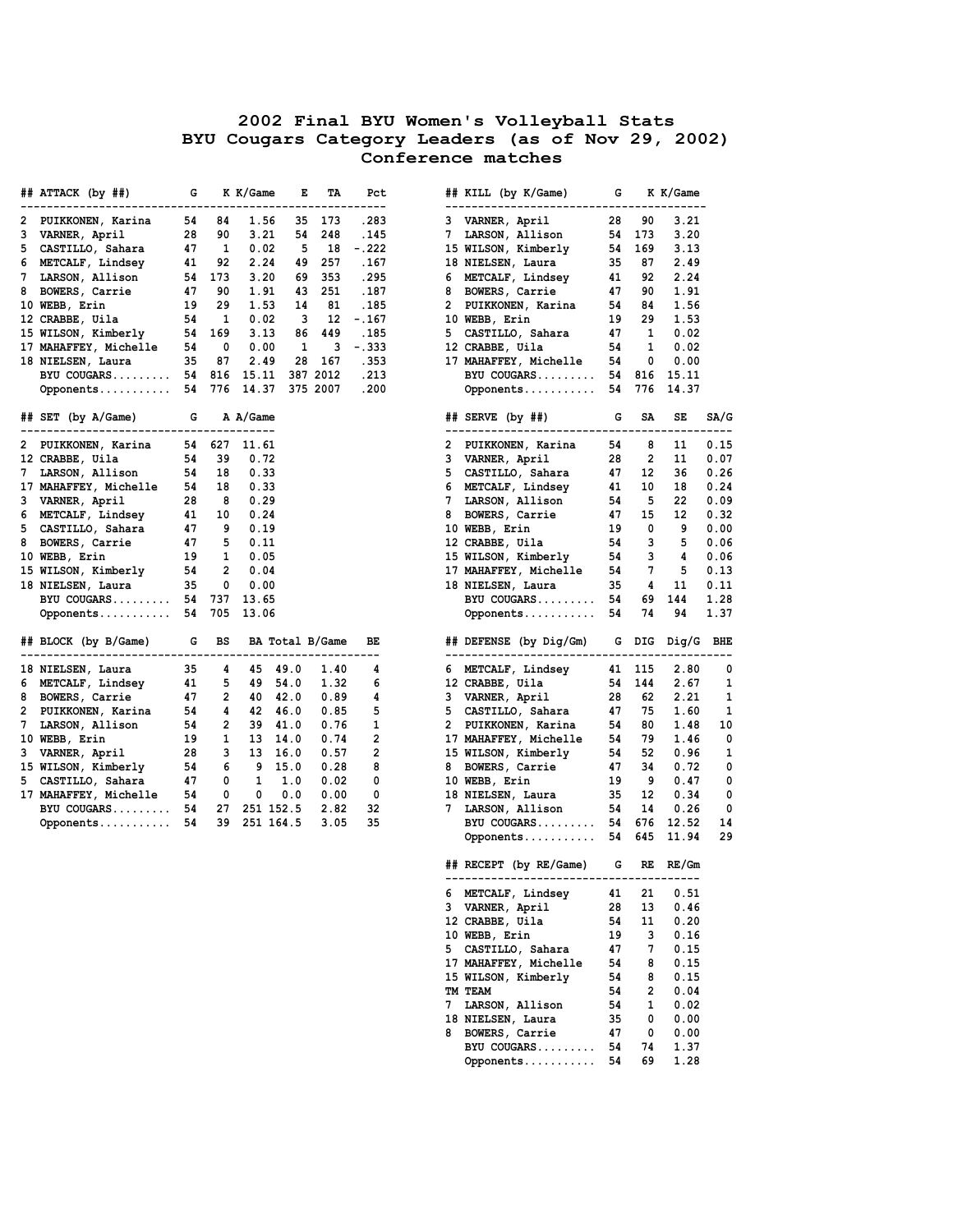## **2002 Final BYU Women's Volleyball Stats BYU Cougars Overall Individual Statistics (as of Nov 29, 2002) Conference matches**

 **Overall record: 7-7 Conf: 7-7 Home: 2-5 Away: 5-2 Neutral: 0-0**

|                       |             |              |          | <b>--ATTACK-</b> |                 | ——— I   |                | $---$ SET $---$ |                 | $---$ SERVE---- |                         |
|-----------------------|-------------|--------------|----------|------------------|-----------------|---------|----------------|-----------------|-----------------|-----------------|-------------------------|
| ## Name               | $GP-MP-MS$  |              | K K/Game | Е                | TA              | Pct     |                | A A/Game        | SA              | SA/Gm           | <b>SE</b>               |
| 18 NIELSEN, Laura     | $35 \t 9 -$ | 87           | 2.49     | 28               | 167             | .353    | 0              | 0.00            | 4               | 0.11            | 11                      |
| 7 LARSON, Allison     | $54$ 14-    | 173          | 3.20     | 69               | 353             | .295    | 18             | 0.33            | 5.              | 0.09            | 22                      |
| 2 PUIKKONEN, Karina   | $54$ 14-    | 84           | 1.56     | 35               | 173             | .283    | 627            | 11.61           | 8               | 0.15            | 11                      |
| 8 BOWERS, Carrie      | $47$ 12-    | 90           | 1.91     | 43               | 251             | .187    | 5              | 0.11            | 15              | 0.32            | $12 \overline{ }$       |
| 10 WEBB, Erin         | $19 9-$     | 29           | 1.53     | 14               | 81              | .185    | $\mathbf{1}$   | 0.05            | 0               | 0.00            | 9                       |
| 15 WILSON, Kimberly   | $54$ 14-    | 169          | 3.13     | 86               | 449             | .185    | $\overline{2}$ | 0.04            | 3               | 0.06            | $\overline{\mathbf{4}}$ |
| 6 METCALF, Lindsey    | $4111-$     | 92           | 2.24     | 49               | 257             | .167    | 10             | 0.24            | 10              | 0.24            | 18                      |
| 3 VARNER, April       | $28$ 7-     | 90           | 3.21     | 54               | 248             | .145    | 8              | 0.29            | $\overline{2}$  | 0.07            | 11                      |
| 12 CRABBE, Uila       | $54$ 14-    | $\mathbf{1}$ | 0.02     | 3                | 12 <sup>°</sup> | $-.167$ | 39             | 0.72            | 3               | 0.06            | 5                       |
| 5 CASTILLO, Sahara    | $47$ 13-    | $\mathbf{1}$ | 0.02     | 5                | 18              | $-.222$ | 9              | 0.19            | 12 <sup>2</sup> | 0.26            | 36                      |
| 17 MAHAFFEY, Michelle | $54$ 14-    | $\mathbf 0$  | 0.00     | $\mathbf{1}$     | 3               | $-.333$ | 18             | 0.33            | $\overline{7}$  | 0.13            | 5                       |
| BYU COUGARS           | $54$ 14-    | 816          | 15.11    |                  | 387 2012        | .213    | 737            | 13.65           | 69              | 1.28            | 144                     |
| Opponents             | $54$ 14-    | 776          | 14.37    |                  | 375 2007        | .200    | 705            | 13.06           | 74              | 1.37            | 94                      |

|                 | ## Name               | G  | RE             |     |       |                |              |              | DIG Dig/G BS BA Total B/Game |                | BE BHE       |
|-----------------|-----------------------|----|----------------|-----|-------|----------------|--------------|--------------|------------------------------|----------------|--------------|
|                 | 18 NIELSEN, Laura     | 35 | 0              | 12  | 0.34  | 4              | 45           | 49           | 1.40                         | 4              | $\Omega$     |
| 7               | LARSON, Allison       | 54 | $\mathbf{1}$   | 14  | 0.26  | $\overline{2}$ | 39           | 41           | 0.76                         | $\mathbf{1}$   | $\Omega$     |
|                 | 2 PUIKKONEN, Karina   | 54 | $\mathbf 0$    | 80  | 1.48  | 4              | 42           | 46           | 0.85                         | 5              | 10           |
| 8               | BOWERS, Carrie        | 47 | $\mathbf{0}$   | 34  | 0.72  | $\overline{2}$ | 40           | 42           | 0.89                         | 4              | $\Omega$     |
| 10              | WEBB, Erin            | 19 | 3              | 9   | 0.47  | $\mathbf{1}$   | 13           | 14           | 0.74                         | $\overline{2}$ | $\Omega$     |
|                 | 15 WILSON, Kimberly   | 54 | 8              | 52  | 0.96  | 6              | 9            | 15           | 0.28                         | 8              | 1            |
| 6               | METCALF, Lindsey      | 41 | 21             | 115 | 2.80  | 5              | 49           | 54           | 1.32                         | 6              | $\Omega$     |
|                 | 3 VARNER, April       | 28 | 13             | 62  | 2.21  | 3              | 13           | 16           | 0.57                         | $\overline{2}$ | $\mathbf{1}$ |
| 12 <sup>°</sup> | CRABBE, Uila          | 54 | 11             | 144 | 2.67  | 0              | 0            | 0            | 0.00                         | $\mathbf 0$    | 1            |
| 5.              | CASTILLO, Sahara      | 47 | 7              | 75  | 1.60  | 0              | $\mathbf{1}$ | $\mathbf{1}$ | 0.02                         | $\mathbf 0$    | 1            |
|                 | 17 MAHAFFEY, Michelle | 54 | 8              | 79  | 1.46  | $\Omega$       | $\Omega$     | $\Omega$     | 0.00                         | 0              | $\Omega$     |
|                 | <b>TEAM</b>           |    | $\overline{2}$ |     |       |                |              |              |                              |                |              |
|                 | BYU COUGARS           | 54 | 74             | 676 | 12.52 | 27             |              | 251 152.5    | 2.82                         | 32             | 14           |
|                 | Opponents             | 54 | 69             | 645 | 11.94 | 39             |              | 251 164.5    | 3.05                         | 35             | 29           |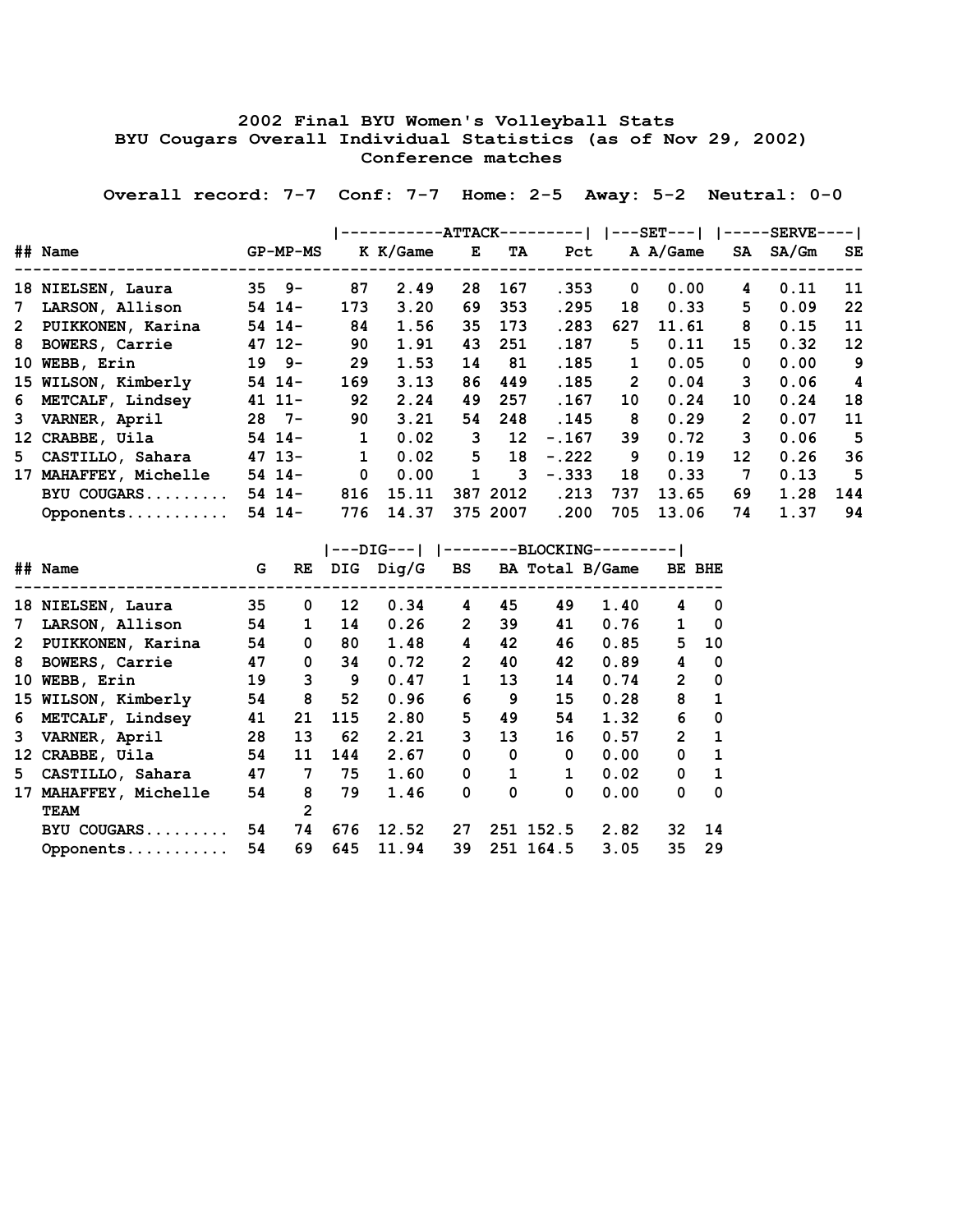## **2002 Final BYU Women's Volleyball Stats BYU Cougars Overall Team Statistics (as of Nov 29, 2002) Conference matches**

 **Overall record: 7-7 Conf: 7-7 Home: 2-5 Away: 5-2 Neutral: 0-0**

| TEAM STATISTICS                                                    |              |                              |                         |                     |                              | BY.         | <b>OPP</b> |
|--------------------------------------------------------------------|--------------|------------------------------|-------------------------|---------------------|------------------------------|-------------|------------|
|                                                                    |              |                              |                         |                     |                              |             |            |
| <b>ATTACK</b>                                                      |              |                              |                         |                     |                              |             |            |
| Kills                                                              |              |                              |                         |                     |                              | 816         | 776        |
| Errors                                                             |              |                              |                         |                     |                              | 387         | 375        |
| Total Attacks                                                      |              |                              |                         |                     |                              | 2012        | 2007       |
| Attack Pct                                                         |              |                              |                         |                     |                              | .213        | .200       |
|                                                                    |              |                              |                         |                     |                              | 15.1        | 14.4       |
|                                                                    |              |                              |                         |                     |                              |             |            |
| Assists                                                            |              |                              |                         |                     |                              | 737         | 705        |
| Assists/Game                                                       |              |                              |                         |                     |                              | 13.6        | 13.1       |
| $SERVE$                                                            |              |                              |                         |                     |                              |             |            |
| $ACes$                                                             |              |                              |                         |                     |                              | 69.         | 74         |
| Errors                                                             |              |                              |                         |                     |                              | 144         | 94         |
|                                                                    |              |                              |                         |                     |                              | 1.3         | 1.4        |
| SERVE RECEPTIONS                                                   |              |                              |                         |                     |                              |             |            |
| Errors                                                             |              |                              |                         |                     |                              | 74          | 69         |
| $\texttt{Errors}/\texttt{Game} \ldots \ldots \ldots \ldots \ldots$ |              |                              |                         |                     |                              | 1.4         | 1.3        |
| DEFENSE                                                            |              |                              |                         |                     |                              |             |            |
| Digs                                                               |              |                              |                         |                     |                              | 676         | 645        |
| $\text{Digs/Game} \ldots \ldots \ldots \ldots \ldots \ldots$       |              |                              |                         |                     |                              | 12.5        | 11.9       |
| BLOCKING                                                           |              |                              |                         |                     |                              |             |            |
| Block Solo                                                         |              |                              |                         |                     |                              | 27          | 39         |
| Block Assist                                                       |              |                              |                         |                     |                              | 251         | 251        |
| Total Blocks                                                       |              |                              |                         |                     |                              | 152.5       | 164.5      |
| Blocks Per Game                                                    |              |                              |                         |                     |                              | 2.8         | 3.0        |
| Block Errors                                                       |              |                              |                         |                     |                              | 32          | 35         |
| BALL HANDLING ERRORS                                               |              |                              |                         |                     |                              | 14          | 29         |
| ATTENDANCE                                                         |              |                              |                         |                     |                              |             |            |
| Total                                                              |              |                              |                         |                     |                              | 6676        | 5200       |
| Dates/Avg Per Date                                                 |              |                              |                         |                     |                              | 7/954       | 7/743      |
| Neutral site $\#/Avg \ldots \ldots$                                |              |                              |                         |                     |                              | 0/0         |            |
| Current win streak                                                 |              |                              |                         |                     |                              | 0           |            |
| Home win streak                                                    |              |                              |                         |                     |                              | 0           |            |
|                                                                    |              |                              |                         |                     |                              |             |            |
| <b>MATCH WINS BY #GAMES</b>                                        |              | $\mathbf{1}$<br>$\mathbf{2}$ | 3                       |                     | $\overline{\mathbf{4}}$<br>5 | Total       |            |
| BYU Cougars                                                        | $\mathbf{O}$ | $\mathbf{0}$                 | $\mathbf{2}$            | $\mathbf{1}$        | $4 -$                        | 7           |            |
| Opponents                                                          | 0            | $\mathbf{O}$                 | $\overline{\mathbf{4}}$ | 3 <sup>7</sup>      |                              | $0 -$<br>7  |            |
|                                                                    |              |                              |                         |                     |                              |             |            |
| <b>GAMES WON BY GAME</b>                                           | $\mathbf{1}$ |                              | $2^{\circ}$             | $3^{\circ}$         | $\overline{\mathbf{4}}$<br>5 | Total       |            |
| BYU Cougars 6 6 6 6 2 4 - 24                                       |              |                              |                         |                     |                              |             |            |
| Opponents                                                          | 8            | 8                            |                         | 6<br>8              |                              | $0 -$<br>30 |            |
| <b>POINTS BY GAME</b>                                              |              | $1 \quad$                    |                         | $2 \quad 3 \quad 4$ | 5                            | Total       |            |
| BYU Cougars 387 374 363 212 64 - 1400                              |              |                              |                         |                     |                              |             |            |
| Opponents 394 366 375 230 52 - 1417                                |              |                              |                         |                     |                              |             |            |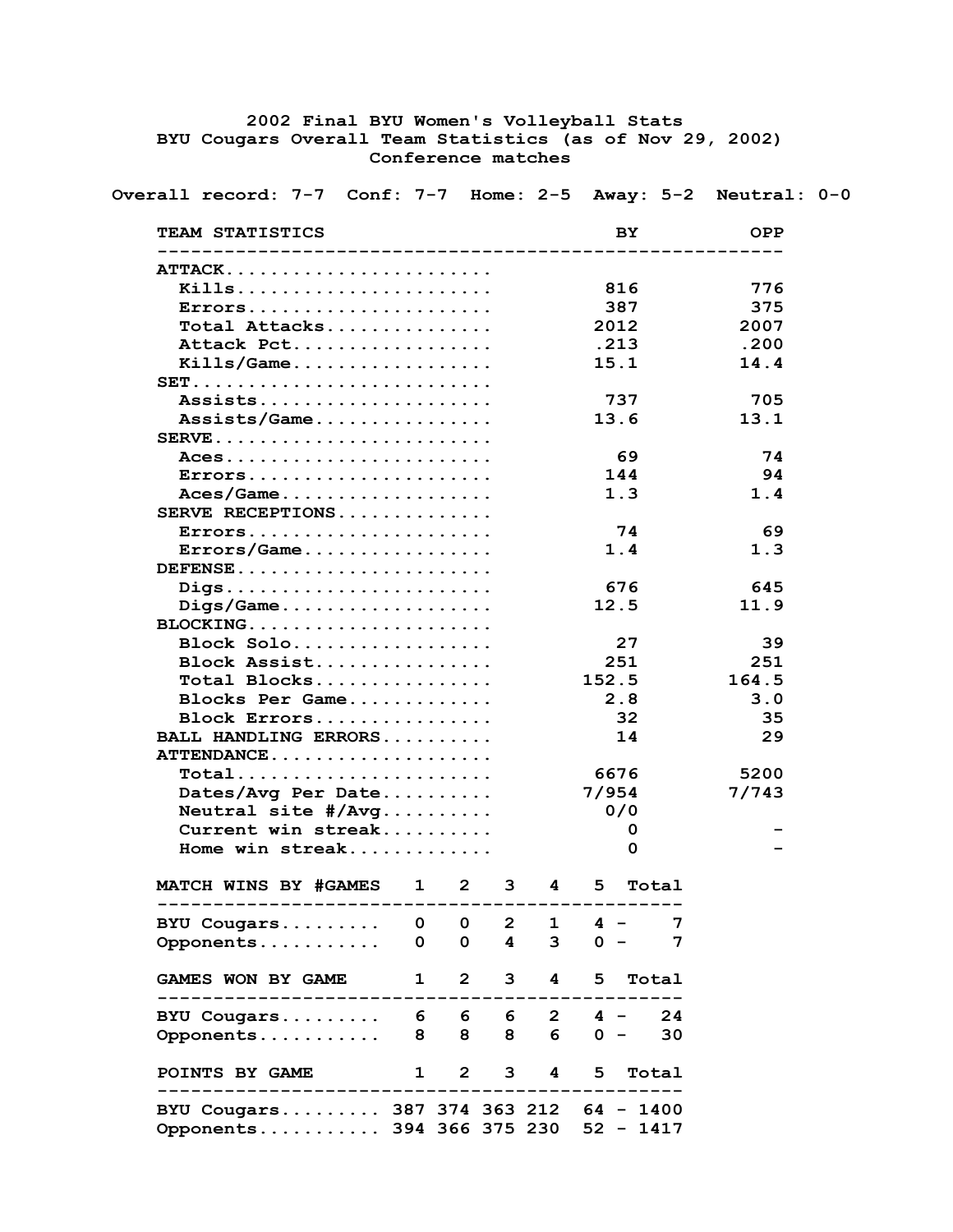### **INDIVIDUAL MATCH HIGHS**

| .632 (14- 2-19) NIELSEN, Laura vs Wyoming Cowgirls (Nov 15, 2002)<br>.583 (18- 4-24) LARSON, Allison at Air Force (Nov 02, 2002)<br>.500 (18- 1-34) LARSON, Allison at Wyoming Cowgirls (Oct 19, 2002)<br>.462 (15- 3-26) WILSON, Kimberly at Air Force (Nov 02, 2002)<br>.458 (13- 2-24) LARSON, Allison vs NEW MEXICO (Oct 05, 2002) | ATTACK PERCENT (K-E-TA) minimum 12 kills |
|----------------------------------------------------------------------------------------------------------------------------------------------------------------------------------------------------------------------------------------------------------------------------------------------------------------------------------------|------------------------------------------|
|                                                                                                                                                                                                                                                                                                                                        |                                          |
|                                                                                                                                                                                                                                                                                                                                        |                                          |
|                                                                                                                                                                                                                                                                                                                                        |                                          |
|                                                                                                                                                                                                                                                                                                                                        |                                          |
|                                                                                                                                                                                                                                                                                                                                        |                                          |

### **KILLS (K-E-TA)**

|  | 23 (23-14-55) 5q VARNER, April at Wyoming Cowgirls (Oct 19, 2002)    |
|--|----------------------------------------------------------------------|
|  | 20 (20- 6-35) 5q LARSON, Allison vs Wyoming Cowgirls (Nov 15, 2002)  |
|  | 19 (19- 4-46) 5q VARNER, April at UNLV (Sep 28, 2002)                |
|  | 18 (18-1-34) 5q LARSON, Allison at Wyoming Cowgirls (Oct 19, 2002)   |
|  | 18 (18-10-54) 5q WILSON, Kimberly vs Wyoming Cowgirls (Nov 15, 2002) |

## **KILLS 3-GAMES (K-E-TA)**

| 15 (15-10-39) WILSON, Kimberly vs San Diego State (Oct 26, 2002) |
|------------------------------------------------------------------|
| 14 (14- 5-26) WILSON, Kimberly at NEW MEXICO (11/01/02)          |
| 13 (13- 2-24) LARSON, Allison vs NEW MEXICO (Oct 05, 2002)       |
| 13 (13- 5-32) METCALF, Lindsey vs San Diego State (Oct 26, 2002) |
| 13 (13- 5-34) VARNER, April at Utah (Oct 11, 2002)               |

### **KILLS 4-GAMES (K-E-TA)**

| 18 (18- 4-24) LARSON, Allison at Air Force (Nov 02, 2002)  |
|------------------------------------------------------------|
| 17 (17- 5-31) WILSON, Kimberly vs UNLV (Oct 25, 2002)      |
| 16 (16- 9-45) WILSON, Kimberly vs Utah (Nov 08, 2002)      |
| 15 (15- 5-25) NIELSEN, Laura at Air Force (Nov 02, 2002)   |
| 15 (15- 3-26) WILSON, Kimberly at Air Force (Nov 02, 2002) |
|                                                            |

## **KILLS 5-GAMES (K-E-TA)**

|  | 23 (23-14-55) VARNER, April at Wyoming Cowgirls (Oct 19, 2002)    |
|--|-------------------------------------------------------------------|
|  | 20 (20 - 6-35) LARSON, Allison vs Wyoming Cowgirls (Nov 15, 2002) |
|  | 19 (19- 4-46) VARNER, April at UNLV (Sep 28, 2002)                |
|  | 18 (18-1-34) LARSON, Allison at Wyoming Cowgirls (Oct 19, 2002)   |
|  | 18 (18-10-54) WILSON, Kimberly vs Wyoming Cowgirls (Nov 15, 2002) |

#### **TOTAL ATTEMPTS (K-E-TA)**

|  |  | 55 (23-14-55) 5g VARNER, April at Wyoming Cowgirls (Oct 19, 2002)    |
|--|--|----------------------------------------------------------------------|
|  |  | 54 (18-10-54) 5g WILSON, Kimberly vs Wyoming Cowgirls (Nov 15, 2002) |
|  |  | 46 (19- 4-46) 5q VARNER, April at UNLV (Sep 28, 2002)                |
|  |  | 45 (16- 9-45) 4q WILSON, Kimberly vs Utah (Nov 08, 2002)             |
|  |  | 43 (12-12-43) 5q VARNER, April at Colorado State (Oct 18, 2002)      |
|  |  |                                                                      |

## **TOTAL ATTEMPTS 3-GAMES (K-E-TA)**

| 39 (15-10-39) WILSON, Kimberly vs San Diego State (Oct 26, 2002) |
|------------------------------------------------------------------|
| 34 (13- 5-34) VARNER, April at Utah (Oct 11, 2002)               |
| 32 (13- 5-32) METCALF, Lindsey vs San Diego State (Oct 26, 2002) |
| 29 (6-8-29) WILSON, Kimberly at Utah (Oct 11, 2002)              |
| 29 (7-6-29) WILSON, Kimberly vs Colorado State (Nov 16, 2002)    |

### **TOTAL ATTEMPTS 4-GAMES (K-E-TA)**

| 45 (16- 9-45) WILSON, Kimberly vs Utah (Nov 08, 2002)    |
|----------------------------------------------------------|
| 37 (11- 6-37) METCALF, Lindsey vs Utah (Nov 08, 2002)    |
| 33 (14-11-33) LARSON, Allison vs Utah (Nov 08, 2002)     |
| 31 (17- 5-31) WILSON, Kimberly vs UNLV (Oct 25, 2002)    |
| 30 (9-7-30) METCALF, Lindsey at Air Force (Nov 02, 2002) |

#### **TOTAL ATTEMPTS 5-GAMES (K-E-TA)**

| 55 (23-14-55) VARNER, April at Wyoming Cowgirls (Oct 19, 2002)    |
|-------------------------------------------------------------------|
| 54 (18-10-54) WILSON, Kimberly vs Wyoming Cowgirls (Nov 15, 2002) |
| 46 (19- 4-46) VARNER, April at UNLV (Sep 28, 2002)                |
| 43 (12-12-43) VARNER, April at Colorado State (Oct 18, 2002)      |
| 42 (13- 6-42) WILSON, Kimberly at UNLV (Sep 28, 2002)             |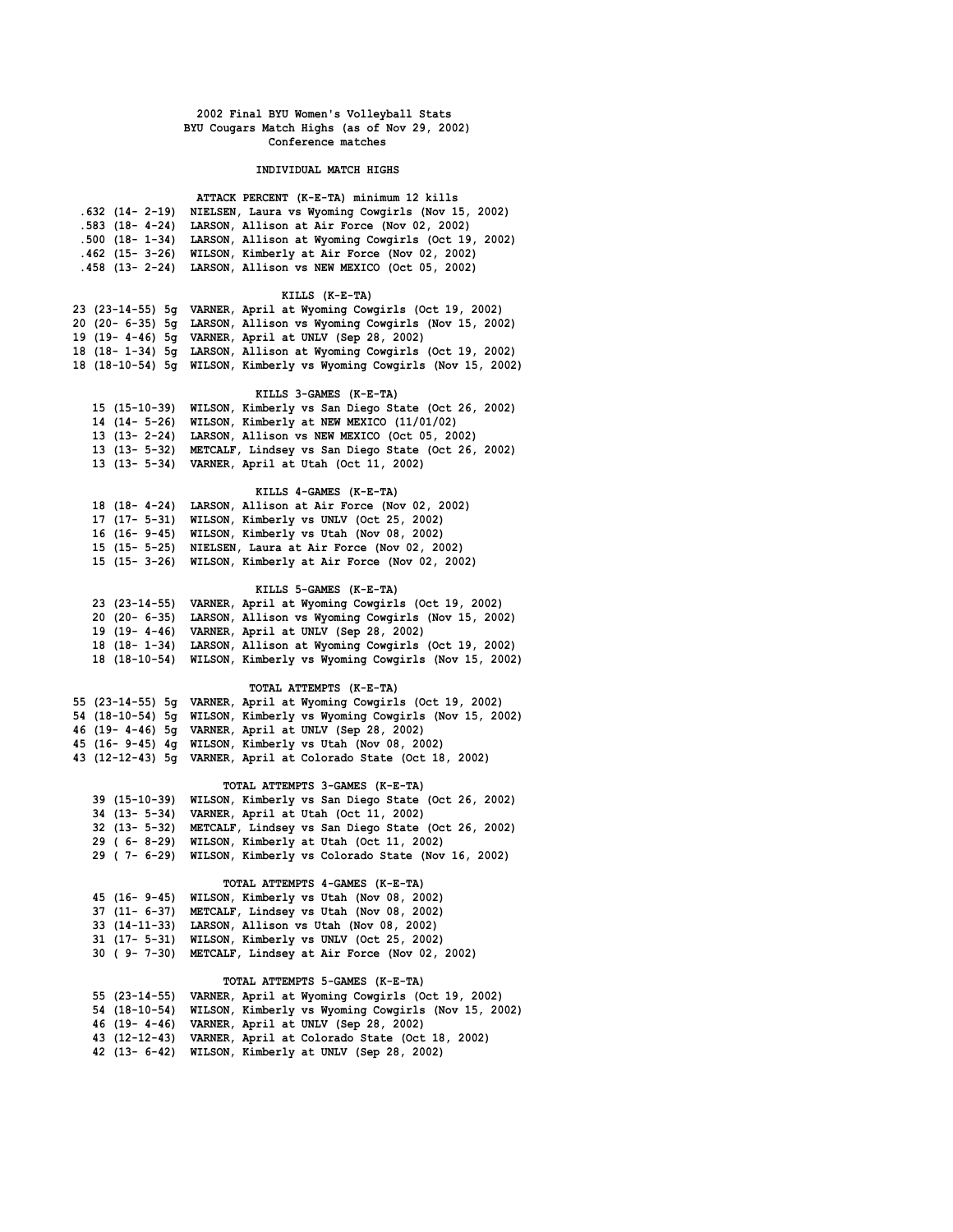#### **ASSISTS**

|         |  | 69 (5q) PUIKKONEN, Karina at Wyoming Cowgirls (Oct 19, 2002) |
|---------|--|--------------------------------------------------------------|
| 66 (5σ) |  | PUIKKONEN, Karina vs Wyoming Cowgirls (Nov 15, 2002)         |
|         |  | 61 (4g) PUIKKONEN, Karina at Air Force (Nov 02, 2002)        |
|         |  | 50 (5g) PUIKKONEN, Karina at UNLV (Sep 28, 2002)             |
| 48 (3α) |  | PUIKKONEN, Karina vs NEW MEXICO (Oct 05, 2002)               |

### **ASSISTS 3-GAMES**

 **48 PUIKKONEN, Karina vs NEW MEXICO (Oct 05, 2002) 43 PUIKKONEN, Karina vs San Diego State (Oct 26, 2002) 41 PUIKKONEN, Karina at NEW MEXICO (11/01/02)**

- **34 PUIKKONEN, Karina at Utah (Oct 11, 2002)**
- **26 PUIKKONEN, Karina vs Colorado State (Nov 16, 2002)**

#### **ASSISTS 4-GAMES**

 **61 PUIKKONEN, Karina at Air Force (Nov 02, 2002) 46 PUIKKONEN, Karina vs UNLV (Oct 25, 2002)**

- **46 PUIKKONEN, Karina vs Utah (Nov 08, 2002)**
- **39 PUIKKONEN, Karina vs AFA (Oct 04, 2002)**
- **4 CRABBE, Uila vs Utah (Nov 08, 2002)**

### **ASSISTS 5-GAMES**

|  | 69 PUIKKONEN, Karina at Wyoming Cowgirls (Oct 19, 2002) |  |
|--|---------------------------------------------------------|--|
|  | 66 PUIKKONEN, Karina vs Wyoming Cowgirls (Nov 15, 2002) |  |
|  | 50 PUIKKONEN, Karina at UNLV (Sep 28, 2002)             |  |
|  | 45 PUIKKONEN, Karina at Colorado State (Oct 18, 2002)   |  |

 **8 CRABBE, Uila at UNLV (Sep 28, 2002)**

#### **DIGS**

- **20 (3g) METCALF, Lindsey vs San Diego State (Oct 26, 2002)**
- **19 (5g) METCALF, Lindsey vs Wyoming Cowgirls (Nov 15, 2002)**
- **18 (4g) CRABBE, Uila vs UNLV (Oct 25, 2002)**
- **18 (5g) CRABBE, Uila vs Wyoming Cowgirls (Nov 15, 2002)**
- **15 (3g) CRABBE, Uila vs San Diego State (Oct 26, 2002)**

#### **DIGS 3-GAMES**

- **20 METCALF, Lindsey vs San Diego State (Oct 26, 2002)**
- **15 CRABBE, Uila vs San Diego State (Oct 26, 2002)**
- **13 METCALF, Lindsey vs NEW MEXICO (Oct 05, 2002)**
- **12 VARNER, April vs NEW MEXICO (Oct 05, 2002)**
- **9 WILSON, Kimberly vs NEW MEXICO (Oct 05, 2002)**

#### **DIGS 4-GAMES**

- **18 CRABBE, Uila vs UNLV (Oct 25, 2002)**
- **14 CRABBE, Uila vs Utah (Nov 08, 2002)**
- **12 CRABBE, Uila vs AFA (Oct 04, 2002)**
- **12 PUIKKONEN, Karina vs Utah (Nov 08, 2002)**
- **11 MAHAFFEY, Michelle vs Utah (Nov 08, 2002)**

#### **DIGS 5-GAMES**

- **19 METCALF, Lindsey vs Wyoming Cowgirls (Nov 15, 2002)**
- **18 CRABBE, Uila vs Wyoming Cowgirls (Nov 15, 2002)**
- **14 VARNER, April at UNLV (Sep 28, 2002)**
- **13 CRABBE, Uila at UNLV (Sep 28, 2002)**
- **13 METCALF, Lindsey at UNLV (Sep 28, 2002)**

#### **ACES**

- **3 METCALF, Lindsey vs NEW MEXICO (Oct 05, 2002)**
- **3 CASTILLO, Sahara at Wyoming Cowgirls (Oct 19, 2002)**
- **3 LARSON, Allison at Colorado State (Oct 18, 2002)**
- **2 BOWERS, Carrie vs NEW MEXICO (Oct 05, 2002)**
- **2 CRABBE, Uila at UNLV (Sep 28, 2002)**

#### **BLOCKS (BS-BA)**

 **17 ( 3-14) METCALF, Lindsey at UNLV (Sep 28, 2002) 11 ( 2- 9) NIELSEN, Laura at Air Force (Nov 02, 2002) 10 ( 0-10) LARSON, Allison at UNLV (Sep 28, 2002) 8 ( 1- 7) PUIKKONEN, Karina at Air Force (Nov 02, 2002) 8 ( 0- 8) WEBB, Erin at NEW MEXICO (11/01/02) 7 ( 0- 7) BOWERS, Carrie vs Wyoming Cowgirls (Nov 15, 2002) 7 ( 0- 7) NIELSEN, Laura vs Utah (Nov 08, 2002) 6 ( 1- 5) METCALF, Lindsey vs NEW MEXICO (Oct 05, 2002) 6 ( 1- 5) NIELSEN, Laura vs Wyoming Cowgirls (Nov 15, 2002) 6 ( 0- 6) NIELSEN, Laura vs UNLV (Oct 25, 2002)**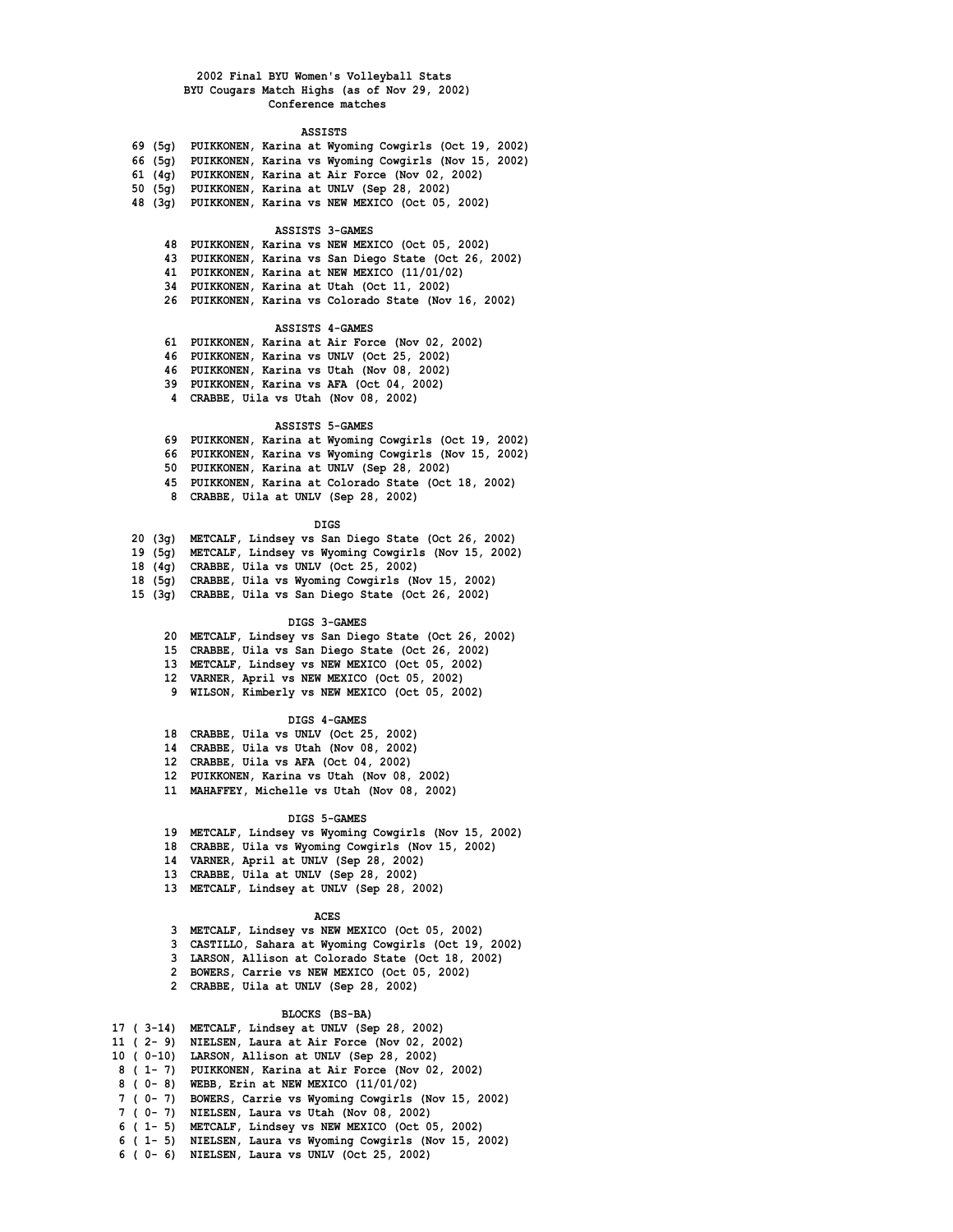### **TEAM MATCH HIGHS**

| ATTACK PERCENT (K-E-TA) minimum 12 kills                                                 |
|------------------------------------------------------------------------------------------|
| .372 (75-24-137) at Air Force (Nov 02, 2002)                                             |
| .355 (57-14-121) vs NEW MEXICO (Oct 05, 2002)                                            |
| .350 (52-17-100) at NEW MEXICO (11/01/02)                                                |
| .330 (84-26-176) at Wyoming Cowgirls (Oct 19, 2002)                                      |
| .249 (82-36-185) vs Wyoming Cowgirls (Nov 15, 2002)                                      |
|                                                                                          |
| KILLS (K-E-TA)                                                                           |
| 84 (84-26-176) 5g at Wyoming Cowgirls (Oct 19, 2002)                                     |
| 82 (82-36-185) 5g vs Wyoming Cowgirls (Nov 15, 2002)                                     |
| 75 (75-24-137) 4g at Air Force (Nov 02, 2002)                                            |
| 73 (73-30-183) 5g at UNLV (Sep 28, 2002)                                                 |
| 66 (66-35-178) 4g vs Utah (Nov 08, 2002)                                                 |
|                                                                                          |
| KILLS 3-GAMES (K-E-TA)                                                                   |
| 57 (57-14-121) vs NEW MEXICO (Oct 05, 2002)                                              |
| 53 (53-31-140) vs San Diego State (Oct 26, 2002)                                         |
| 52 (52-17-100) at NEW MEXICO (11/01/02)                                                  |
| 42 (42-29-132) at Utah (Oct 11, 2002)                                                    |
| 35 (35-26-104) at San Diego State (Sep 27, 2002)                                         |
|                                                                                          |
| KILLS 4-GAMES (K-E-TA)                                                                   |
| 75 (75-24-137) at Air Force (Nov 02, 2002)                                               |
| 66 (66-35-178) vs Utah (Nov 08, 2002)                                                    |
| 57 (57-31-150) vs UNLV (Oct 25, 2002)                                                    |
| 45 (45-35-137) vs AFA (Oct 04, 2002)                                                     |
|                                                                                          |
| KILLS 5-GAMES (K-E-TA)                                                                   |
| 84 (84-26-176) at Wyoming Cowgirls (Oct 19, 2002)                                        |
| 82 (82-36-185) vs Wyoming Cowgirls (Nov 15, 2002)                                        |
| 73 (73-30-183) at UNLV (Sep 28, 2002)<br>62 (62-33-159) at Colorado State (Oct 18, 2002) |
|                                                                                          |
| TOTAL ATTEMPTS (K-E-TA)                                                                  |
| 185 (82-36-185) 5g vs Wyoming Cowgirls (Nov 15, 2002)                                    |
| 183 (73-30-183) 5g at UNLV (Sep 28, 2002)                                                |
| 178 (66-35-178) 4g vs Utah (Nov 08, 2002)                                                |
| 176 (84-26-176) 5g at Wyoming Cowgirls (Oct 19, 2002)                                    |
| 159 (62-33-159) 5g at Colorado State (Oct 18, 2002)                                      |
|                                                                                          |
| TOTAL ATTEMPTS 3-GAMES (K-E-TA)                                                          |
| 140 (53-31-140) vs San Diego State (Oct 26, 2002)                                        |
| 132 (42-29-132) at Utah (Oct 11, 2002)                                                   |
| 121 (57-14-121) vs NEW MEXICO (Oct 05, 2002)                                             |
| 110 (33-20-110) vs Colorado State (Nov 16, 2002)                                         |
| 104 (35-26-104) at San Diego State (Sep 27, 2002)                                        |
|                                                                                          |
| TOTAL ATTEMPTS 4-GAMES (K-E-TA)                                                          |
| 178 (66-35-178) vs Utah (Nov 08, 2002)                                                   |
| 150 (57-31-150) vs UNLV (Oct 25, 2002)                                                   |
| 137 (75-24-137) at Air Force (Nov 02, 2002)                                              |
| 137 (45-35-137) vs AFA (Oct 04, 2002)                                                    |
|                                                                                          |
| TOTAL ATTEMPTS 5-GAMES (K-E-TA)                                                          |
| 185 (82-36-185) vs Wyoming Cowgirls (Nov 15, 2002)                                       |
| 183 (73-30-183) at UNLV (Sep 28, 2002)                                                   |
| 176 (84-26-176) at Wyoming Cowgirls (Oct 19, 2002)                                       |
| 159 (62-33-159) at Colorado State (Oct 18, 2002)                                         |
|                                                                                          |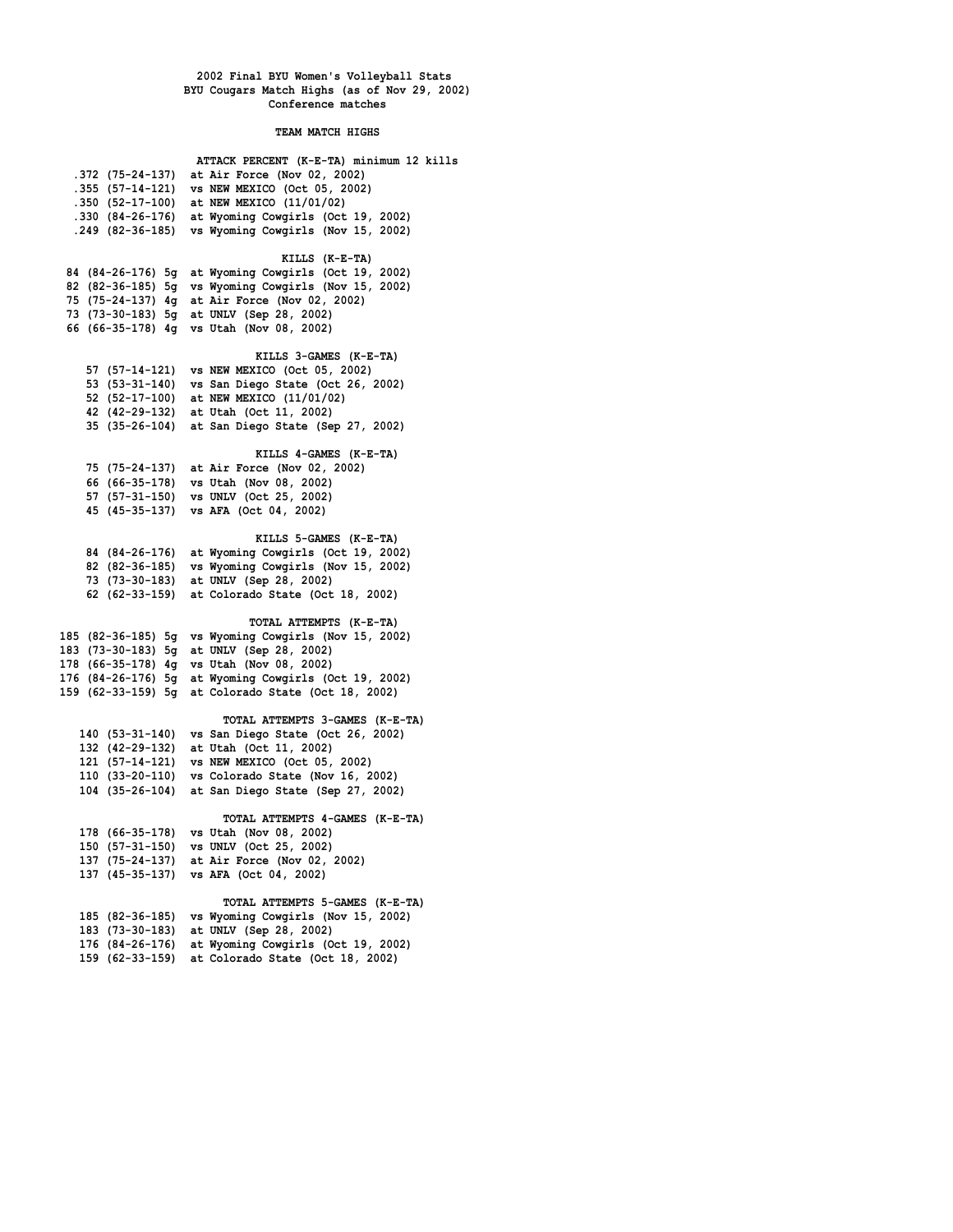**ASSISTS**

- **74 (5g) vs Wyoming Cowgirls (Nov 15, 2002)**
- **74 (5g) at Wyoming Cowgirls (Oct 19, 2002)**
- **65 (5g) at UNLV (Sep 28, 2002)**
- **64 (4g) at Air Force (Nov 02, 2002)**
- **61 (4g) vs Utah (Nov 08, 2002)**

### **ASSISTS 3-GAMES**

- **53 vs NEW MEXICO (Oct 05, 2002)**
- **50 vs San Diego State (Oct 26, 2002)**
- **44 at NEW MEXICO (11/01/02)**
- **39 at Utah (Oct 11, 2002)**
- **30 vs Colorado State (Nov 16, 2002)**

### **ASSISTS 4-GAMES**

- **64 at Air Force (Nov 02, 2002)**
- **61 vs Utah (Nov 08, 2002)**
- **54 vs UNLV (Oct 25, 2002)**
- **42 vs AFA (Oct 04, 2002)**

## **ASSISTS 5-GAMES**

- **74 at Wyoming Cowgirls (Oct 19, 2002)**
- **74 vs Wyoming Cowgirls (Nov 15, 2002)**
- **65 at UNLV (Sep 28, 2002)**
- **57 at Colorado State (Oct 18, 2002)**

### **DIGS**

- **76 (5g) vs Wyoming Cowgirls (Nov 15, 2002)**
- **75 (4g) vs Utah (Nov 08, 2002)**
- **68 (5g) at UNLV (Sep 28, 2002)**
- **58 (3g) vs NEW MEXICO (Oct 05, 2002)**
- **55 (3g) vs San Diego State (Oct 26, 2002)**

### **DIGS 3-GAMES**

- **58 vs NEW MEXICO (Oct 05, 2002)**
- **55 vs San Diego State (Oct 26, 2002)**
- **35 at Utah (Oct 11, 2002)**
- **28 at San Diego State (Sep 27, 2002)**
- **27 vs Colorado State (Nov 16, 2002)**

### **DIGS 4-GAMES**

- **75 vs Utah (Nov 08, 2002)**
- **50 vs UNLV (Oct 25, 2002)**
- **45 vs AFA (Oct 04, 2002)**
- **40 at Air Force (Nov 02, 2002)**

### **DIGS 5-GAMES**

- **76 vs Wyoming Cowgirls (Nov 15, 2002)**
- **68 at UNLV (Sep 28, 2002)**
- **51 at Colorado State (Oct 18, 2002)**
- **41 at Wyoming Cowgirls (Oct 19, 2002)**

#### **ACES**

- **8 at Wyoming Cowgirls (Oct 19, 2002)**
- **7 at Colorado State (Oct 18, 2002)**
- **7 vs NEW MEXICO (Oct 05, 2002)**
- **6 at UNLV (Sep 28, 2002)**
- **6 at Utah (Oct 11, 2002)**

#### **BLOCKS**

 **24.0 at UNLV (Sep 28, 2002) 18.0 at Air Force (Nov 02, 2002) 15.0 vs Wyoming Cowgirls (Nov 15, 2002) 12.5 vs Utah (Nov 08, 2002) 12.0 at NEW MEXICO (11/01/02) 11.0 vs UNLV (Oct 25, 2002) 10.0 at Colorado State (Oct 18, 2002) 10.0 vs AFA (Oct 04, 2002) 9.5 vs NEW MEXICO (Oct 05, 2002) 9.0 vs San Diego State (Oct 26, 2002)**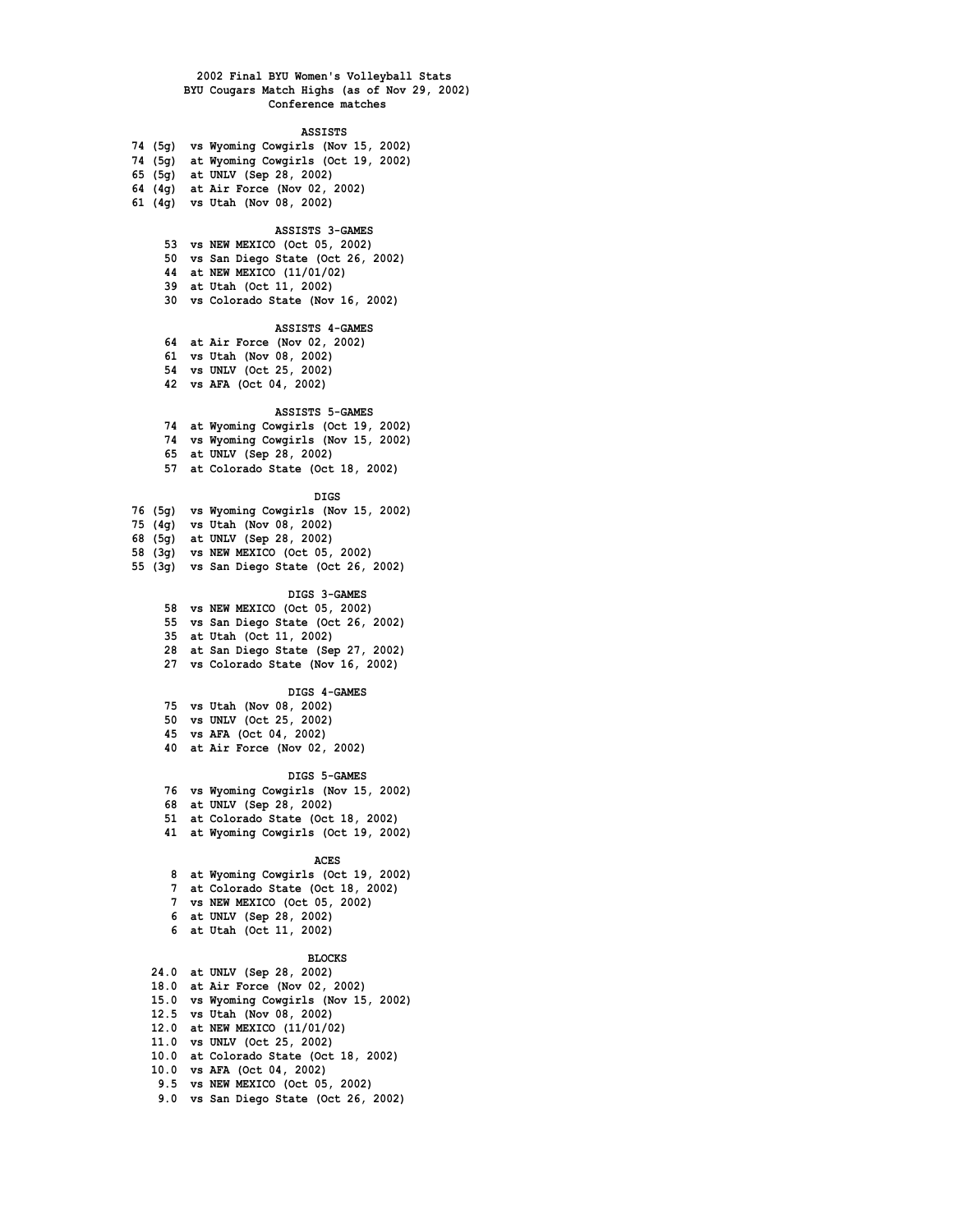|                        |                                   |           |                                   | Overall | Conference |            |        |
|------------------------|-----------------------------------|-----------|-----------------------------------|---------|------------|------------|--------|
| Date                   | Opponent                          | Score     | Score-by-game                     | Record  | Record     | Time       | Attend |
| ----                   | --------                          | -----     | -------------                     |         |            | ----       | ------ |
|                        | * Sep 27, 2002 at San Diego State | $0 - 3$ L | 16-30, 17-30, 15-30               | $0 - 1$ | $0 - 1$    | 1:12       | 243    |
| * Sep 28, 2002 at UNLV |                                   | W 3-2     | 29-31, 26-30, 30-24, 30-25, 19-17 | $1 - 1$ | $1 - 1$    | 2:25       | 466    |
| * Oct 04, 2002         | AFA                               | $1-3$ L   | 30-20, 23-30, 22-30, 20-30        | $1 - 2$ | $1 - 2$    | 1H 50M     | 551    |
| * Oct 05, 2002         | NEW MEXICO                        | $W_3 - 0$ | $30 - 27, 30 - 20, 30 - 13$       | $2 - 2$ | $2 - 2$    | 1h 30m     | 699    |
| * Oct 11, 2002 at Utah |                                   | $0-3$ L   | 24-30, 28-30, 24-30               | $2 - 3$ | $2 - 3$    | 1:29       | 1382   |
| * Oct 18, 2002         | at Colorado State                 | W 3-2     | 19-30, 30-25, 30-27, 24-30, 15-12 | $3 - 3$ | $3 - 3$    | 2:13       | 1592   |
| * Oct 19, 2002         | at Wyoming Cowgirls               | W 3-2     | 33-31, 16-30, 30-23, 29-31, 15-11 | $4 - 3$ | $4 - 3$    | 2:10       | 925    |
| * Oct 25, 2002         | <b>UNLV</b>                       | $1-3$ L   | 30-17, 27-30, 18-30, 25-30        | $4 - 4$ | $4 - 4$    | 1H 50M     | 734    |
| * Oct 26, 2002         | SAN DIEGO STATE                   | $0-3$ L   | 26-30, 29-31, 29-31               | $4 - 5$ | $4 - 5$    | 1H 30M     | 638    |
| $* 11/01/02$           | at NEW MEXICO                     | W 3-0     | $30 - 25, 30 - 19, 30 - 22$       | $5 - 5$ | $5 - 5$    | 1:21       | 314    |
| * Nov 02, 2002         | at Air Force                      | W 3-1     | 33-35, 30-24, 30-25, 30-24        | $6 - 5$ | $6 - 5$    | 2:10       | 278    |
| * Nov 08, 2002         | UTAH                              | $1-3$ L   | 31-33, 30-23, 28-30, 26-30        | $6 - 6$ | $6 - 6$    | $2h$ $20m$ | 2194   |
| * Nov 15, 2002         | WYOMING COWGIRLS                  | W 3-2     | 30-25, 30-14, 28-30, 28-30, 15-12 | $7 - 6$ | $7 - 6$    | 2H 25M     | 1034   |
| * Nov 16, 2002         | COLORADO STATE                    | $0-3$ L   | 26-30, 28-30, 19-30               | $7 - 7$ | $7 - 7$    | 1h 40m     | 826    |

| TEAM RECORD | W-L     |
|-------------|---------|
|             |         |
| Overall:    | 7-7     |
| Conference: | 7-7     |
| Home:       | $2 - 5$ |
| Away:       | $5 - 2$ |
| Neutral:    | $0 - 0$ |
| 3 games:    | $2 - 4$ |
| 4 games:    | $1 - 3$ |
| 5 games:    | $4 - 0$ |

| TEAM RECORD W-L | <b>ATTEND</b> Dates |   |          | Total Average |
|-----------------|---------------------|---|----------|---------------|
|                 |                     |   |          |               |
| $Overal: 7-7$   | Total:              |   | 14 11876 | 848           |
| Conference: 7-7 | Home:               | 7 | 6676     | 954           |
| Home: $2-5$     | Away:               | 7 | 5200     | 743           |
| Away: 5-2       | Neutral:            | 0 | 0        | $^{\circ}$    |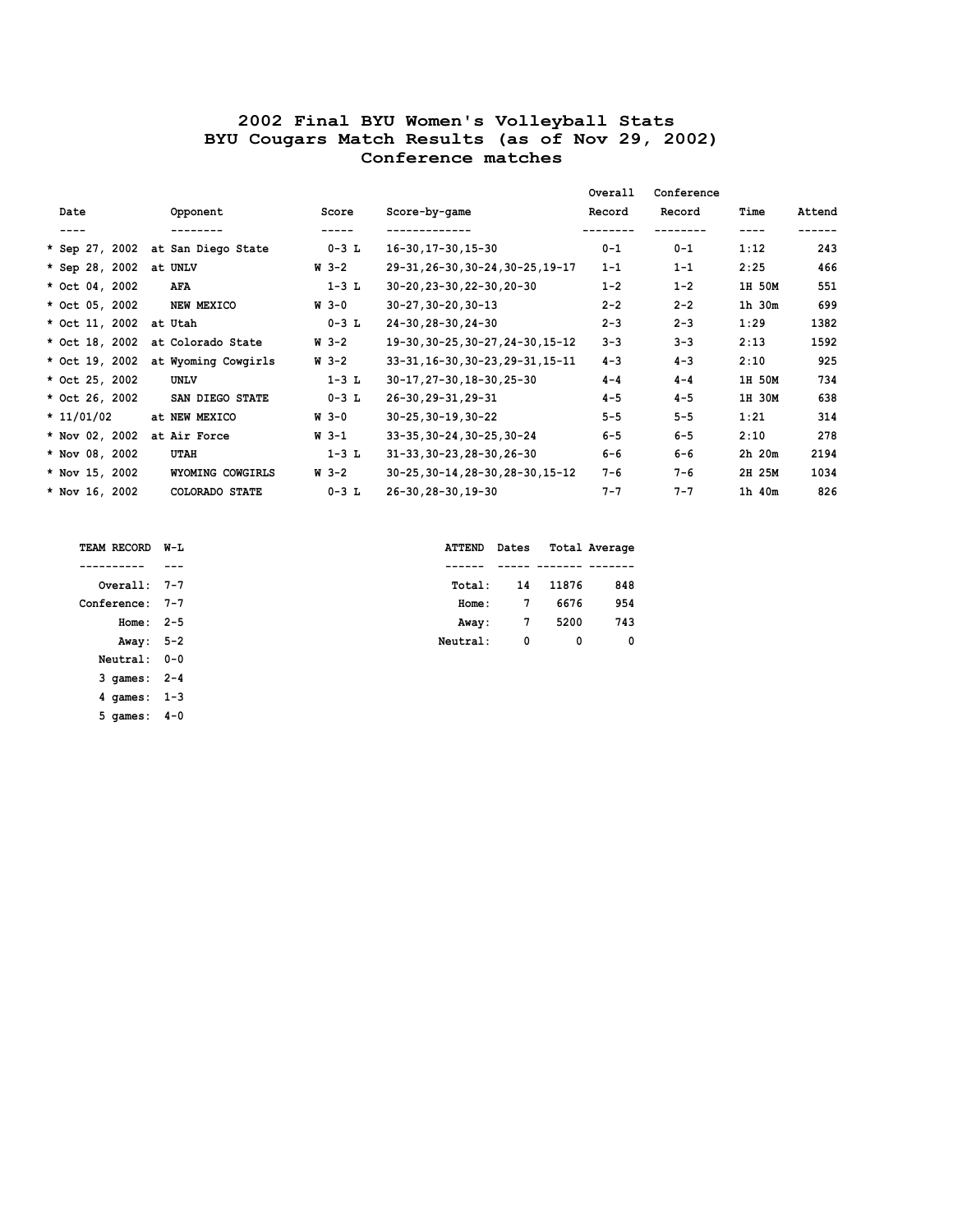## **2002 Final BYU Women's Volleyball Stats BYU Cougars Match-by-Match KILLS-ACES-DIGS-BLOCKS (as of Nov 29, 2002) Conference matches**

 **2 3 5 6 7 8 10 12 15 17 18Opponent Date Score WL PUIKKONEN,K VARNER,APRI CASTILLO,SA METCALF,LIN LARSON,ALLI BOWERS,CARR WEBB,ERIN CRABBE,UILA WILSON,KIMB MAHAFFEY,MI NIELSEN,LAU -------- ---- ----- -- ----------- ----------- ----------- ----------- ----------- ----------- ----------- ----------- ----------- ----------- ----------at SD Sep 27 0-3 L 11- 0- 5- 0 2- 1- 5- 0 0- 1- 7- 0 3- 0- 4- 0 8- 0- 0- 1 5- 1- 1- 2 2- 0- 0- 0 0- 0- 1- 0 4- 0- 2- 1 0- 0- 3- 0 DNP at LV Sep 28 3-2 W 6- 1- 5- 5 19- 0-14- 4 0- 0- 2- 0 5- 0-13-17 16- 0- 3-10 13- 2- 3- 5 DNP 1- 2-13- 0 13- 1- 9- 3 0- 0- 6- 0 DNP AF Oct 04 1-3 L 3- 0- 8- 5 9- 0- 9- 1 0- 0- 1- 0 4- 2- 5- 6 13- 0- 0- 3 7- 1- 2- 1 1- 0- 0- 0 0- 1-12- 0 8- 0- 4- 1 0- 0- 4- 0 DNPNM Oct 05 3-0 W 2- 0- 7- 1 12- 0-12- 4 DNP 8- 3-13- 6 13- 0- 0- 2 11- 2- 2- 3 DNP 0- 0- 8- 0 11- 2- 9- 2 0- 0- 7- 0 DNPat UT Oct 11 0-3 L 4- 2- 6- 3 13- 1- 7- 3 0- 1- 8- 0 DNP 6- 0- 1- 0 10- 1- 1- 5 3- 0- 1- 2 0- 0- 7- 0 6- 0- 0- 0 0- 1- 4- 0 DNPat CS Oct 18 3-2 W 7- 1- 7- 3 12- 0-10- 2 0- 1-11- 0 DNP 11- 3- 1- 2 9- 0- 6- 2 0- 0- 0- 0 0- 0- 8- 0 12- 0- 3- 2 0- 0- 5- 0 11- 2- 0- 4 at WY Oct 19 3-2 W 11- 1- 2- 0 23- 0- 5- 2 0- 3- 9- 0 DNP 18- 0- 0- 2 8- 2- 1- 0 DNP 0- 0-11- 0 13- 0- 1- 0 0- 2-10- 0 11- 0- 2- 4LV Oct 25 1-3 L 6- 0- 6- 4 DNP 0- 1- 5- 1 7- 0- 9- 3 12- 2- 0- 2 8- 2- 1- 5 2- 0- 1- 0 0- 0-18- 0 17- 0- 5- 1 0- 0- 4- 0 5- 0- 1- 6 SD Oct 26 0-3 L 3- 1- 5- 1 DNP 0- 1- 4- 0 13- 0-20- 5 9- 0- 0- 2 2- 2- 1- 5 DNP 0- 0-15- 0 15- 0- 3- 0 0- 1- 5- 0 11- 0- 2- 3at NM 11/01/02 3-0 W 7- 0- 3- 6 DNP 0- 1- 1- 0 11- 2- 7- 2 4- 0- 1- 2 DNP 9- 0- 3- 8 0- 0- 5- 0 14- 0- 3- 2 0- 0- 3- 0 7- 0- 1- 3 at AFA Nov 02 3-1 W 6- 1- 7- 8 DNP 1- 0- 3- 0 9- 2- 8- 3 18- 0- 4- 3 DNP 11- 0- 2- 4 0- 0- 9- 0 15- 0- 3- 1 0- 1- 3- 0 15- 1- 1-11UT Nov 08 1-3 L 8- 0-12- 5 DNP 0- 2-11- 0 11- 0-10- 3 14- 0- 3- 5 10- 1- 9- 4 DNP 0- 0-14- 0 16- 0- 3- 0 0- 0-11- 0 7- 1- 2- 7WY Nov 15 3-2 W 7- 0- 6- 3 DNP 0- 1- 9- 0 17- 0-19- 6 20- 0- 1- 3 5- 0- 5- 7 1- 0- 1- 0 0- 0-18- 0 18- 0- 4- 2 0- 2-11- 0 14- 0- 2- 6CS Nov 16 0-3 L 3- 1- 1- 2 DNP 0- 0- 4- 0 4- 1- 7- 3 11- 0- 0- 4 2- 1- 2- 3 0- 0- 1- 0 0- 0- 5- 0 7- 0- 3- 0 0- 0- 3- 0 6- 0- 1- 5**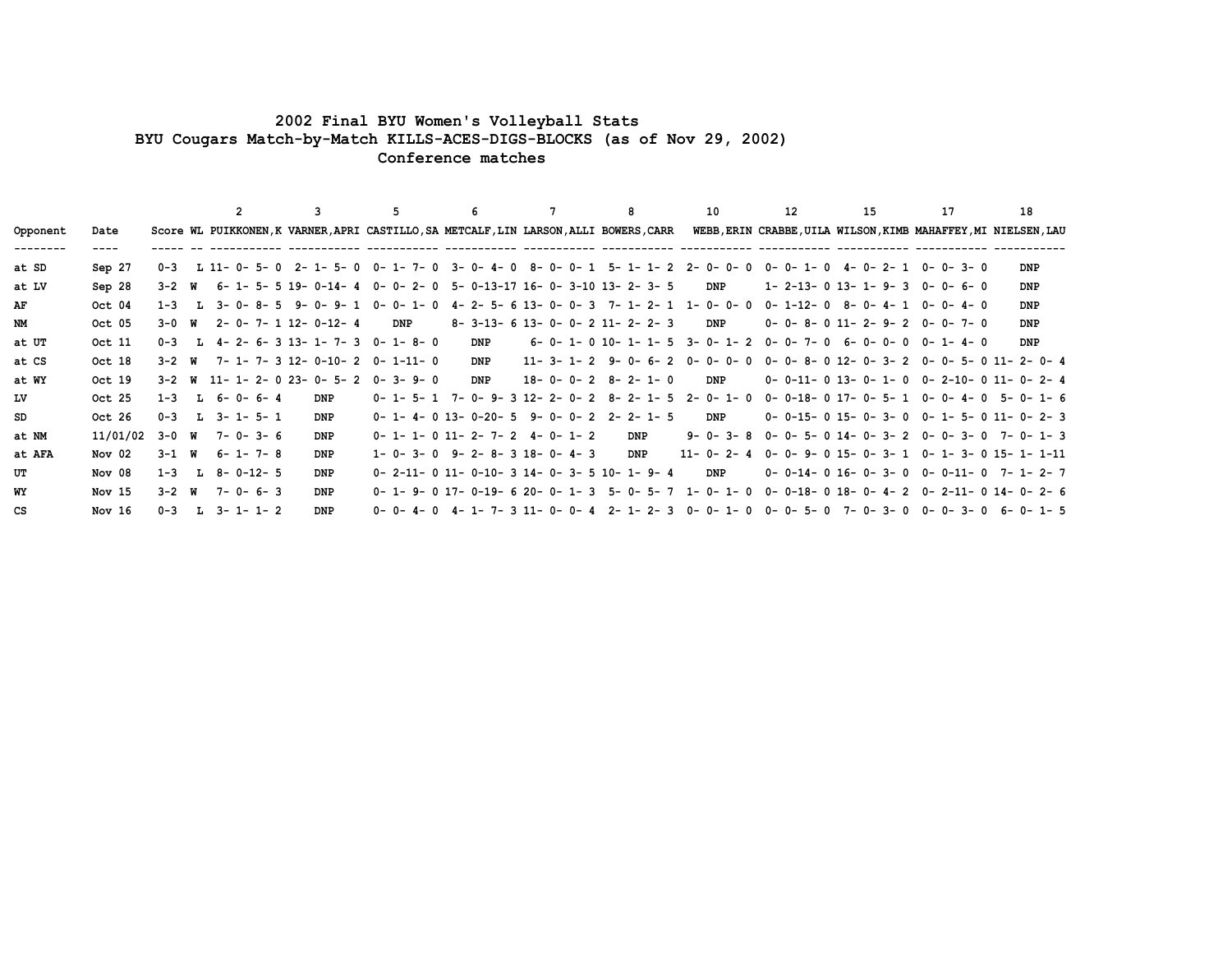|                                  |     | $-ATTACK--$<br>---- 1<br>$\begin{array}{cccccccccccccc} \multicolumn{2}{c}{} & \multicolumn{2}{c}{} & \multicolumn{2}{c}{} & \multicolumn{2}{c}{} & \multicolumn{2}{c}{} & \multicolumn{2}{c}{} & \multicolumn{2}{c}{} & \multicolumn{2}{c}{} & \multicolumn{2}{c}{} & \multicolumn{2}{c}{} & \multicolumn{2}{c}{} & \multicolumn{2}{c}{} & \multicolumn{2}{c}{} & \multicolumn{2}{c}{} & \multicolumn{2}{c}{} & \multicolumn{2}{c}{} & \multicolumn{2}{c}{} & \multicolumn{2}{c}{} & \multicolumn{2}{c}{} & \$ |    |          |       | SET  -SERVE-  PASS |    |                 | DEF | $ -----BLOCK---- $ |                      |     |                | <b>GEN</b> |                |
|----------------------------------|-----|-----------------------------------------------------------------------------------------------------------------------------------------------------------------------------------------------------------------------------------------------------------------------------------------------------------------------------------------------------------------------------------------------------------------------------------------------------------------------------------------------------------------|----|----------|-------|--------------------|----|-----------------|-----|--------------------|----------------------|-----|----------------|------------|----------------|
| Date<br>Opponent                 | GP  | к                                                                                                                                                                                                                                                                                                                                                                                                                                                                                                               | Е  | TA       | Pct   | A                  | SA | SE              | RE  | DIG                | BS                   | BA  |                | BE Total   | <b>BHE</b>     |
|                                  |     |                                                                                                                                                                                                                                                                                                                                                                                                                                                                                                                 |    |          |       |                    |    |                 |     |                    |                      |     |                |            |                |
| Sep 27, 2002 at San Diego State  | - 3 | 35                                                                                                                                                                                                                                                                                                                                                                                                                                                                                                              | 26 | 104      | .087  | 30                 | 3  | 8               | 12  | 28                 | 0                    | 4   | $\overline{2}$ | 2.0        | $\overline{2}$ |
| Sep 28, 2002 at UNLV             | -5  | 73                                                                                                                                                                                                                                                                                                                                                                                                                                                                                                              | 30 | 183      | .235  | 65                 | 6  | 13              | 8   | 68                 | 4                    | 40  | $\mathbf{1}$   | 24.0       | 2              |
| Oct 04, 2002 AFA                 | 4   | 45                                                                                                                                                                                                                                                                                                                                                                                                                                                                                                              | 35 | 137      | .073  | 42                 | 4  | 11              | 5   | 45                 | 3                    | 14  | 5.             | 10.0       | 3              |
| Oct 05, 2002 NEW MEXICO          | 3   | 57                                                                                                                                                                                                                                                                                                                                                                                                                                                                                                              | 14 | 121      | .355  | 53                 | 7  | 5               | 3   | 58                 | 1                    | 17  | 4              | 9.5        | 1              |
| Oct 11, 2002 at Utah             | 3   | 42                                                                                                                                                                                                                                                                                                                                                                                                                                                                                                              | 29 | 132      | .098  | 39                 | 6  | 12              | 3   | 35                 | 1                    | 12  | 3              | 7.0        | 0              |
| Oct 18, 2002 at Colorado State   | 5   | 62                                                                                                                                                                                                                                                                                                                                                                                                                                                                                                              | 33 | 159      | .182  | 57                 | 7  | 15              | 4   | 51                 | 5                    | 10  | $\mathbf{2}$   | 10.0       | 0              |
| Oct 19, 2002 at Wyoming Cowgirls | - 5 | 84                                                                                                                                                                                                                                                                                                                                                                                                                                                                                                              | 26 | 176      | .330  | 74                 | 8  | 11              | 8   | 41                 | 0                    | 8   | 0              | 4.0        | 0              |
| Oct 25, 2002 UNLV 4              |     | 57                                                                                                                                                                                                                                                                                                                                                                                                                                                                                                              | 31 | 150      | .173  | 54                 | 5. | 17              | 5   | 50                 | 0                    | 22  | 0              | 11.0       | $\mathbf{1}$   |
| Oct 26, 2002 SAN DIEGO STATE 3   |     | 53                                                                                                                                                                                                                                                                                                                                                                                                                                                                                                              | 31 | 140      | . 157 | 50                 | 5. | 5               | 3   | 55                 | $\mathbf{2}^{\circ}$ | 14  | $\overline{2}$ | 9.0        | $\mathbf{1}$   |
| 11/01/02<br>at NEW MEXICO        | 3   | 52                                                                                                                                                                                                                                                                                                                                                                                                                                                                                                              | 17 | 100      | .350  | 44                 | 3  | 13              | 1   | 27                 | 1                    | 22  | $\mathbf{2}$   | 12.0       | 0              |
| Nov 02, 2002 at Air Force 4      |     | 75                                                                                                                                                                                                                                                                                                                                                                                                                                                                                                              | 24 | 137      | .372  | 64                 | 5  | 12 <sup>2</sup> | 5   | 40                 | 6                    | 24  | $\mathbf{2}$   | 18.0       | $\mathbf{1}$   |
| Nov 08, 2002 UTAH                | 4   | 66                                                                                                                                                                                                                                                                                                                                                                                                                                                                                                              | 35 | 178      | .174  | 61                 | 4  | $7\phantom{.0}$ | 9   | 75                 | $\mathbf{1}$         | 23  | $\mathbf{2}$   | 12.5       | $\mathbf{1}$   |
| Nov $15$ , 2002 WYOMING COWGIRLS | 5   | 82                                                                                                                                                                                                                                                                                                                                                                                                                                                                                                              | 36 | 185      | .249  | 74                 | 3. | 11              | 3   | 76                 | 3                    | 24  | 4              | 15.0       | $\overline{2}$ |
| Nov $16$ , 2002 COLORADO STATE   | 3   | 33                                                                                                                                                                                                                                                                                                                                                                                                                                                                                                              | 20 | 110      | .118  | 30                 | 3  | 4               | 5   | 27                 | 0                    | 17  | 3              | 8.5        | 0              |
|                                  |     |                                                                                                                                                                                                                                                                                                                                                                                                                                                                                                                 |    |          |       |                    |    |                 |     |                    |                      |     |                |            |                |
| BYU Cougars 54 816               |     |                                                                                                                                                                                                                                                                                                                                                                                                                                                                                                                 |    | 387 2012 | .213  | 737                | 69 | 144             | 74  | 676                | 27                   | 251 |                | 32 152.5   | 14             |
| Opponent 54 776                  |     |                                                                                                                                                                                                                                                                                                                                                                                                                                                                                                                 |    | 375 2007 | .200  | 705                | 74 | 94              | 69  | 645                | 39                   | 251 |                | 35 164.5   | 29             |

 **TEAM PER-GAME:**

 **Games played: 54 Kills per game: 15.11 Assists per game: 13.65 Service aces per game: 1.28 Reception errors per game: 1.37 Digs per game: 12.52 Blocks per game: 2.82 Ball handling errors per game: 0.26 Reception errors per game: 1.37**

 **Overall record: 7-7 Conf: 7-7 Home: 2-5 Away: 5-2 Neutral: 0-0**